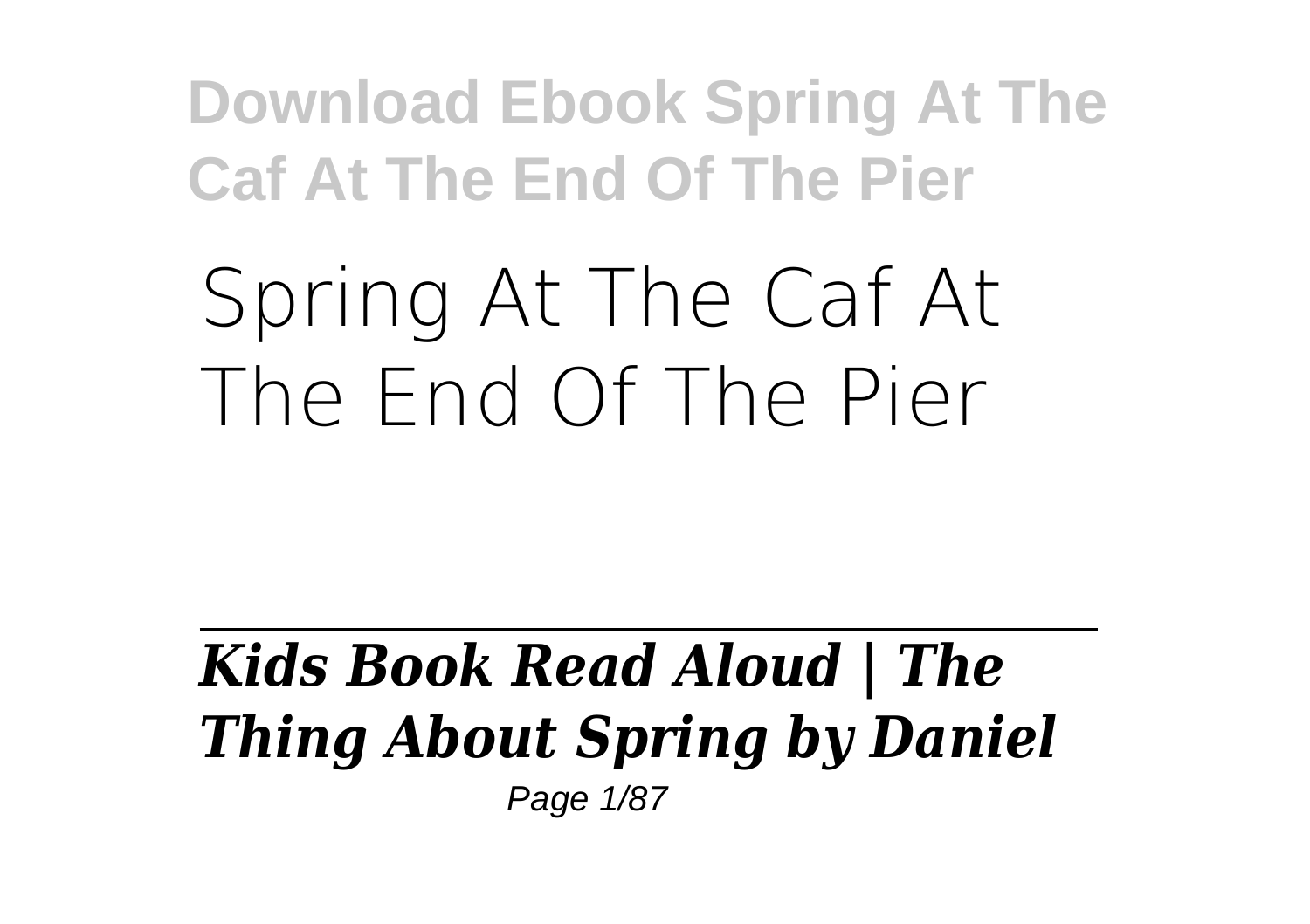# *Kirk | Ms. Becky \u0026 Bear's Storytime*

*Spring Is Here by Will Hillenbrand | Read aloud Book for KidsRainy Night Coffee Shop Ambience with Relaxing Jazz Music and Rain Sounds - 8*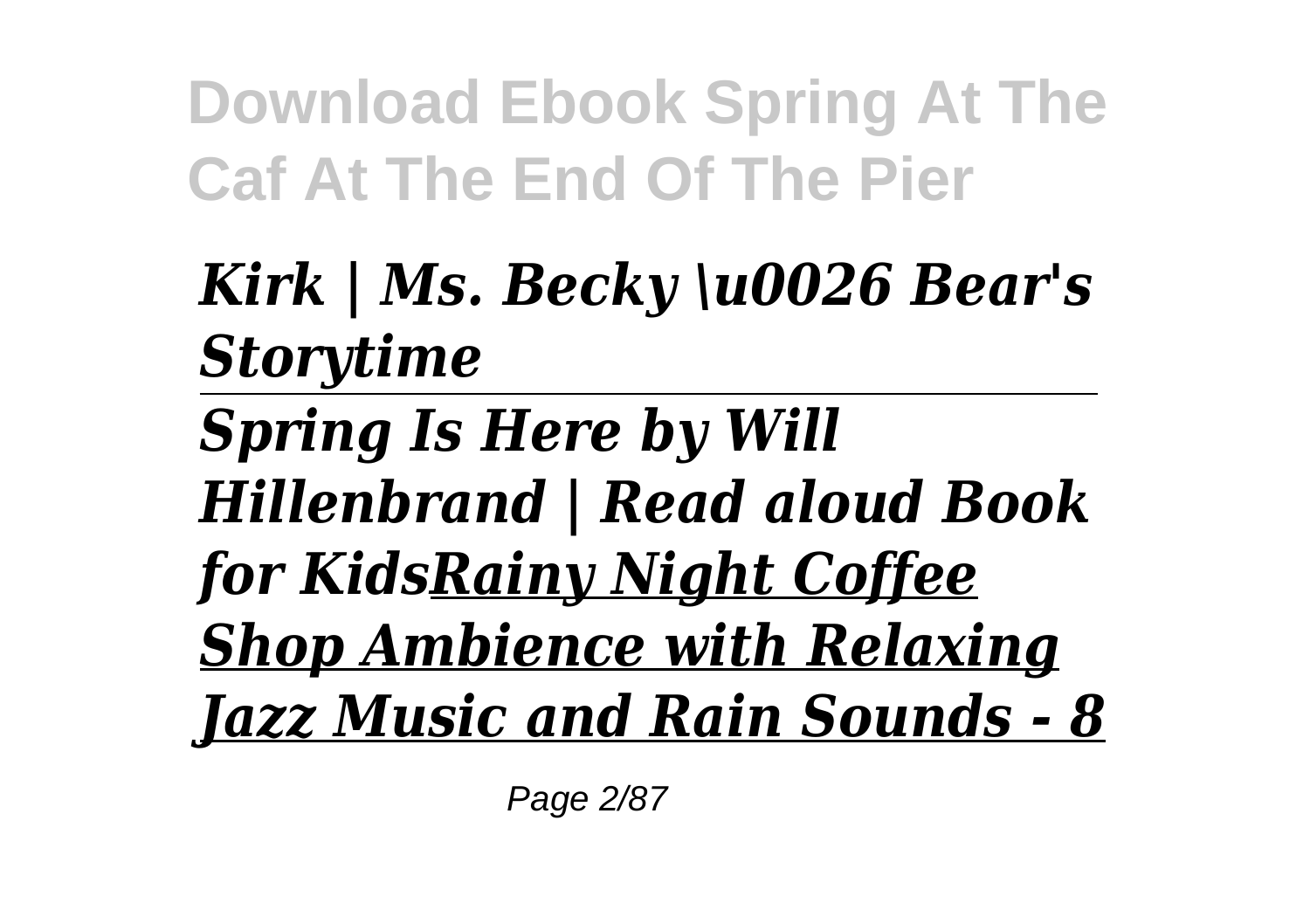*Hours Mouse's First Spring When Spring Comes by Kevin Henkes | Read aloud Book for Kids | Science \u0026 Nature Story How Do You Know It's Spring? Stories for Kids*  $\Box \Box K$ *ids Book Read Aloud: AND THEN*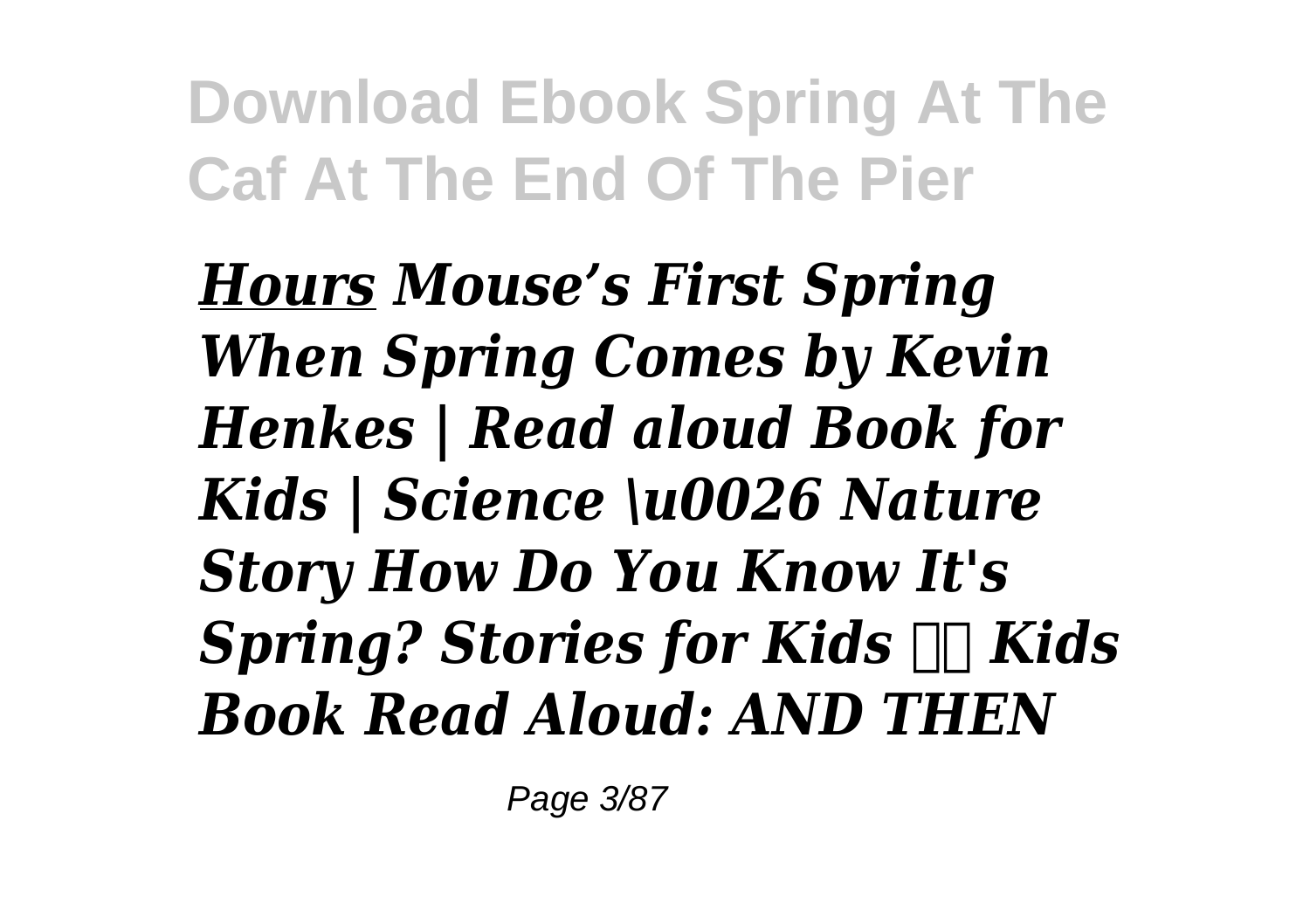*IT'S SPRING by Julie Fogliano and Erin E. Stead My Little Pony: Equestria Girls | Spring Breakdown Part 2: "Sea Legs" | MLPEG Shorts SPRING IS HERE! READ ALOUD BOOKS | CHILDREN'S BOOK READ*

Page 4/87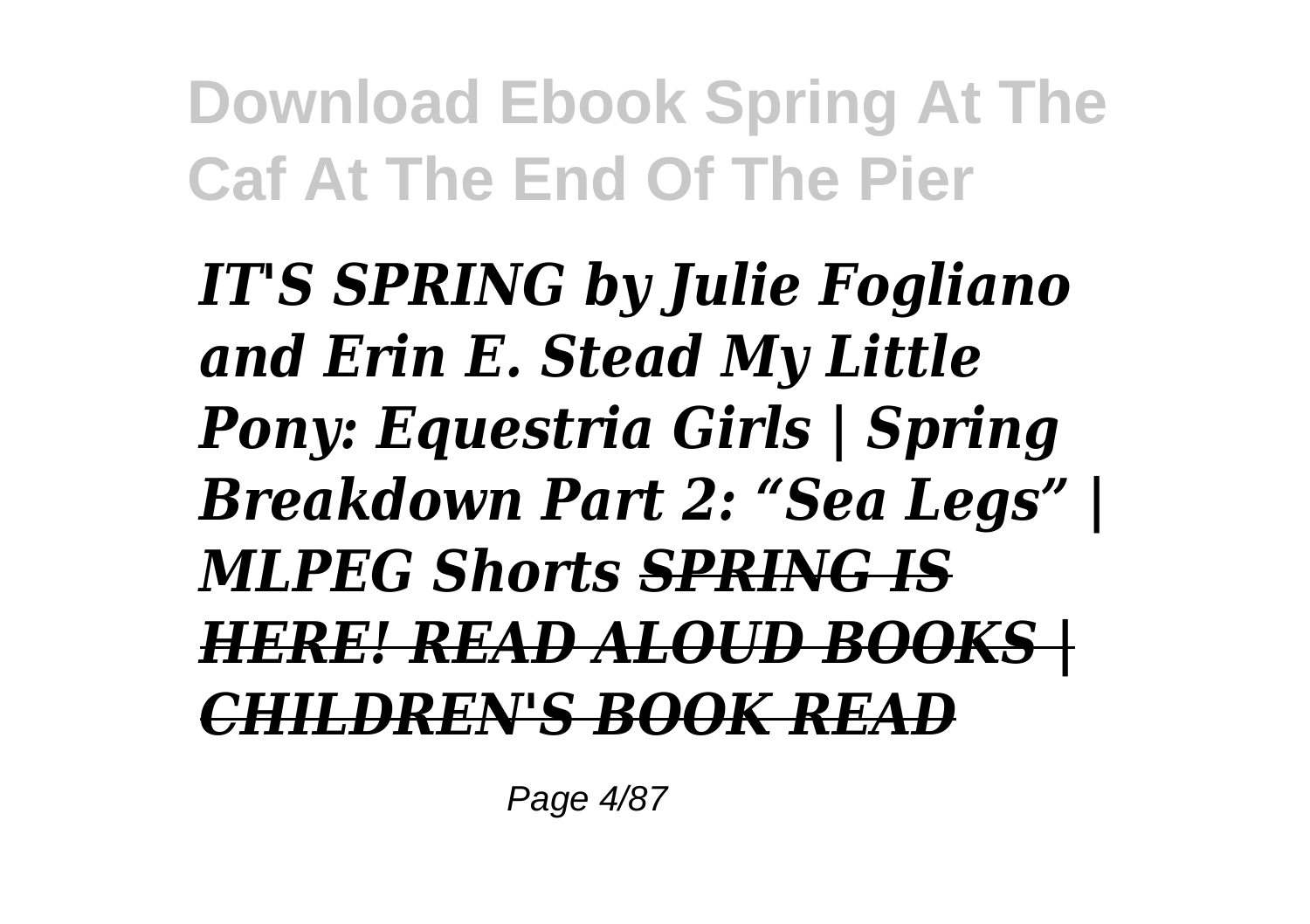*ALOUD Video Book with Narration - I See Spring - Wonderful Story of a Day in Spring - English Narration coffee shop ☕ calm lofi hiphop mix Mouse's First Spring | Read Aloud for Kids! Let's*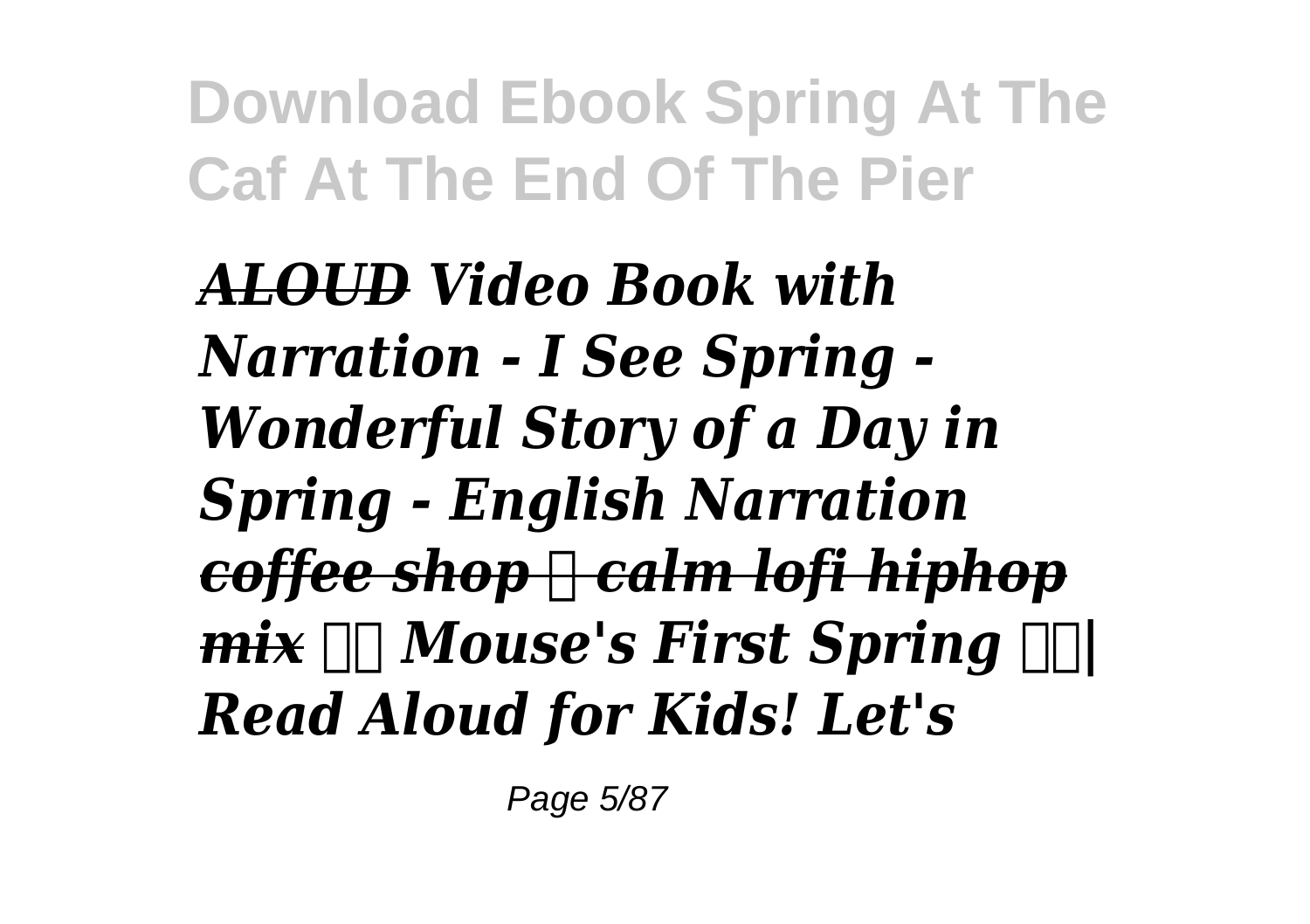*Look at Spring WHO'S AWAKE IN SPRINGTIME Book | Spring Books for Preschoolers | Kids Books Online | Bedtime Story Spring Book for Preschoolers | Spring Books for Kids | Children's Books Read Aloud*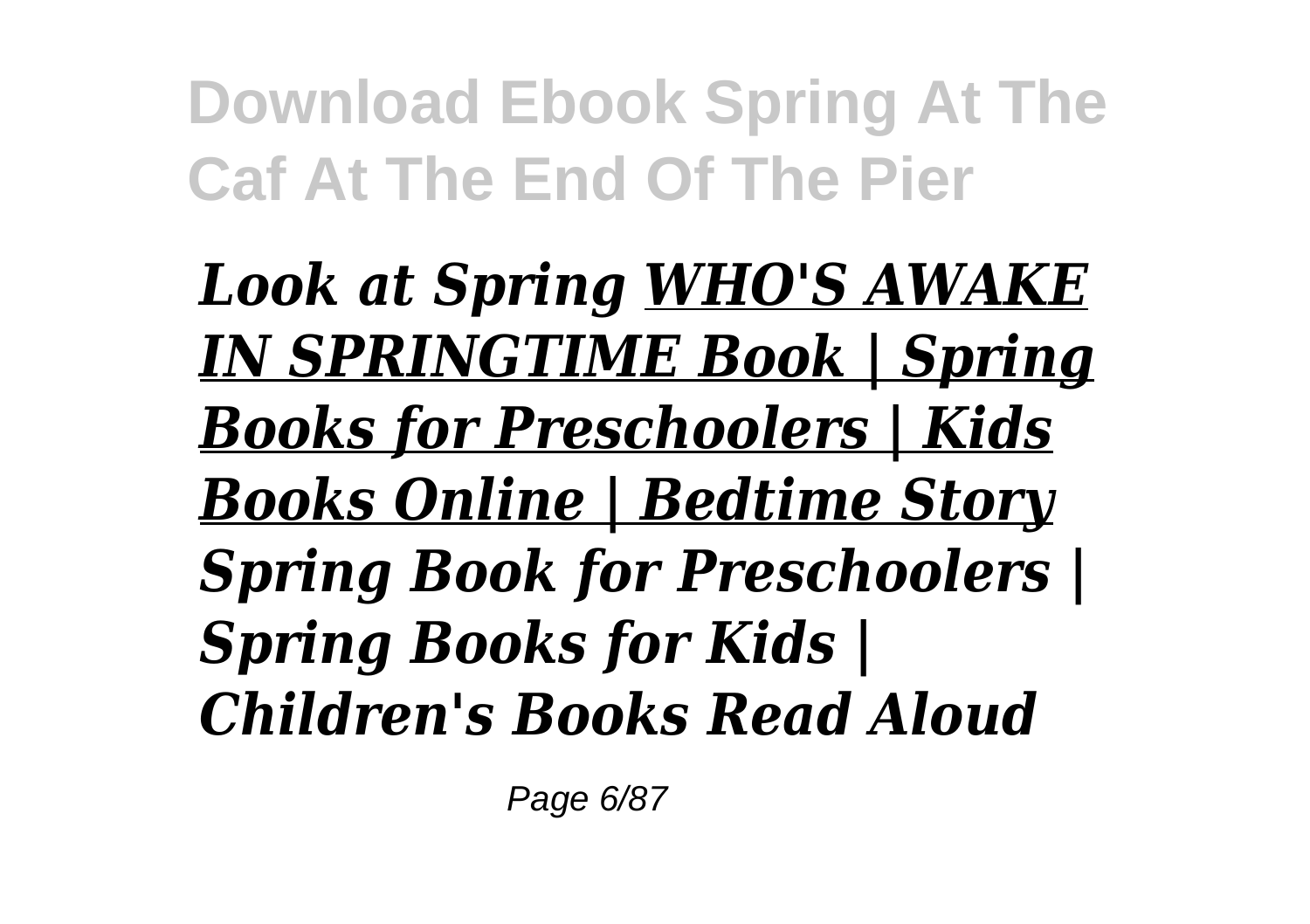*THE THING ABOUT SPRING | GREAT KIDS BOOK READ ALOUD BEDTIME FULL STORY READING | DANIEL KIRK AND THEN IT'S SPRING, READ ALOUD BY MS. CECE coffee shop radio // 24/7 lofi hip-hop*

Page 7/87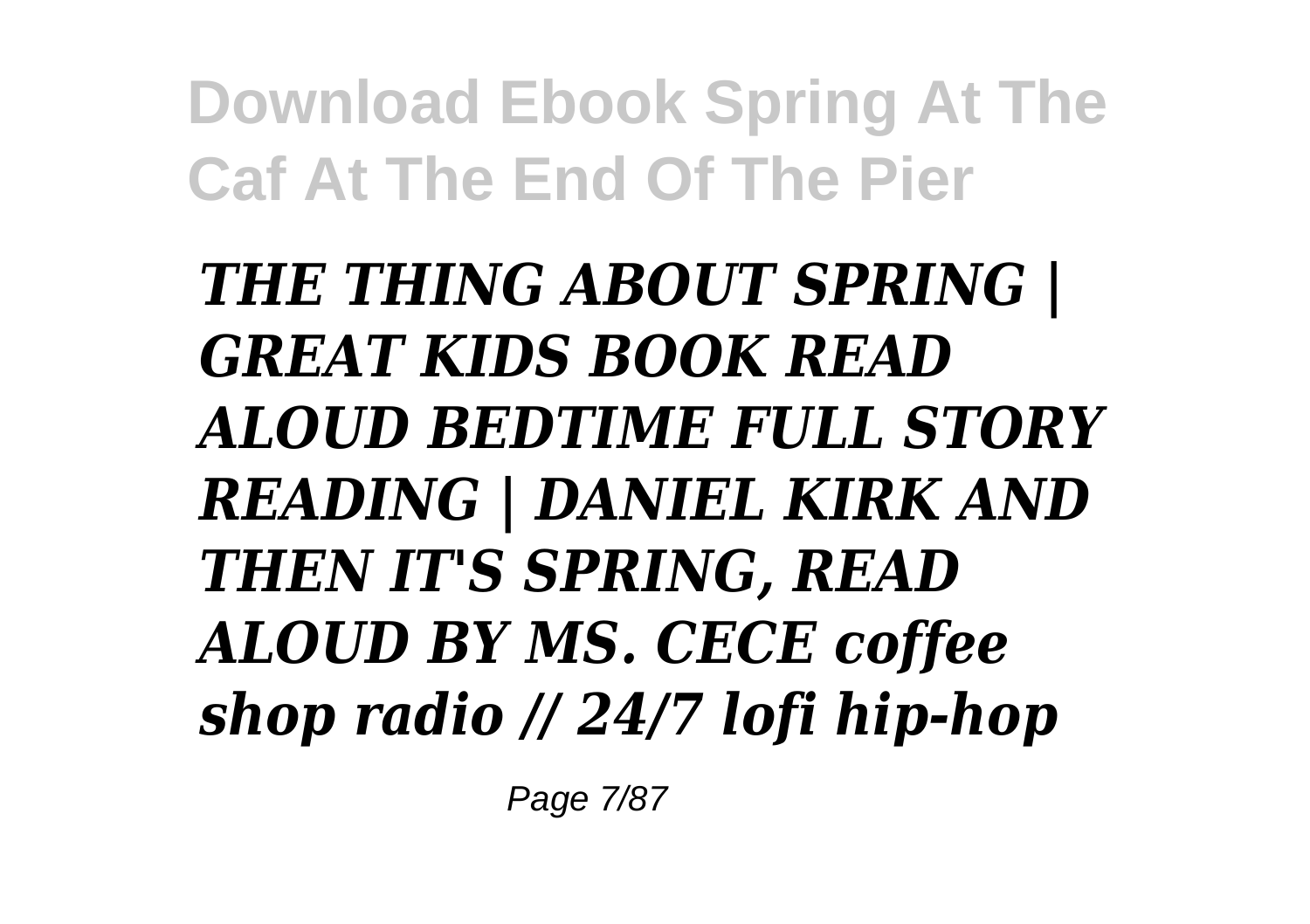*beats Starbucks Music 10 Hours - Relax Starbucks Jazz Cafe to Study, Work Relaxing Bossa Nova \u0026 Jazz Music For Study - Smooth Jazz Music - Background Music Spring At The Caf At*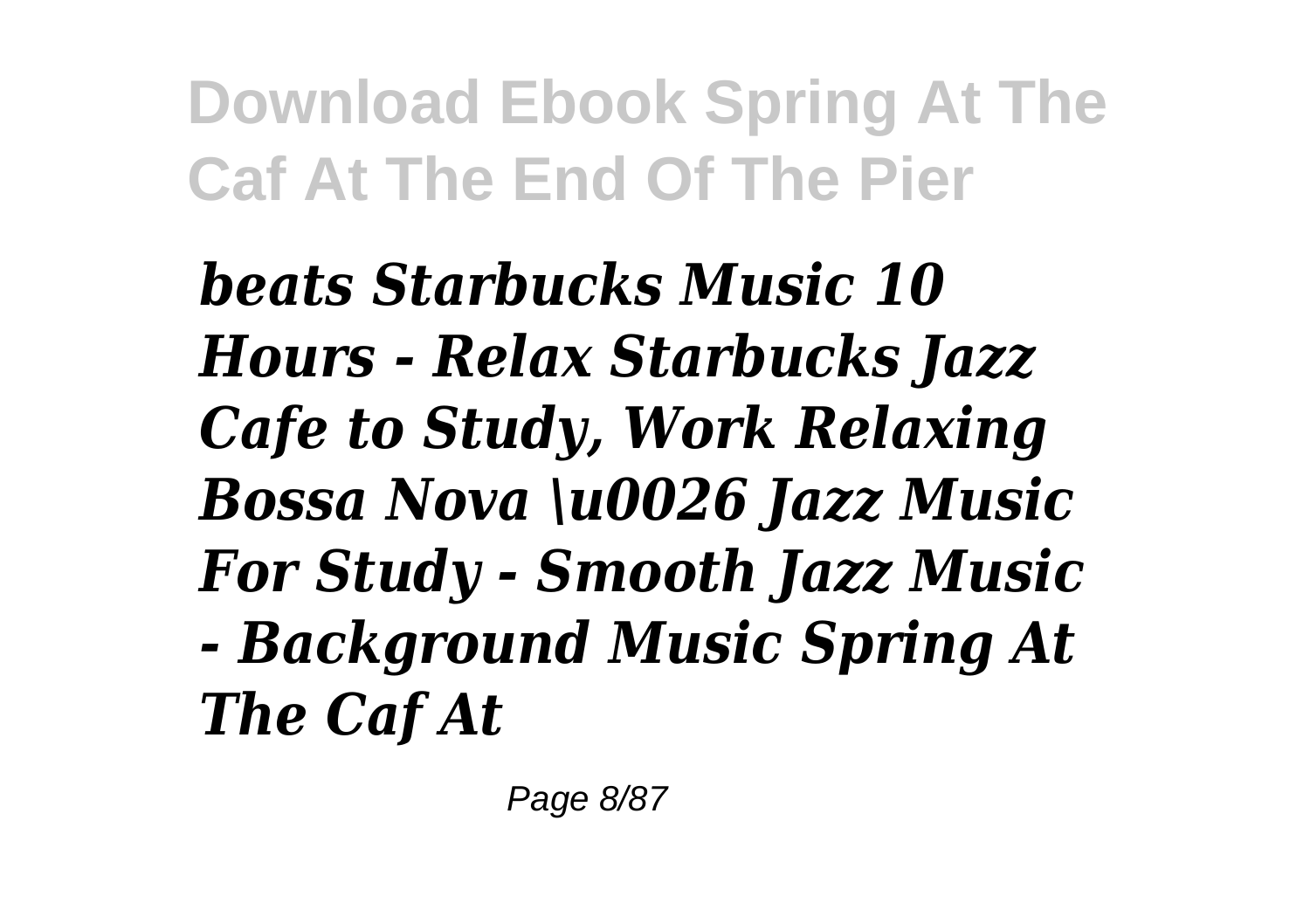*Charities Aid Foundation. @caf. THE SPRING STATEMENT: WHAT'S IN IT FOR CHARITIES? 13 March 2018. Today, the Chancellor presented his first Spring Statement without the*

Page 9/87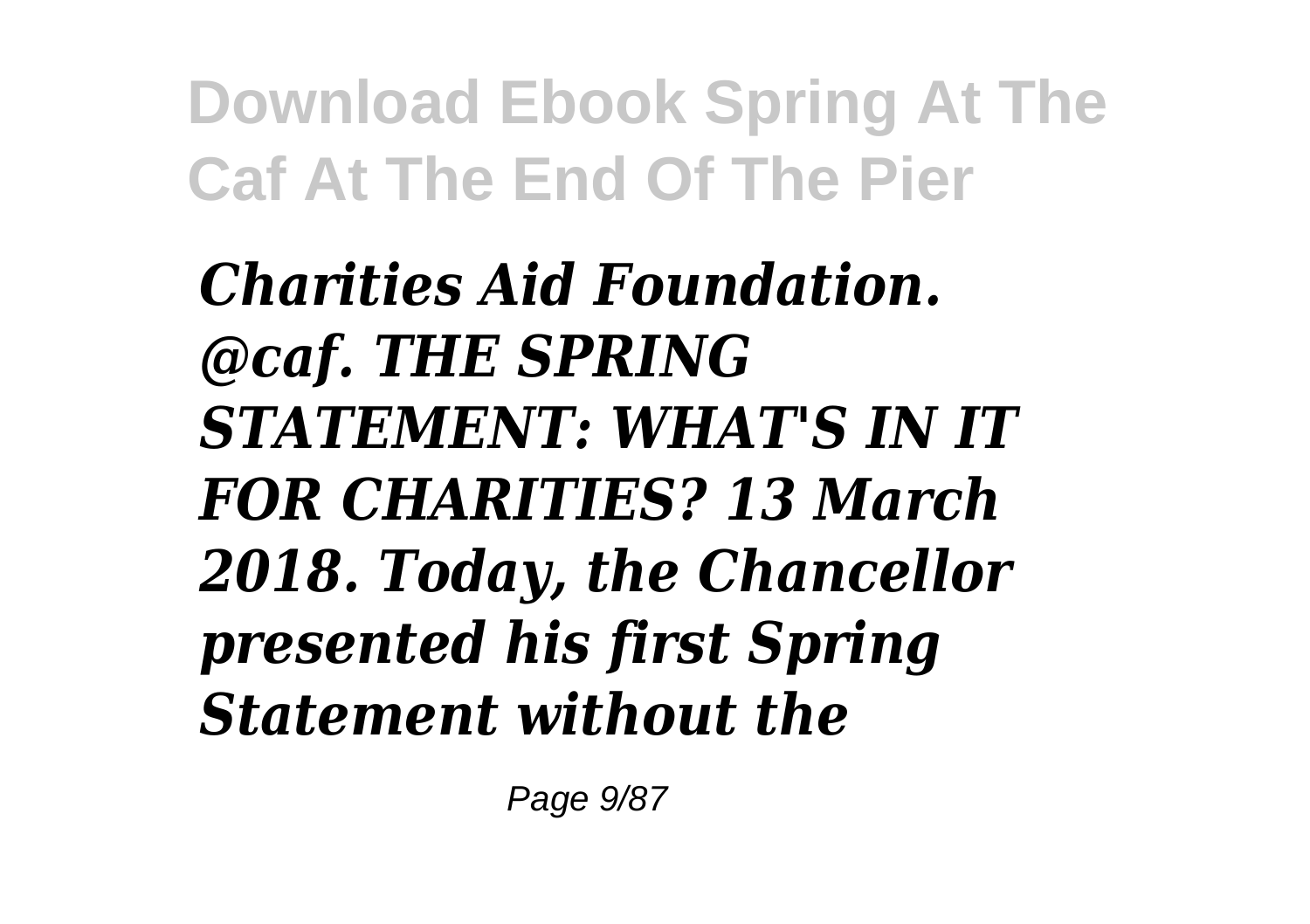*accompaniment of the usual red box or swathe of policy announcements. Most were expecting the Chancellor to break little new ground, however on closer inspection there were some ...*

Page 10/87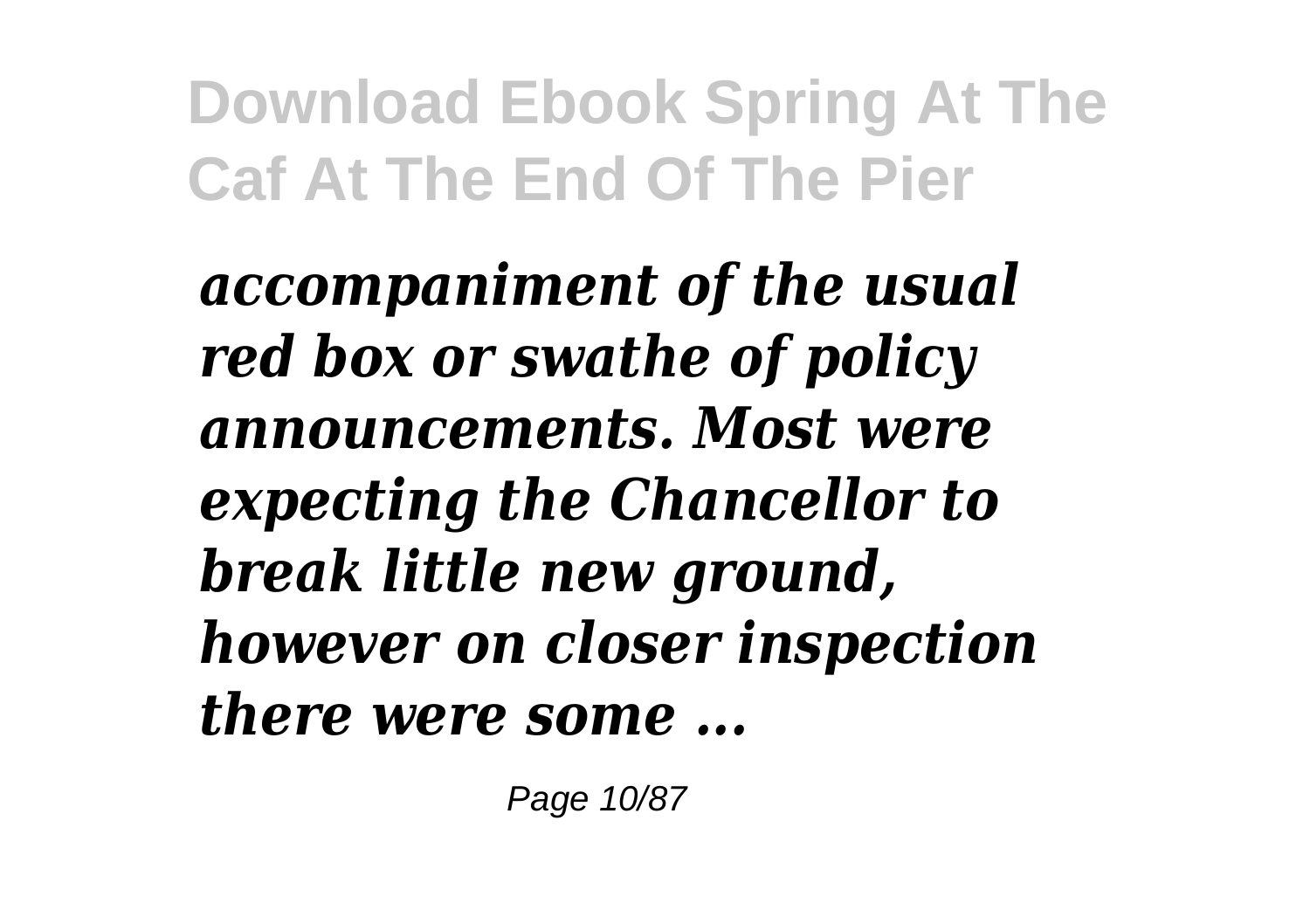# *Spring Statement 2018 - What's in there for charities | CAF*

# *Spring. Somerset House, New Wing, Lancaster Place, London, WC2R 1LA. E: [email*

Page 11/87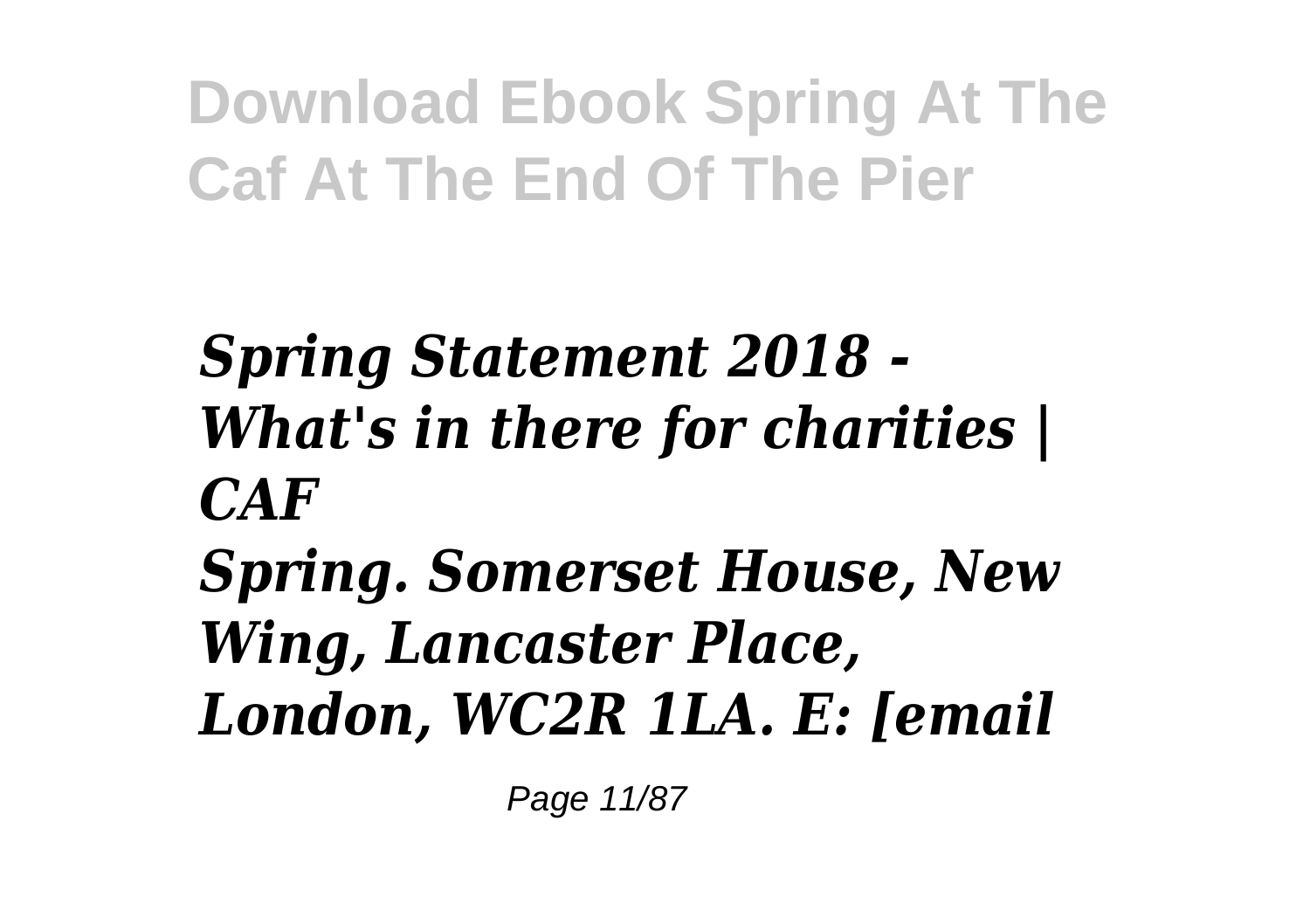*protected] T: +44 (0)20 3011 0115 Twitter | Instagram. Heckfield Catering Limited Registered in England and Wales Company Registration Number 07205404*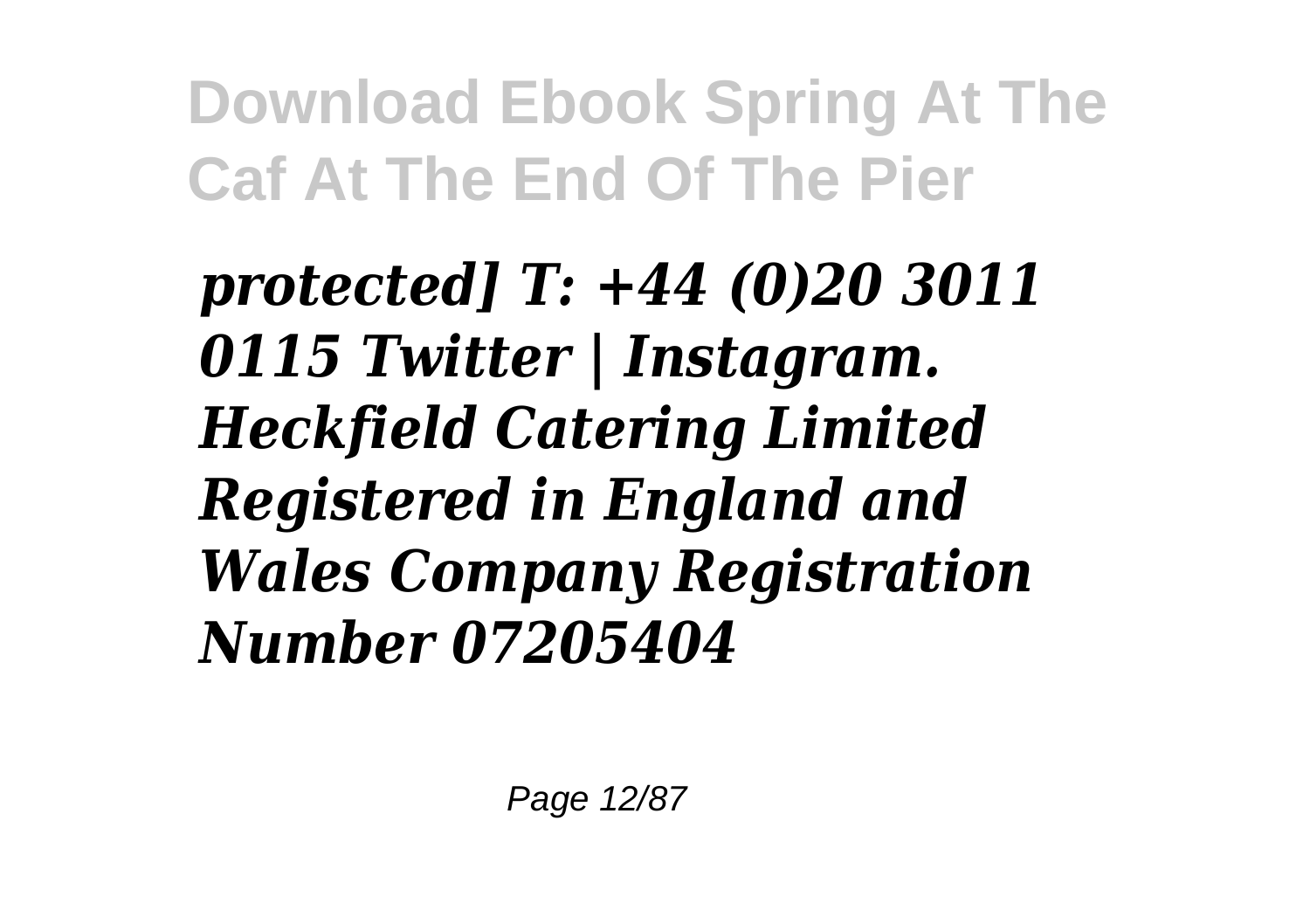# *Lunch & Dinner Menus | Spring Restaurant CAF (Charities Aid Foundation) 25 Kings Hill Avenue Kings Hill West Malling Kent ME19 4TA. T: 03000 123 000 F: 03000 123 001. Directions to*

Page 13/87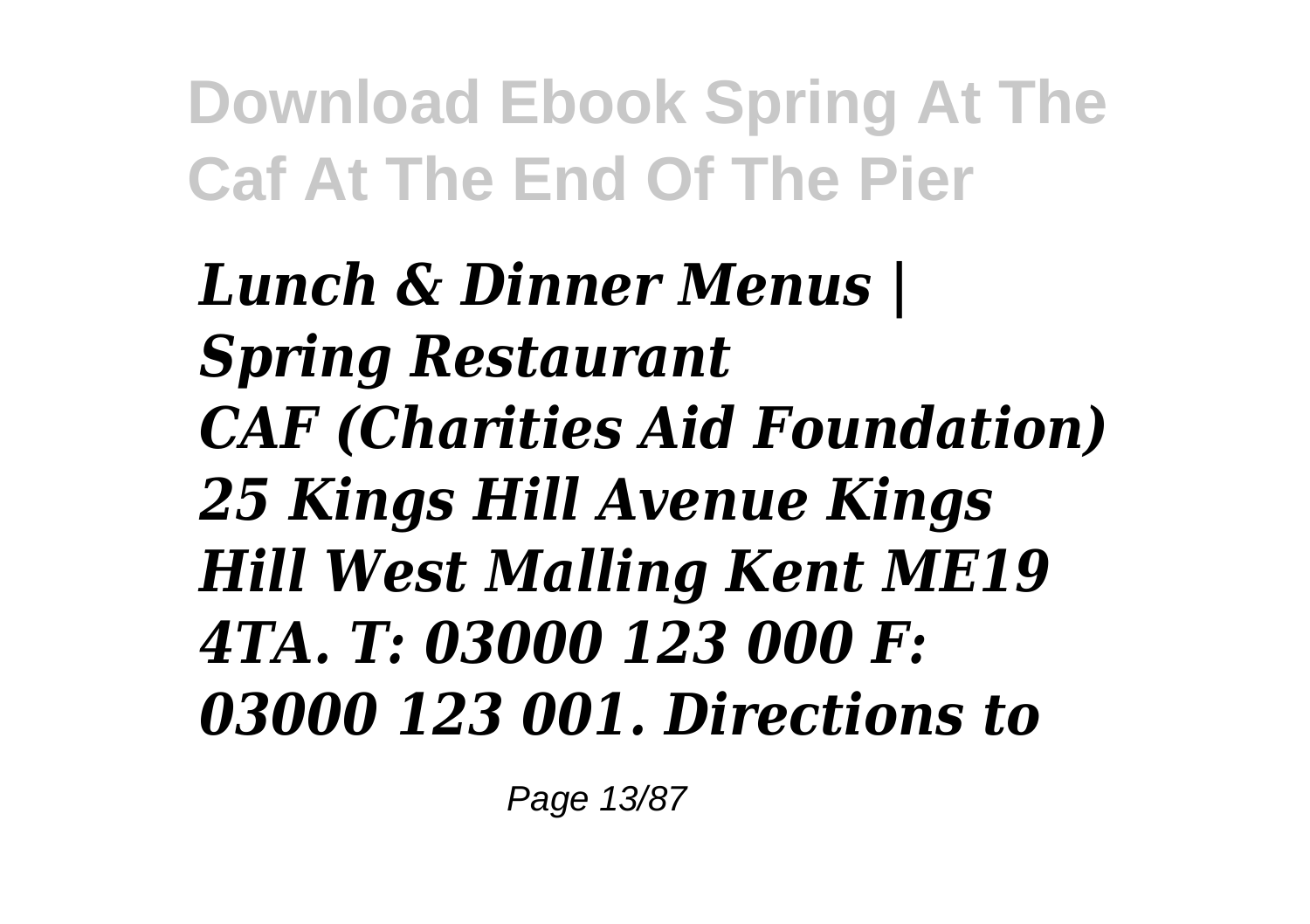# *our Kings Hill office*

# *Donate to charity | Giving made simple and secure with CAF Spring. Somerset House, New Wing, Lancaster Place,*

Page 14/87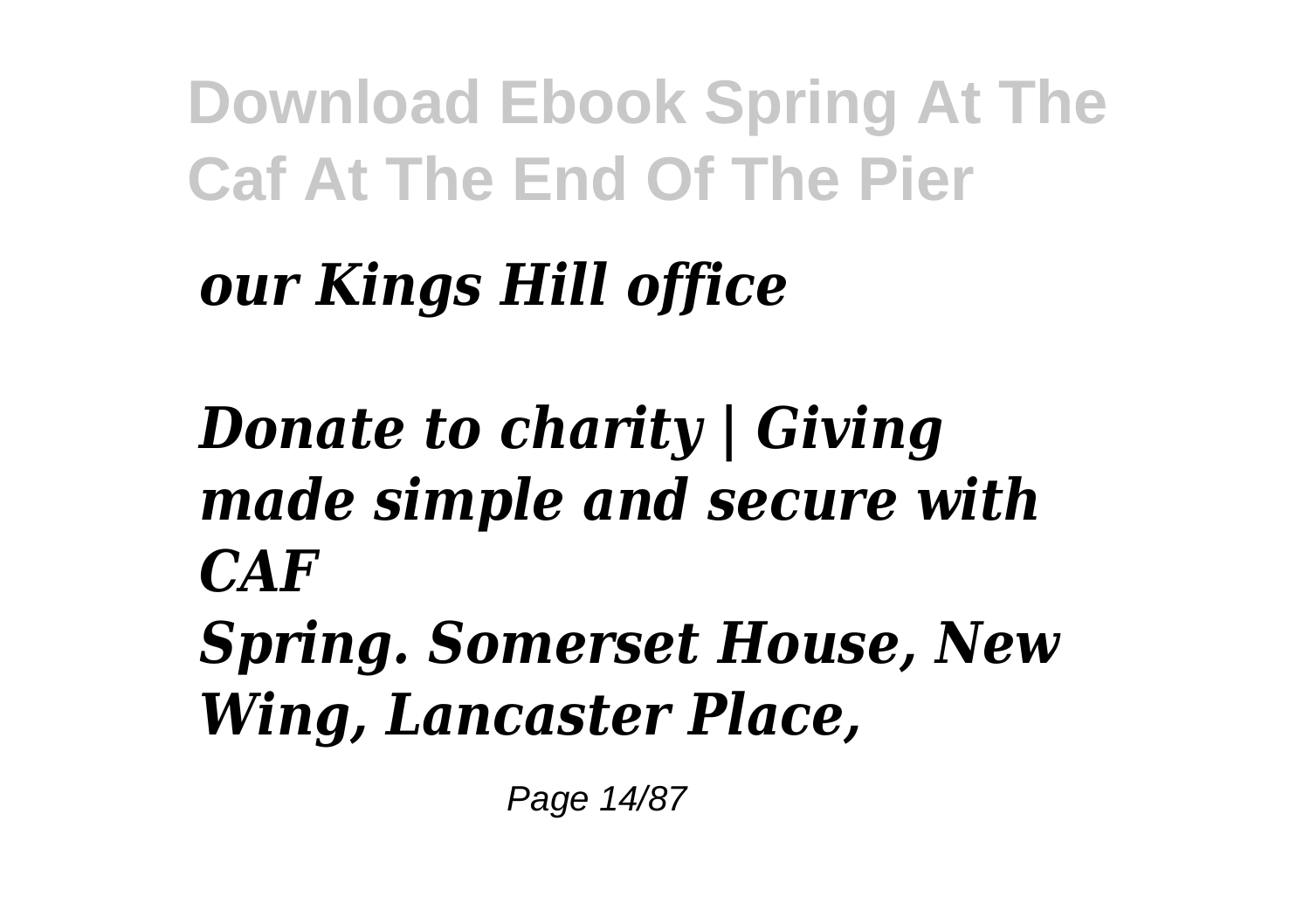*London, WC2R 1LA. E: [email protected] T: +44 (0)20 3011 0115 Twitter | Instagram. Heckfield Catering Limited Registered in England and Wales Company Registration Number 07205404*

Page 15/87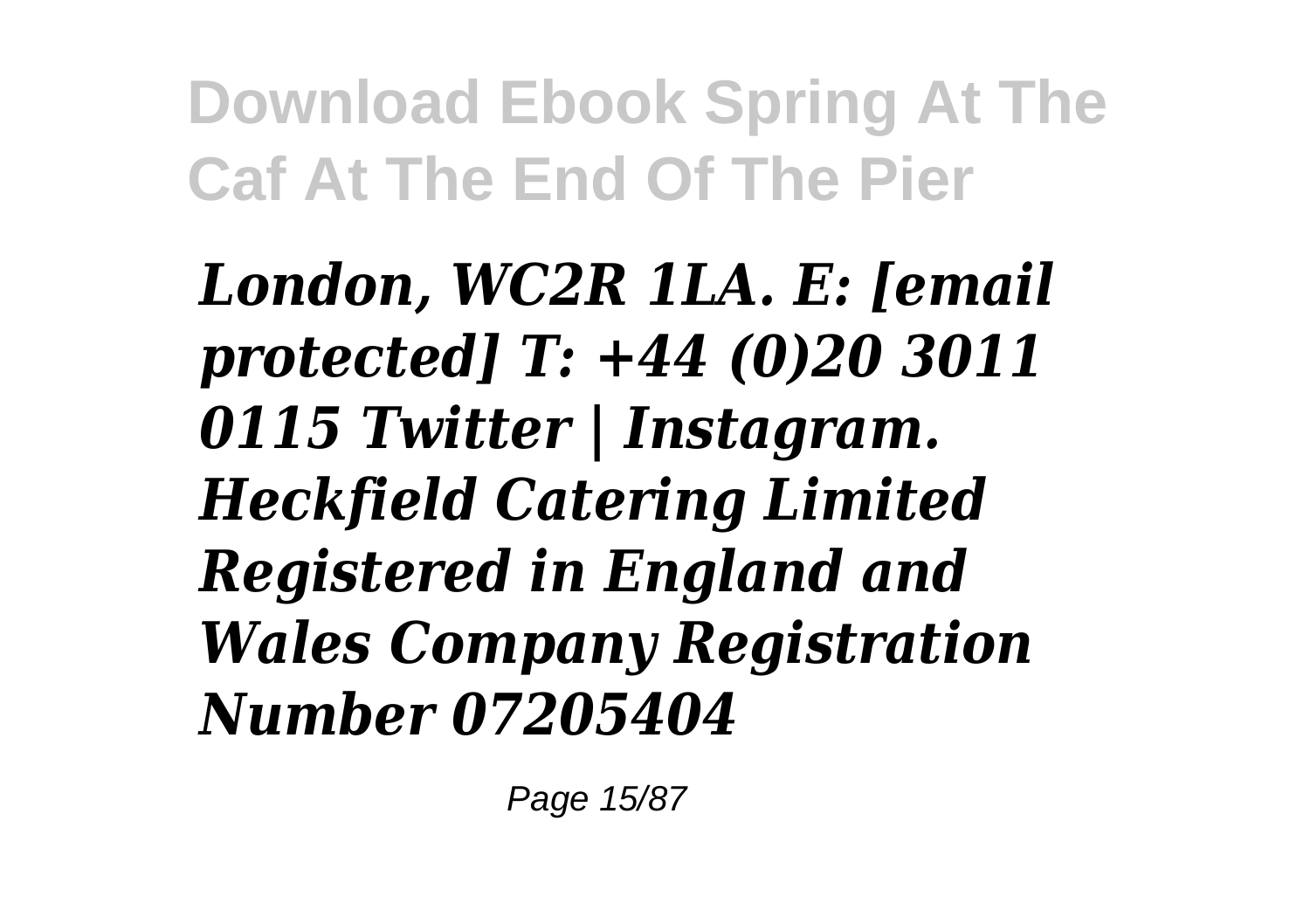*Spring Restaurant | Skye Gyngell | London Spring Cottage is the perfect location for weddings, parties and celebrations in the Lancashire countryside. Our*

Page 16/87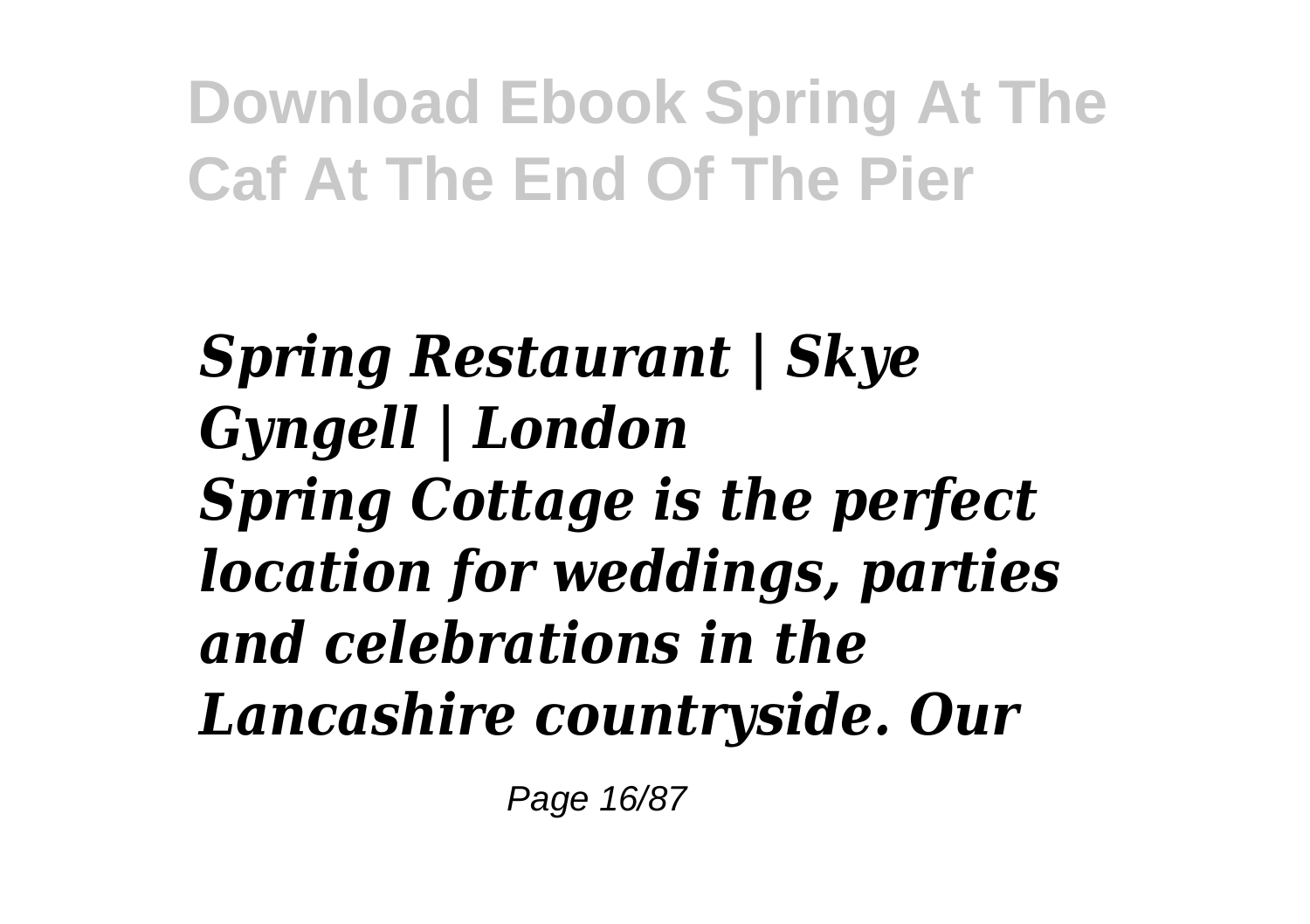*woodland café serves local organic food. Weddings Parties & Events Cafe About Us Get In Touch Weddings Parties & Events Cafe ...*

# *Spring Cottage - Weddings,*

Page 17/87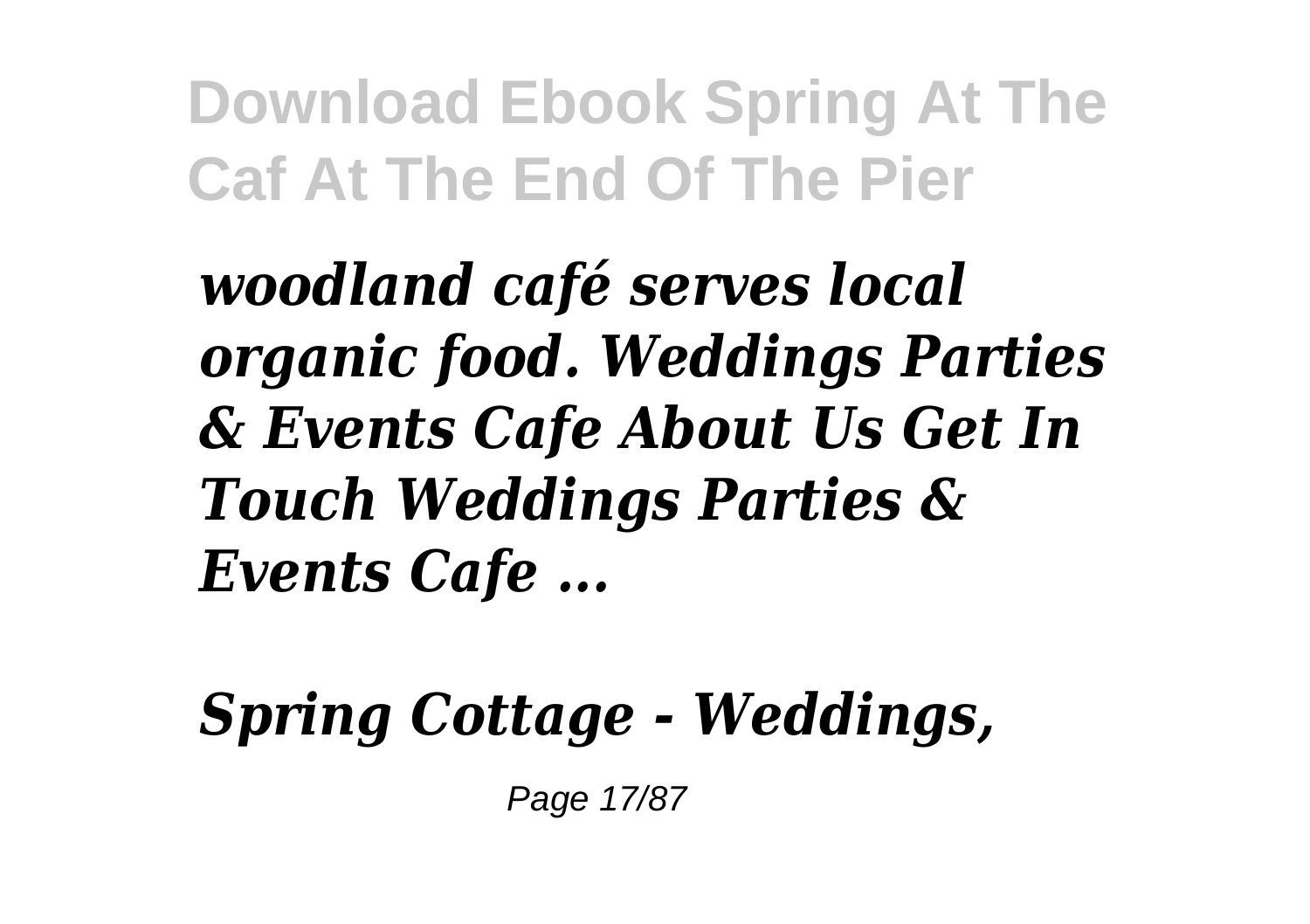*Parties & Café Spring Cafe - Updated COVID-19 Hours & Services - 216 Photos & 115 Reviews - Vegan - 153D Centre St, Chinatown, New York, NY - Restaurant Reviews - Phone*

Page 18/87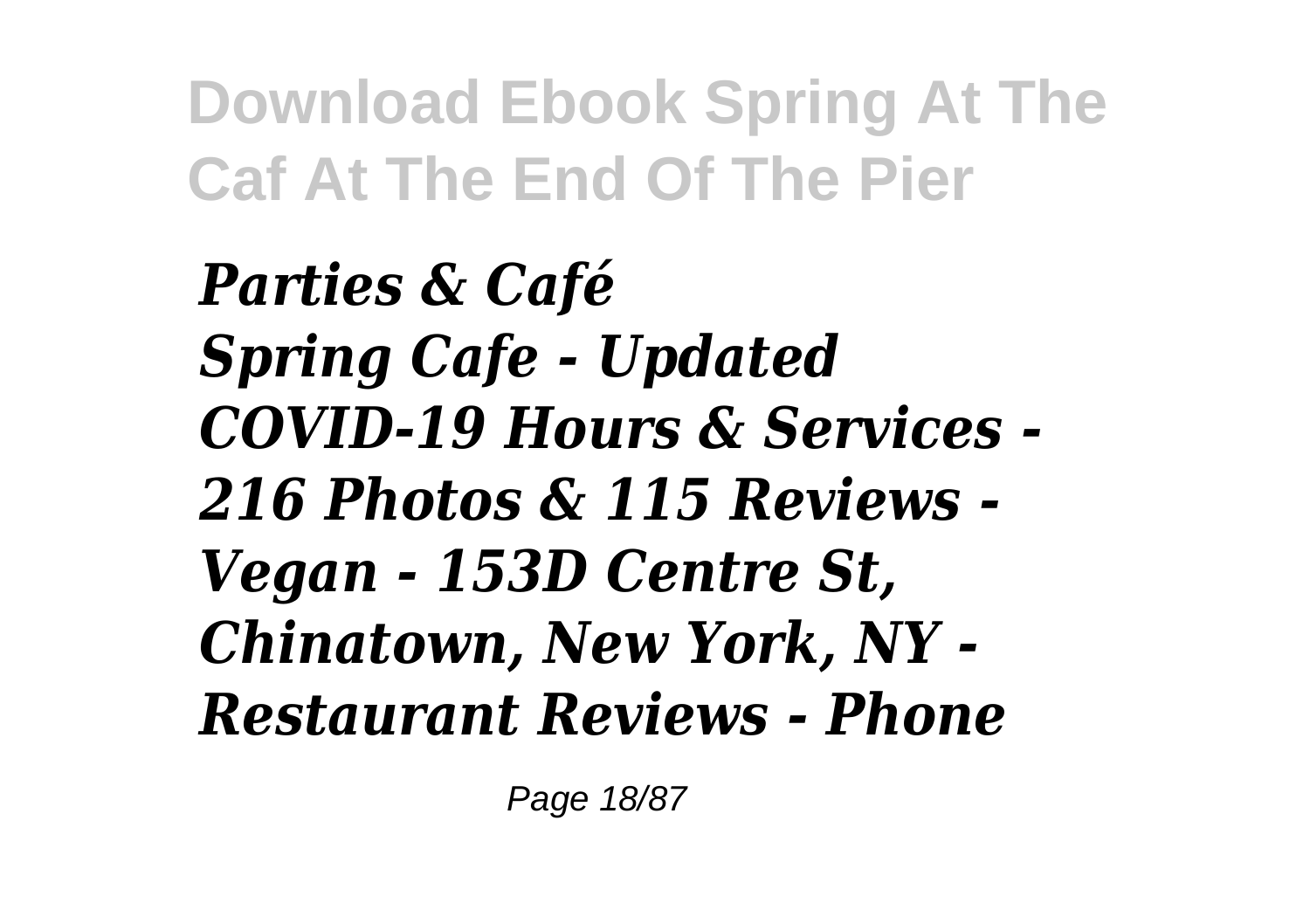*Number - Menu - Yelp. COVID update: Spring Cafe has updated their hours, takeout & delivery options. 115 reviews of Spring Cafe "Brand new vegan brunch spot right off canal st with the cutest interior and*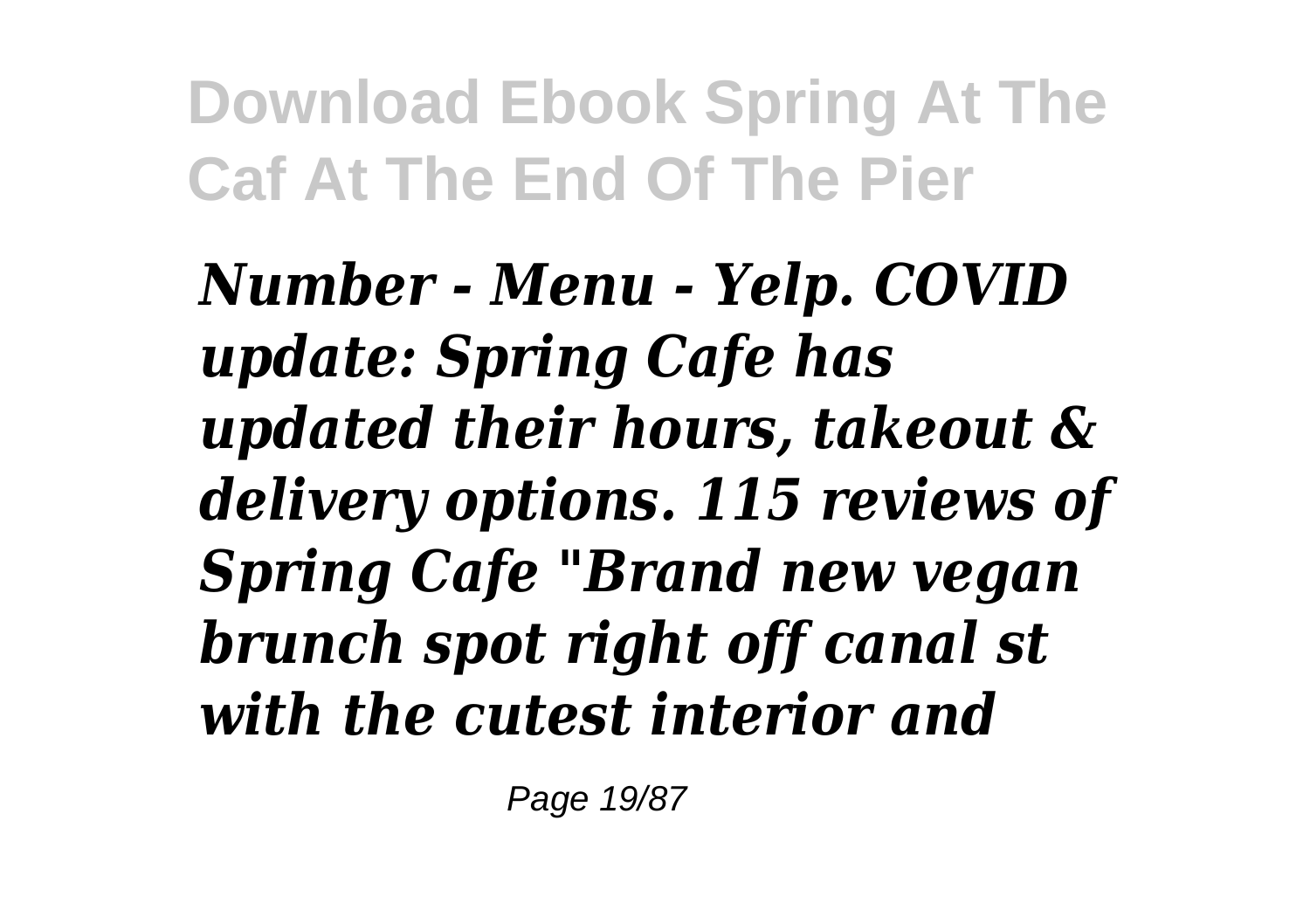# *really interesting menu.*

# *Spring Cafe - Updated COVID-19 Hours & Services - 216 ... The Spring Community Shop & Cafe - 299 Barnsley Road, WF2*

Page 20/87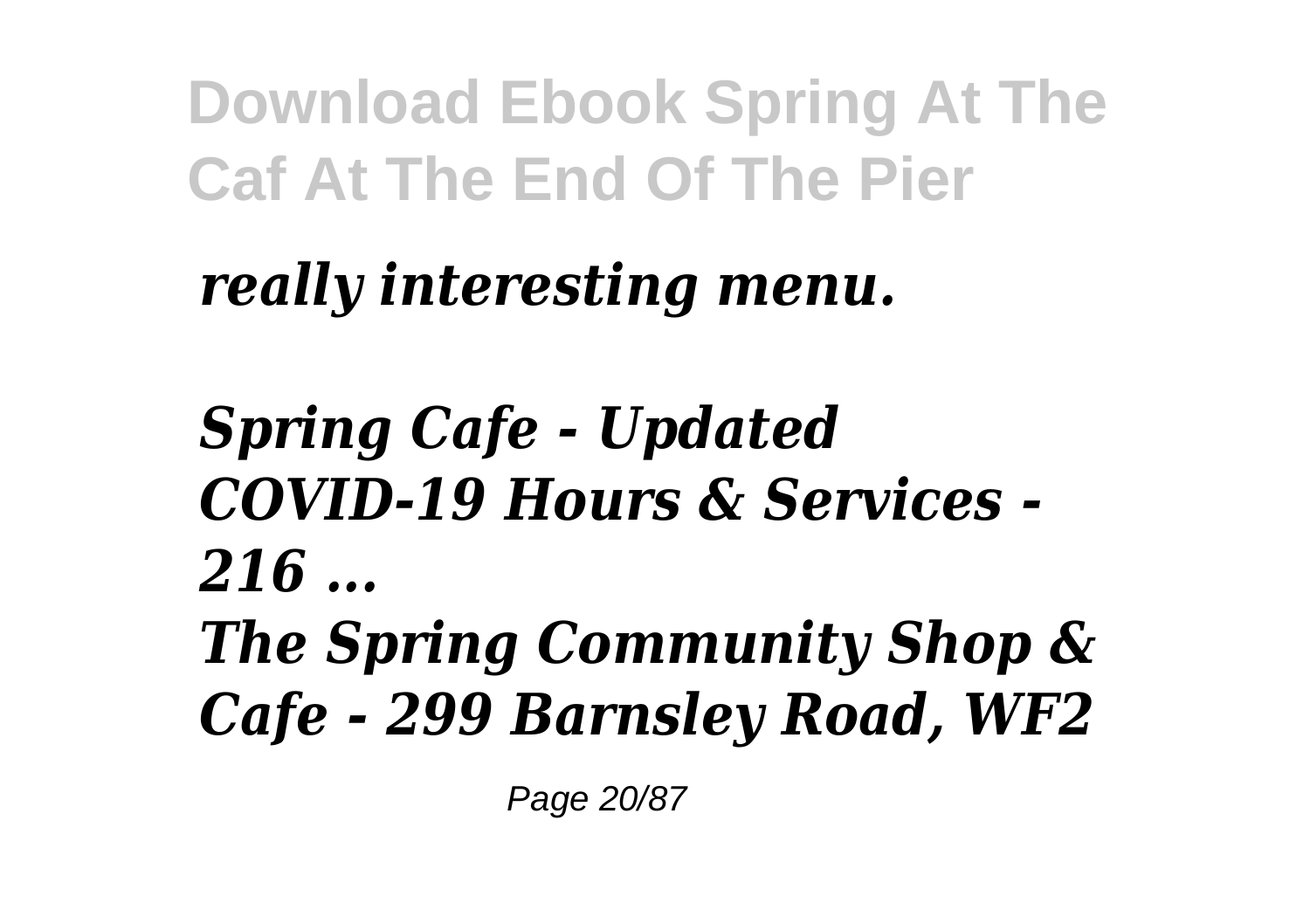*6EG Wakefield, UK - Rated 5 based on 18 Reviews "This is a fantastic local cafe and charity...*

# *The Spring Community Shop & Cafe - Home | Facebook*

Page 21/87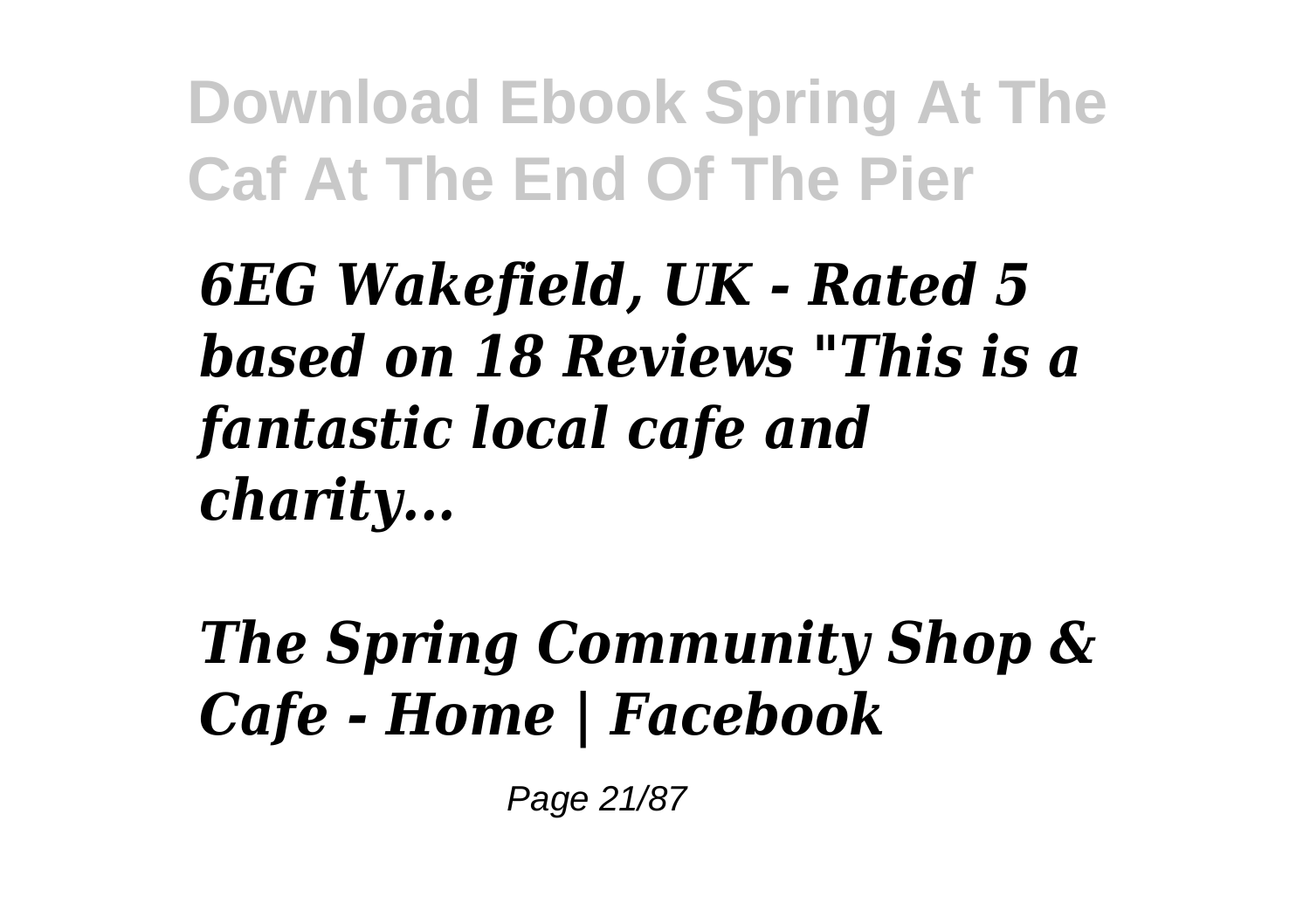*Sweeteria Dessert Café, a coffee & dessert café from the owners of neighboring Kao Thai Restaurant, has softopened in the former location of Your Whole Body at 8646 Colesville Road in downtown*

Page 22/87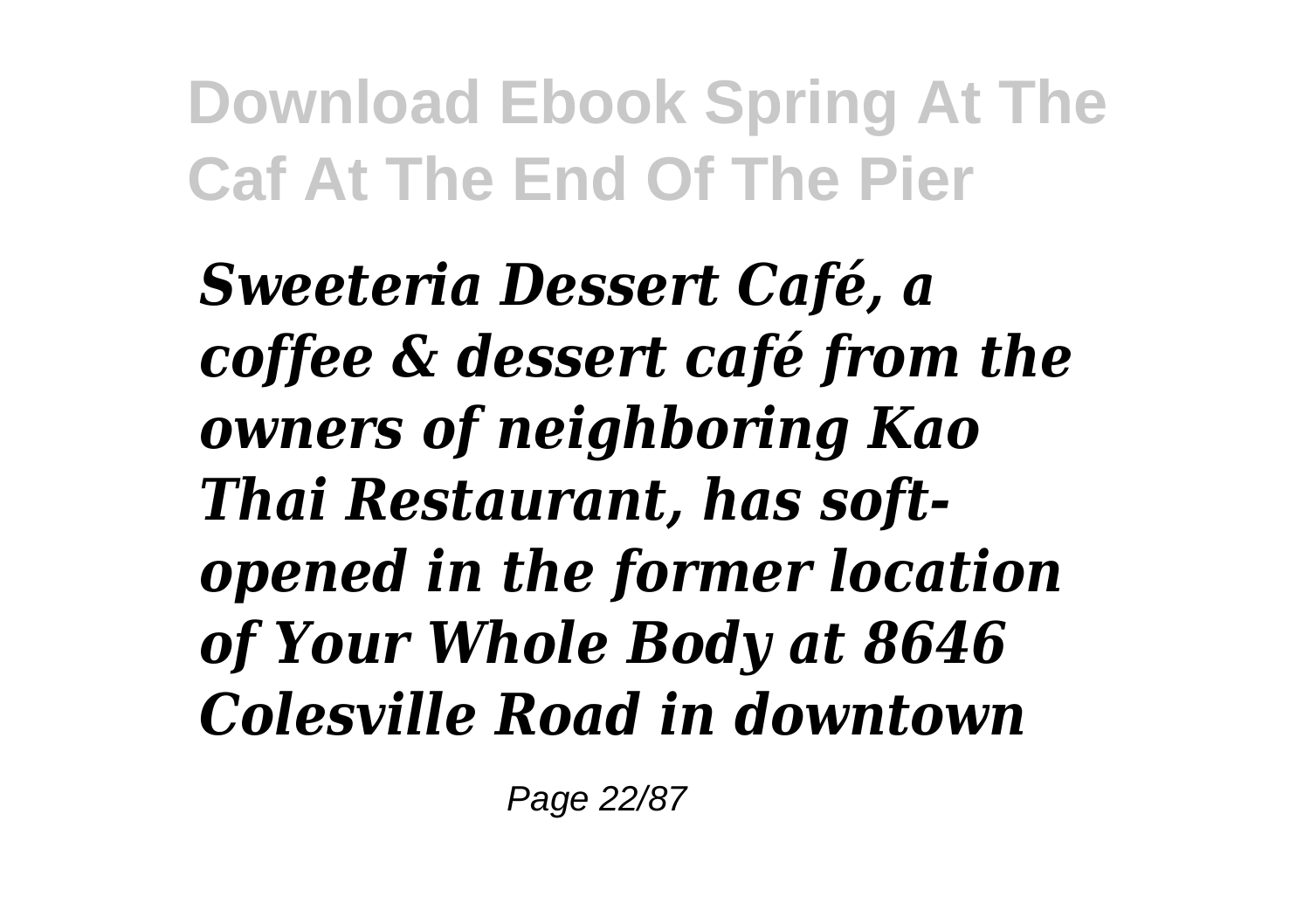*Silver Spring. The Thai street food-inspired café has softopened today, with a grand opening date to be determined, according to staff. The menu, pictured below, features seasonal specials, including*

Page 23/87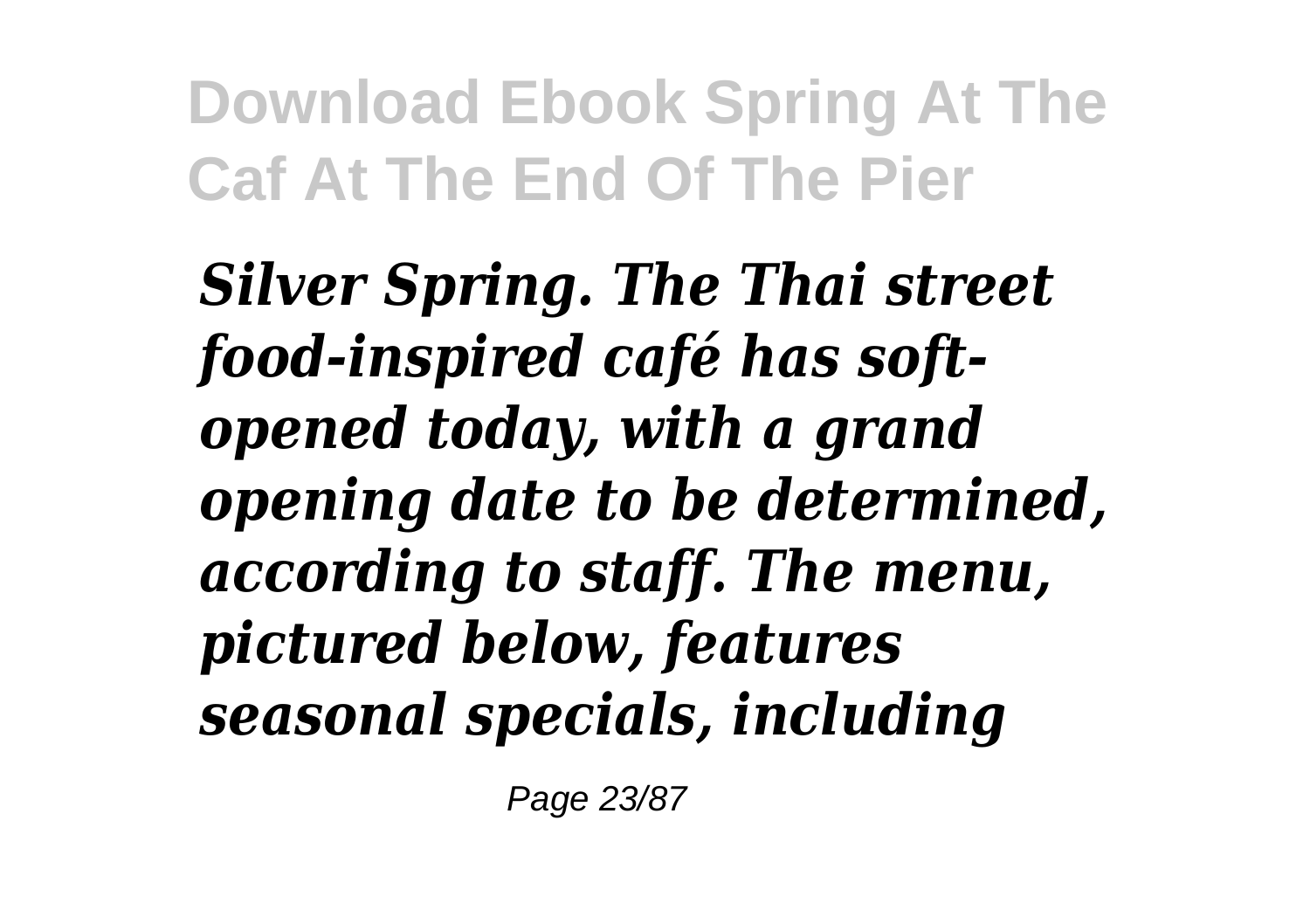*Thai Tea Toast with Coconut Ice Cream and a Strawberry Croissant with Fresh Strawberries and Cream ...*

*Kao Thai Owners Open Sweeteria Dessert Café*

Page 24/87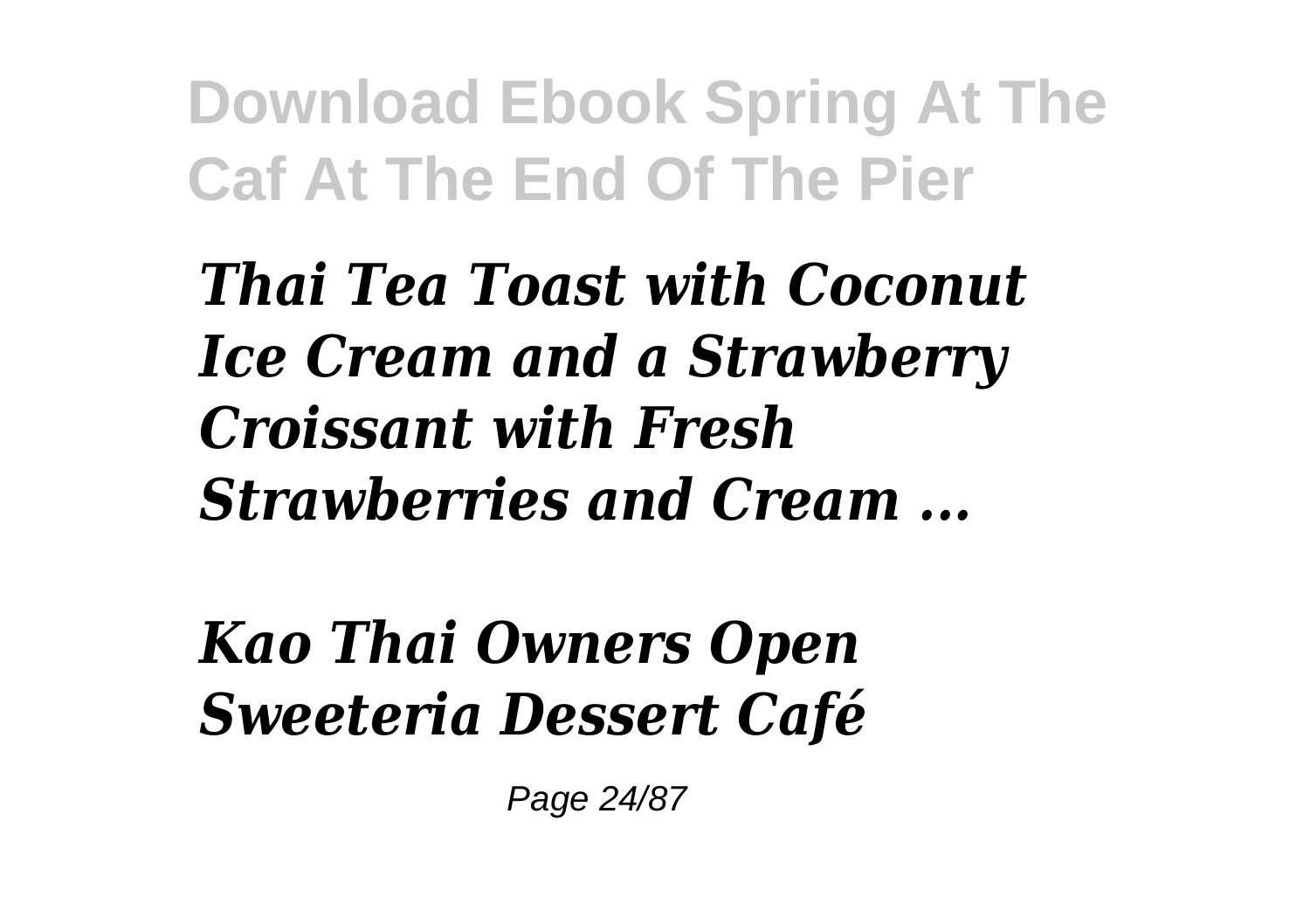*Dock & Paddle (formerly Spring Cafe) at Como Lake Pavilion in Saint Paul, MN serves up American picnicstyle food with craft beer, wine, and cocktails on tap! Dock & Paddle also hosts free*

Page 25/87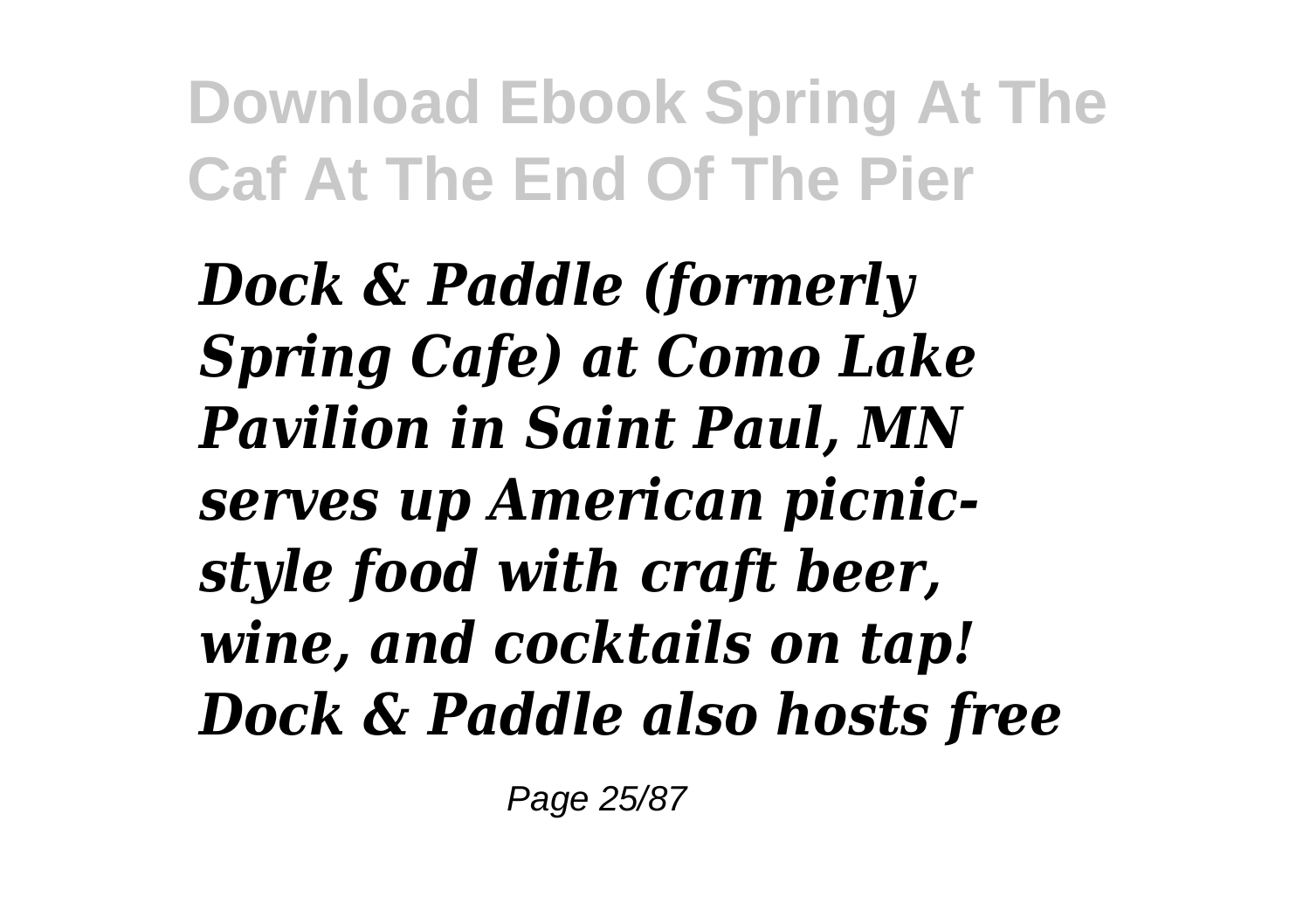#### *shows on the promenade during the summer.*

*Dock & Paddle (formerly Spring Cafe) The Springs is the latest Retail & Leisure Park in Leeds.*

Page 26/87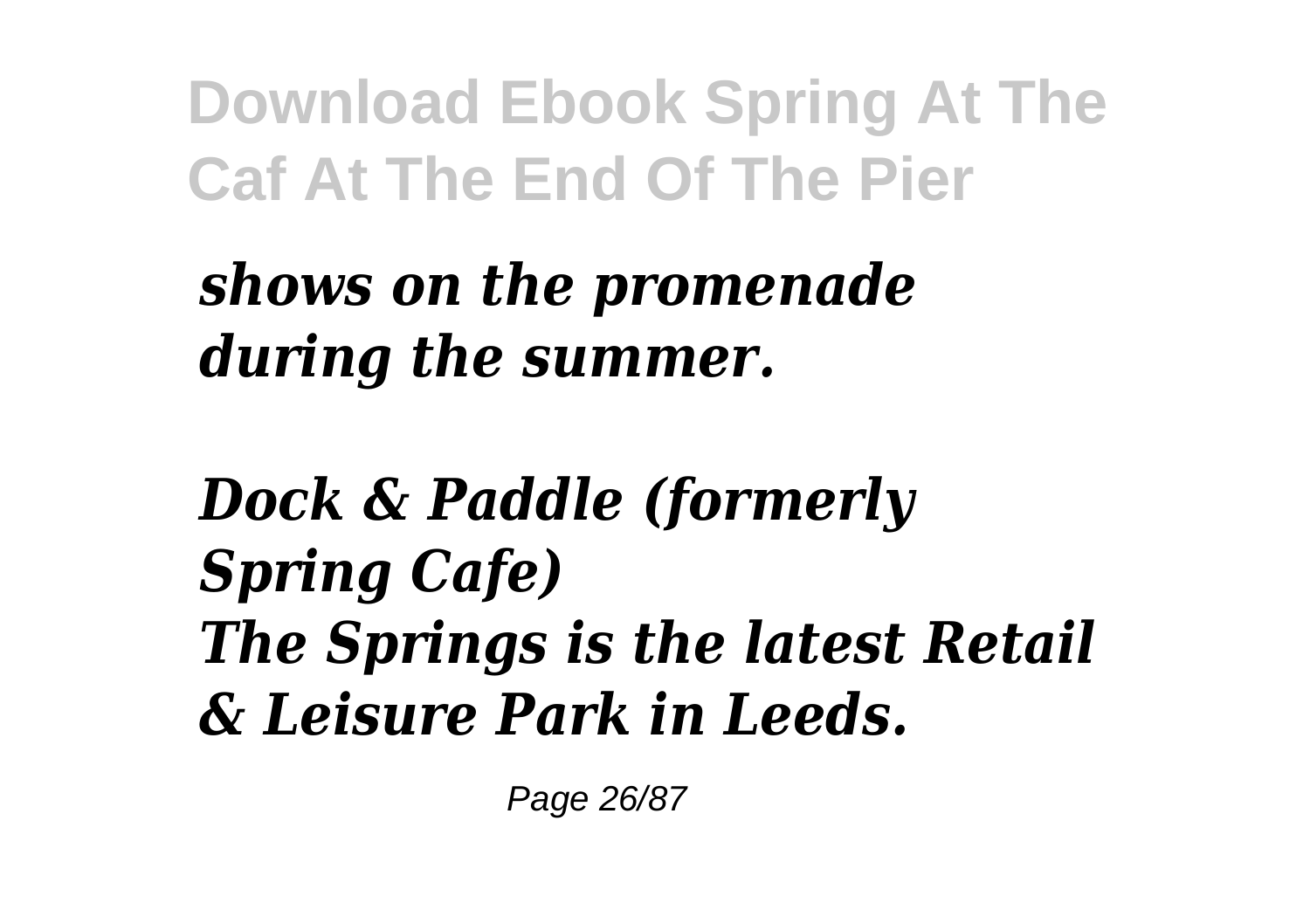*Discover high street shops, visit the cinema, dine at your favourite restaurants or join the gym*

# *Shops, Restaurants, Gym & Cinema | The Springs, Leeds*

Page 27/87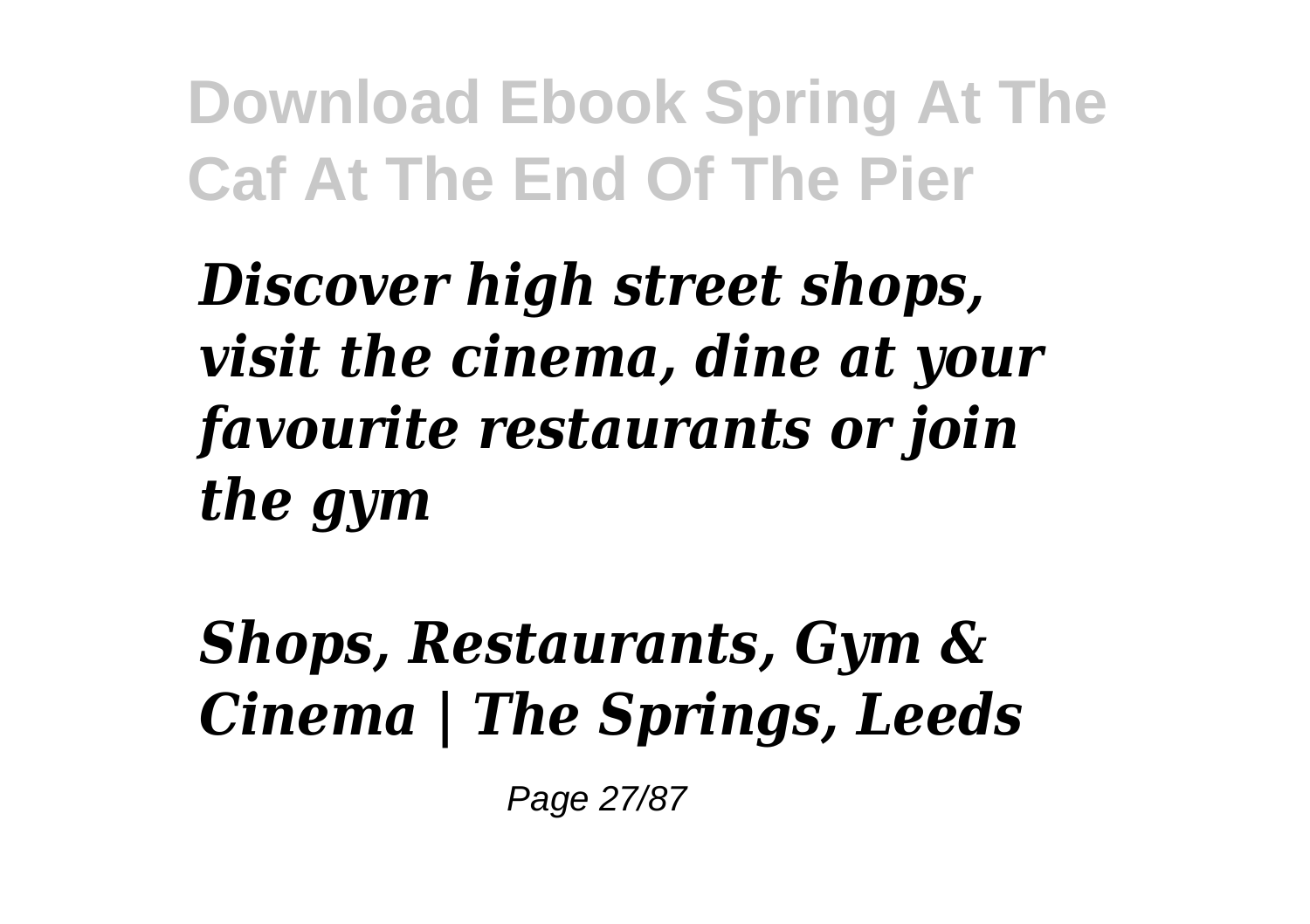*The Spring Newsletter 2017 celebrates the 30th anniversary of Payroll Giving and analyses the generosity of giving in CAF's UK Giving Report. We also explore the relationship between Financial*

Page 28/87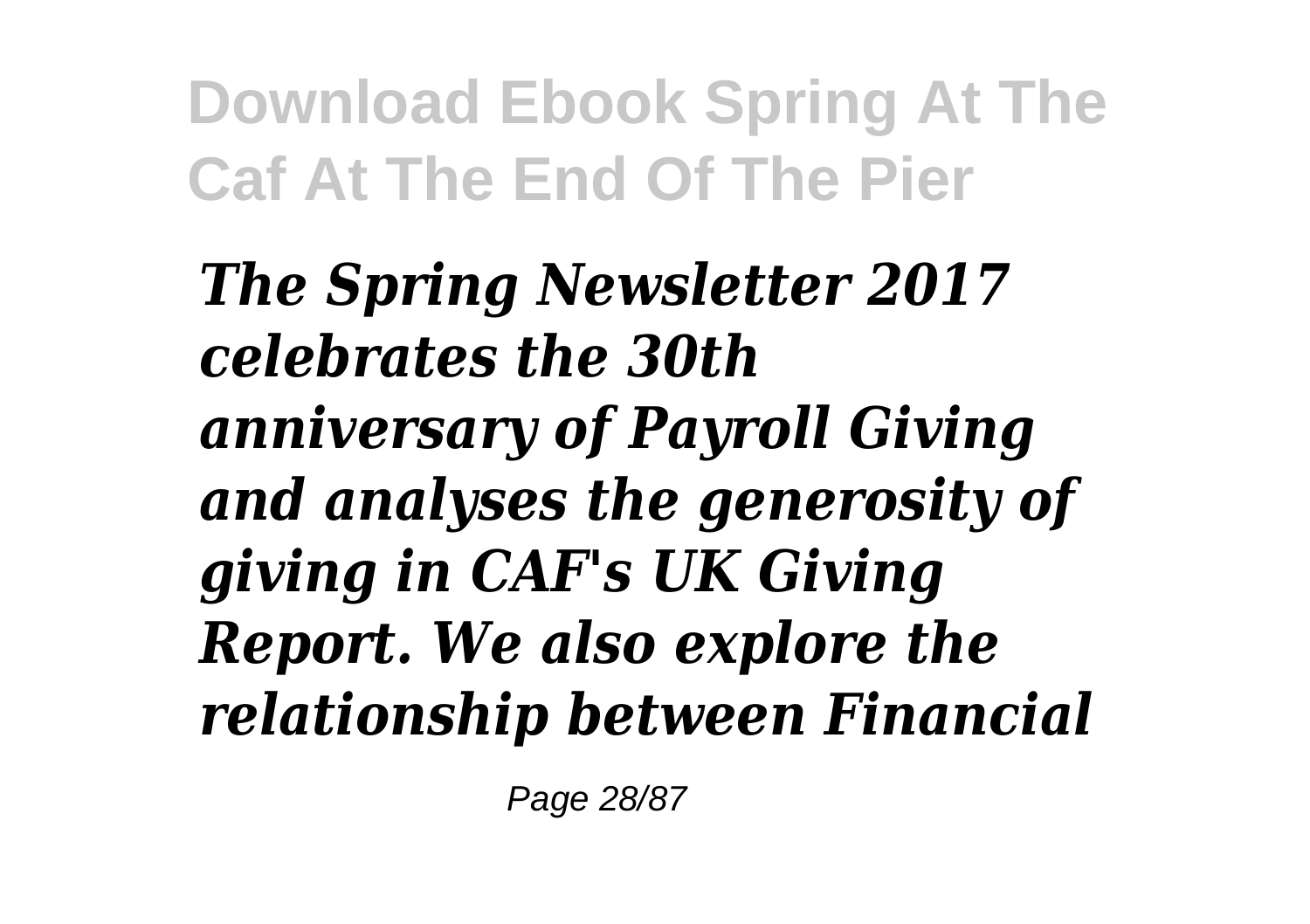*Service companies and corporate responsibility, as well as offering an insight into the retail sector.*

#### *CAF Connects | Spring 2017 | Charities Aid Foundation*

Page 29/87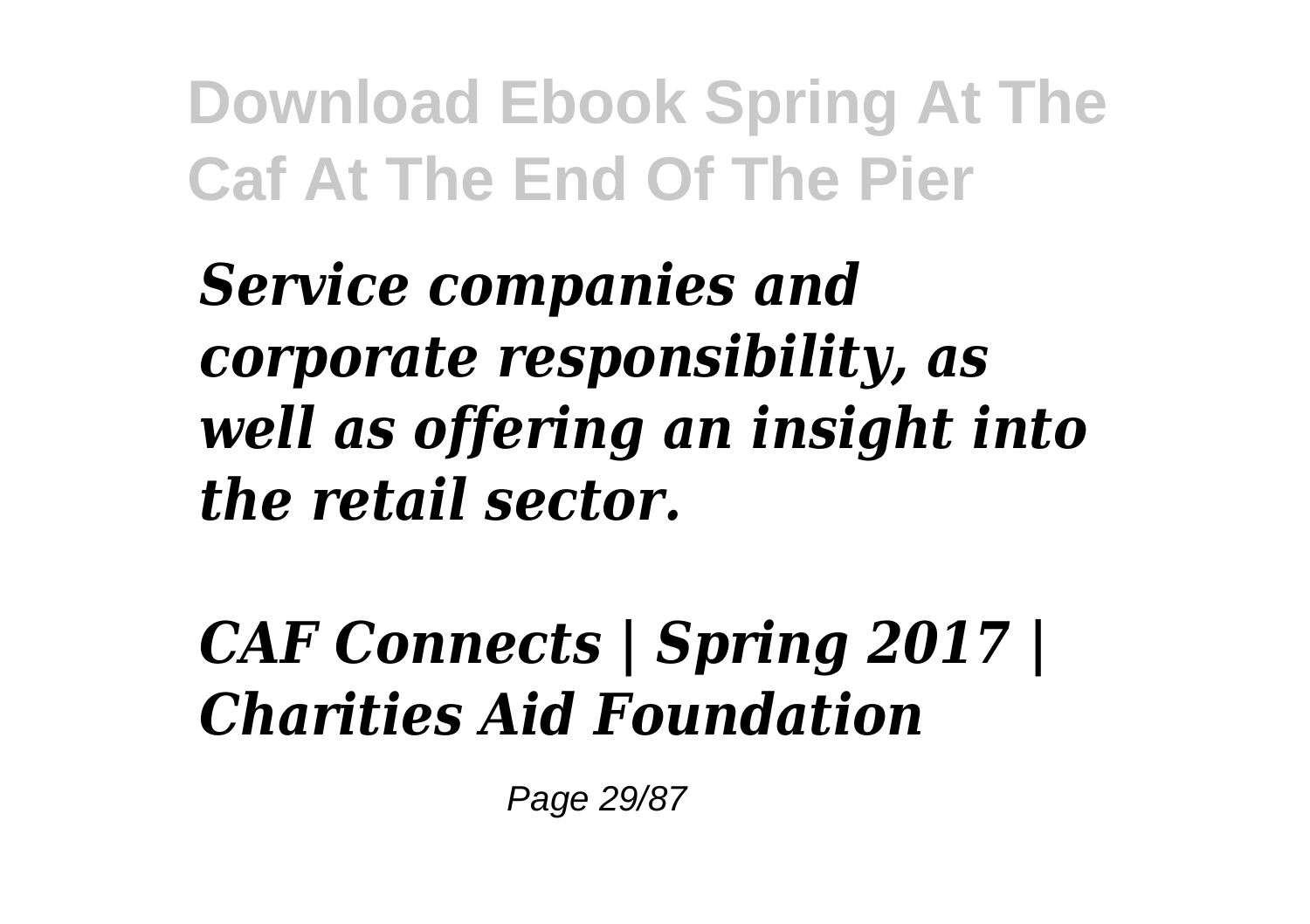*Corporate Philanthropy SPRING NEWSLETTER 2018. Welcome to the Spring 2018 edition of CAF Connects, our quarterly e-newsletter for companies.*

Page 30/87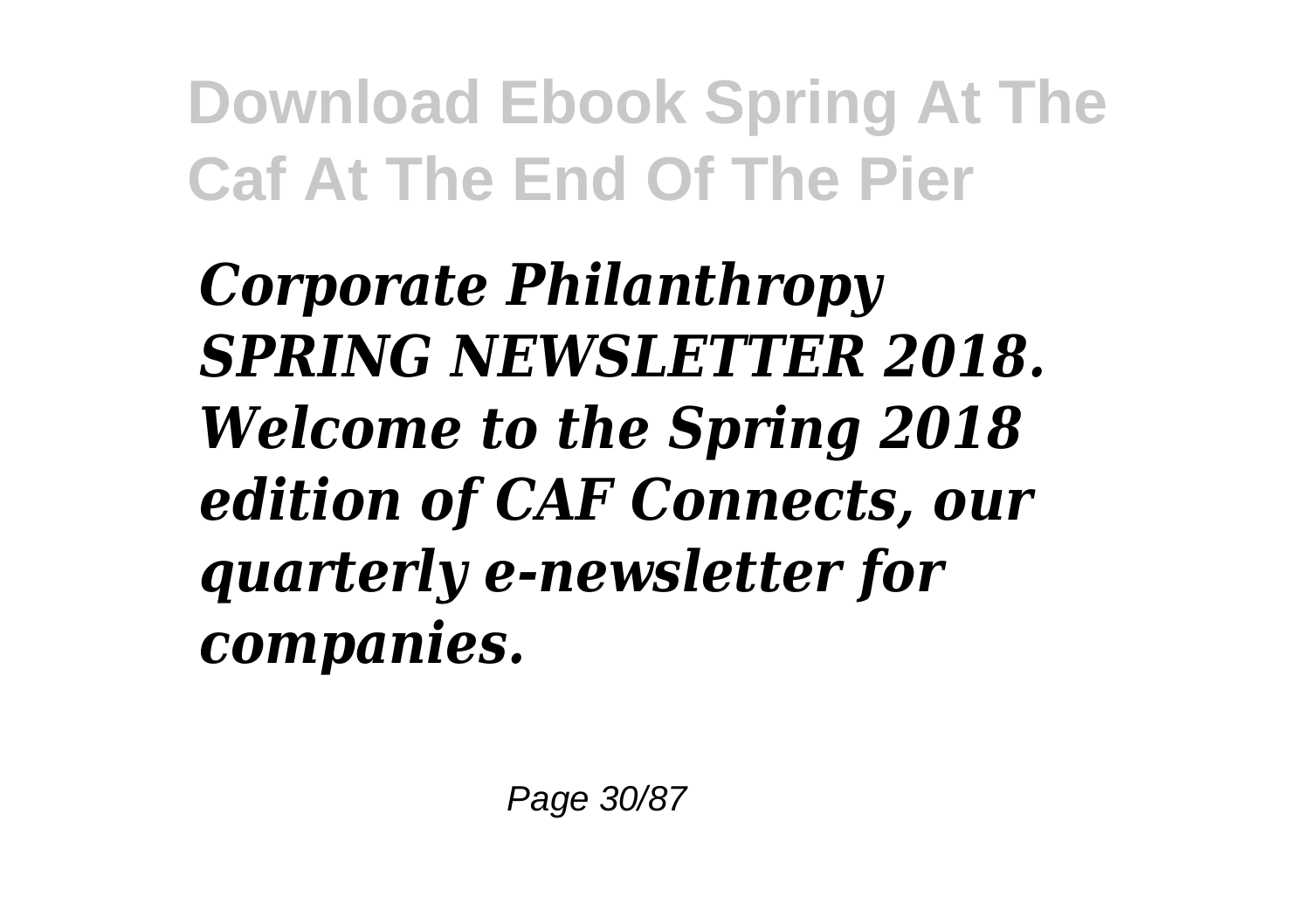*CAF Connects | Spring 2018 | Charities Aid Foundation Spring Cafe-American Restaurant, Best Burger in New York, Whole Grain Sandwich, Salad, Drinks, Online Order, Near me*

Page 31/87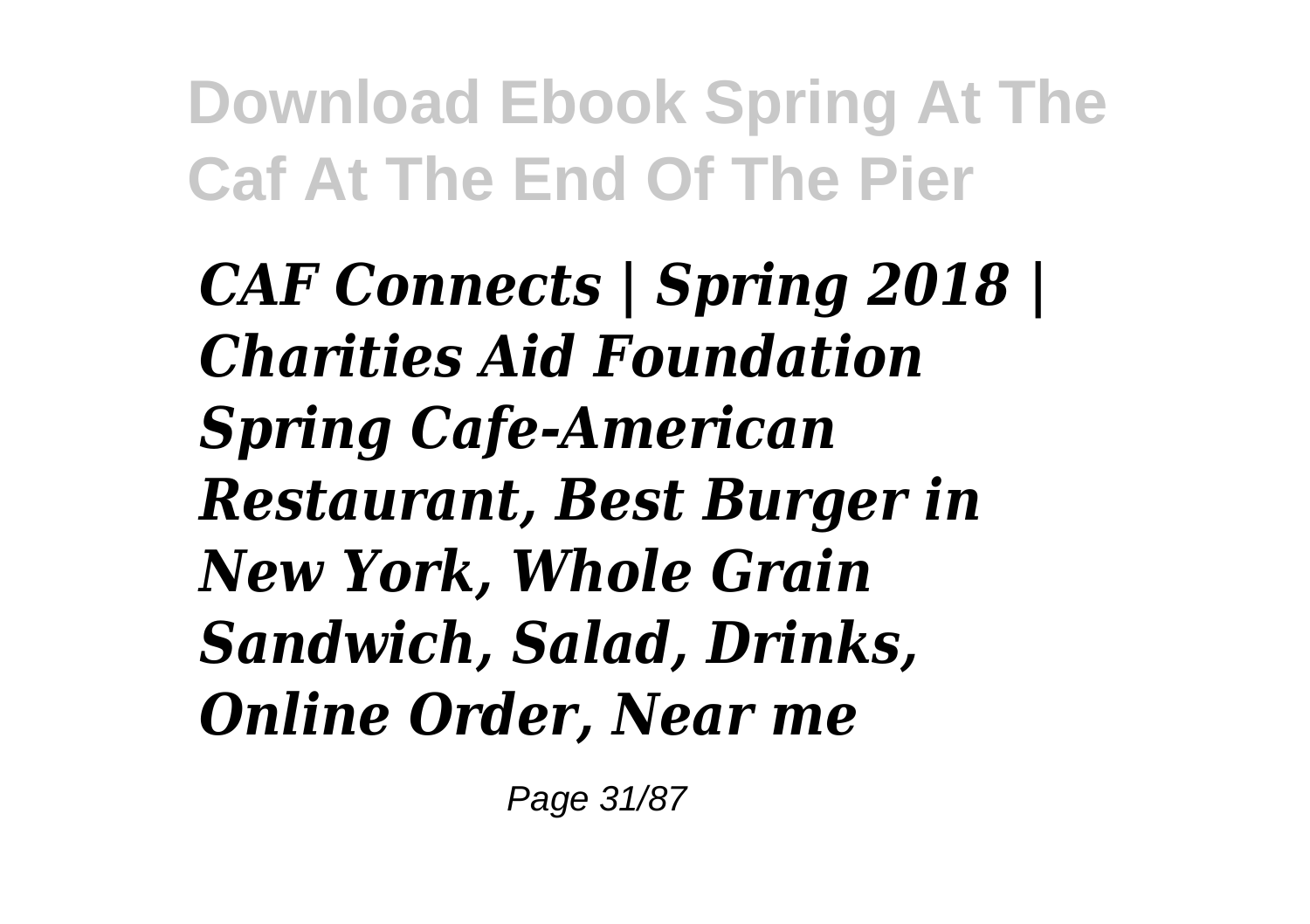# *212-226-9669 / 212-226-9667 Spring Cafe*

*Spring Cafe-American Restaurant | Online Order | New York | NY Cafe at Spring Cottage,*

Page 32/87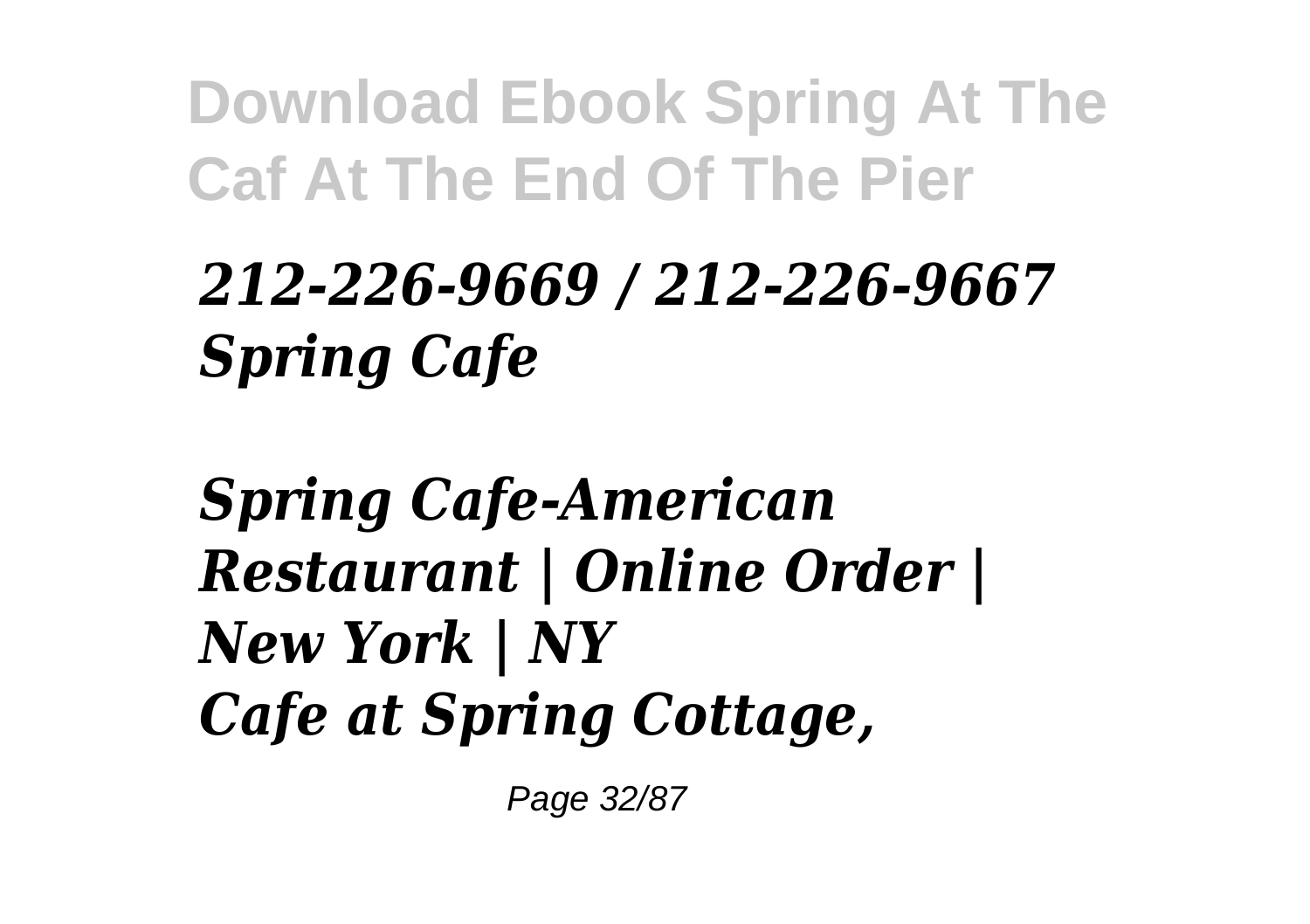*Rivington: See 120 unbiased reviews of Cafe at Spring Cottage, rated 4.5 of 5 on Tripadvisor and ranked #2 of 6 restaurants in Rivington.*

#### *CAFE AT SPRING COTTAGE,*

Page 33/87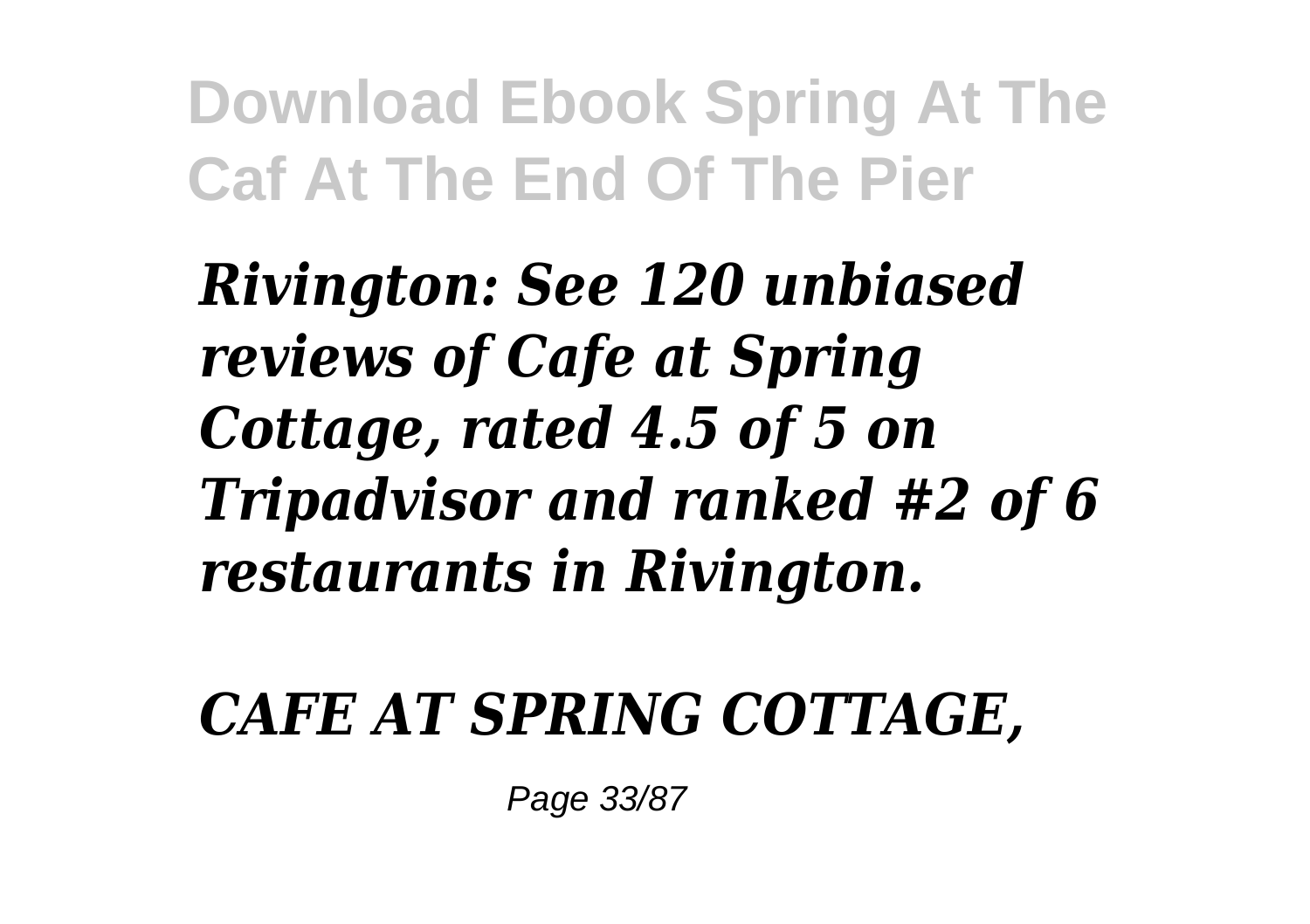*Rivington - Updated 2020 ... Exploring trends and improving knowledge CHARITY TRENDS. CAF Research provides insight and analysis that helps to inform the decisions of charities,*

Page 34/87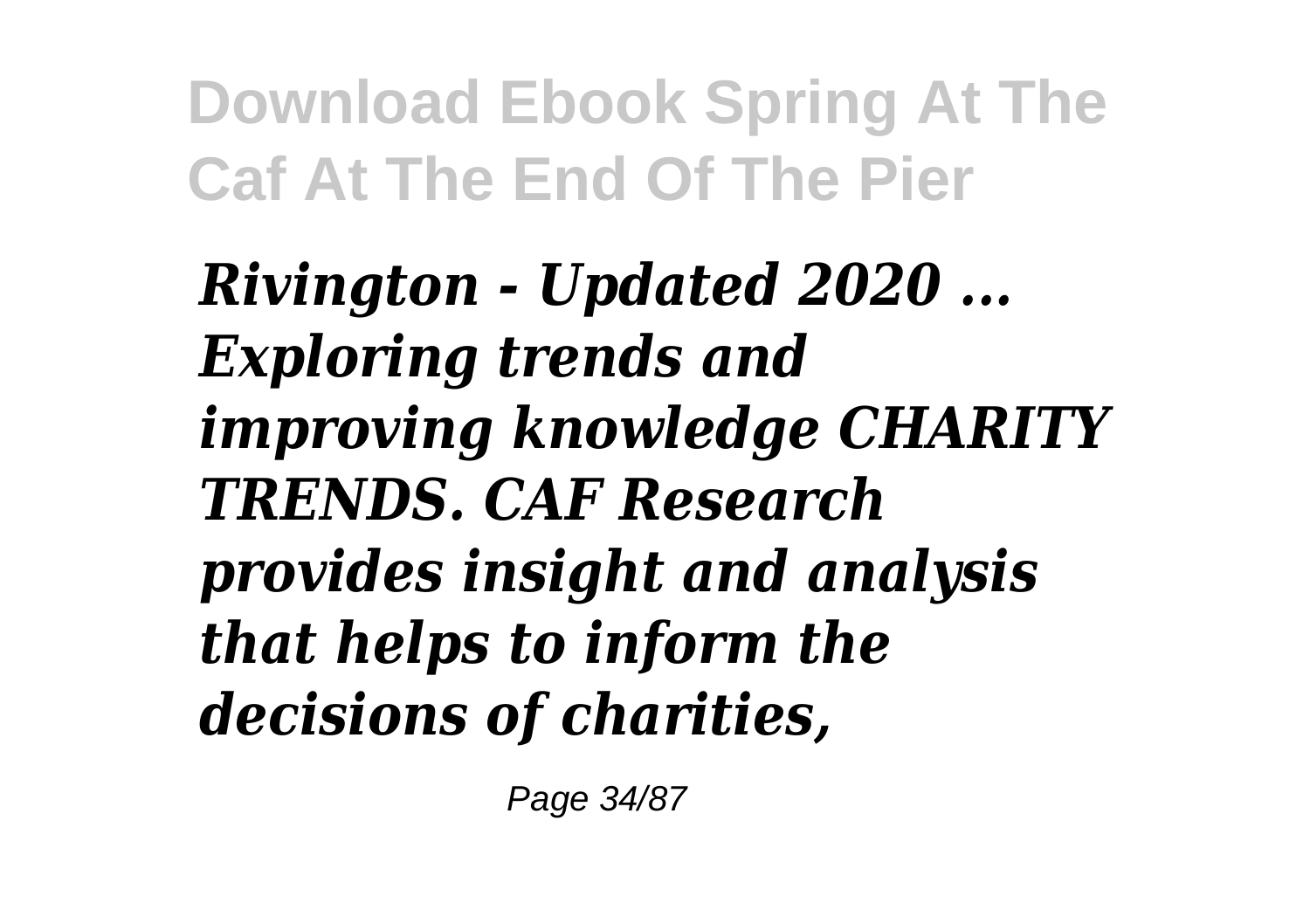# *companies, donors, policymakers, researchers and journalists worldwide.*

# *CAF Charity Trends Research - Charity Commission data 299 Barnsley Road Sandal,*

Page 35/87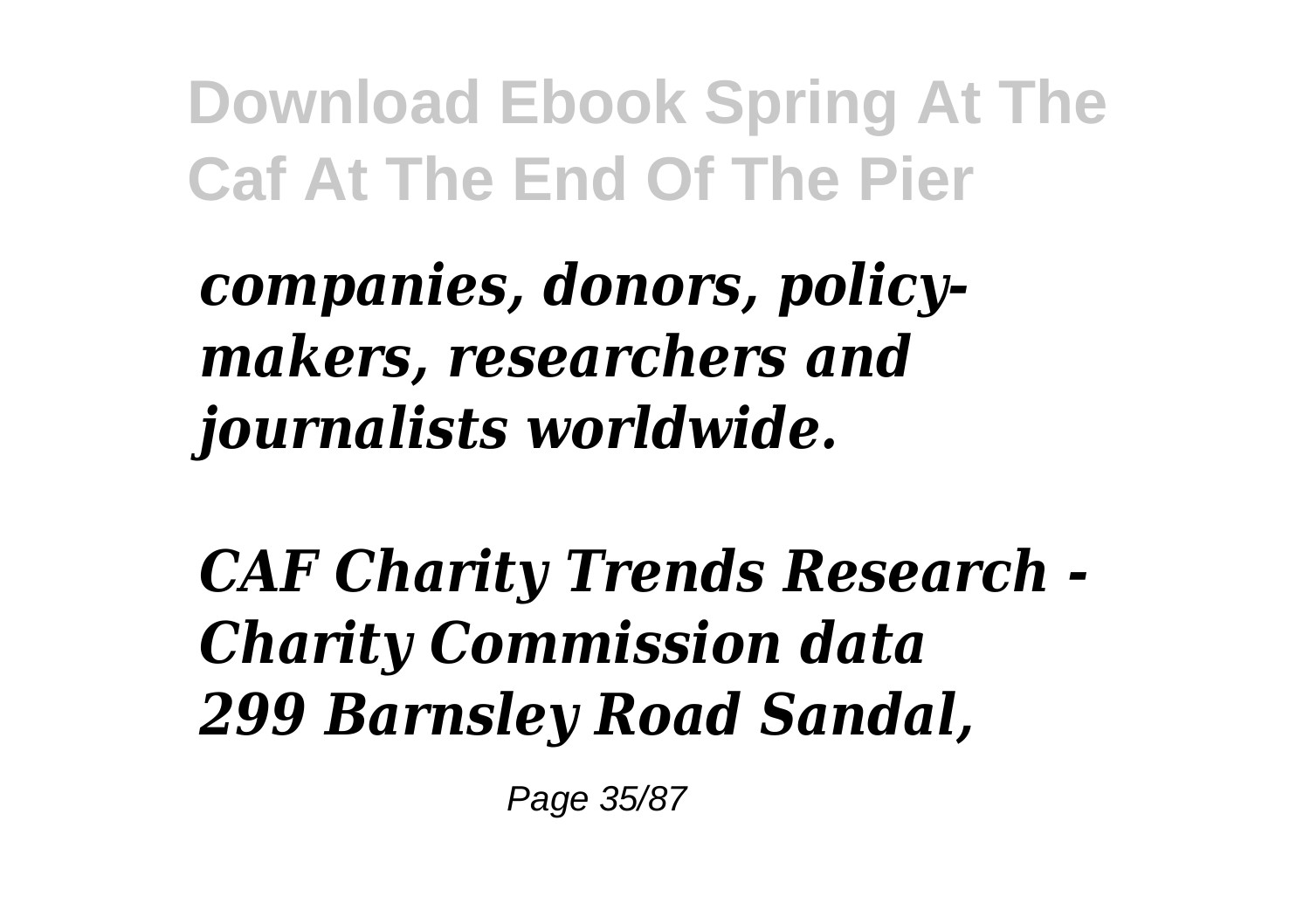*Wakefield WF2 6EG England +44 1924 242593 Website Menu. Closed now : See all hours. All photos (15) All photos (15) There aren't enough food, service, value or atmosphere ratings for The*

Page 36/87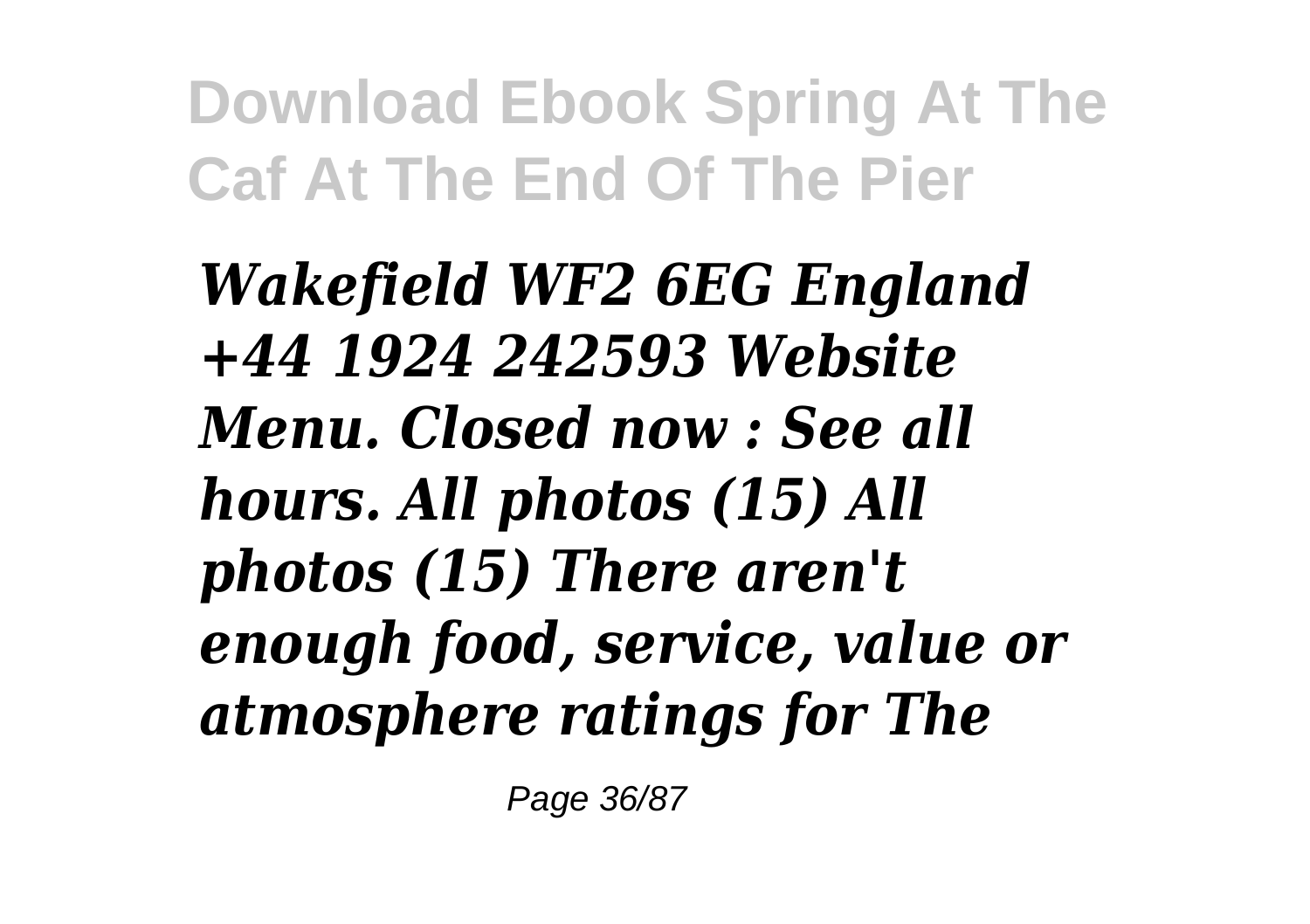*Spring Community Shop & Cafe, United Kingdom yet. Be one of the first to write a review!*

### *THE SPRING COMMUNITY SHOP & CAFE, Wakefield -*

Page 37/87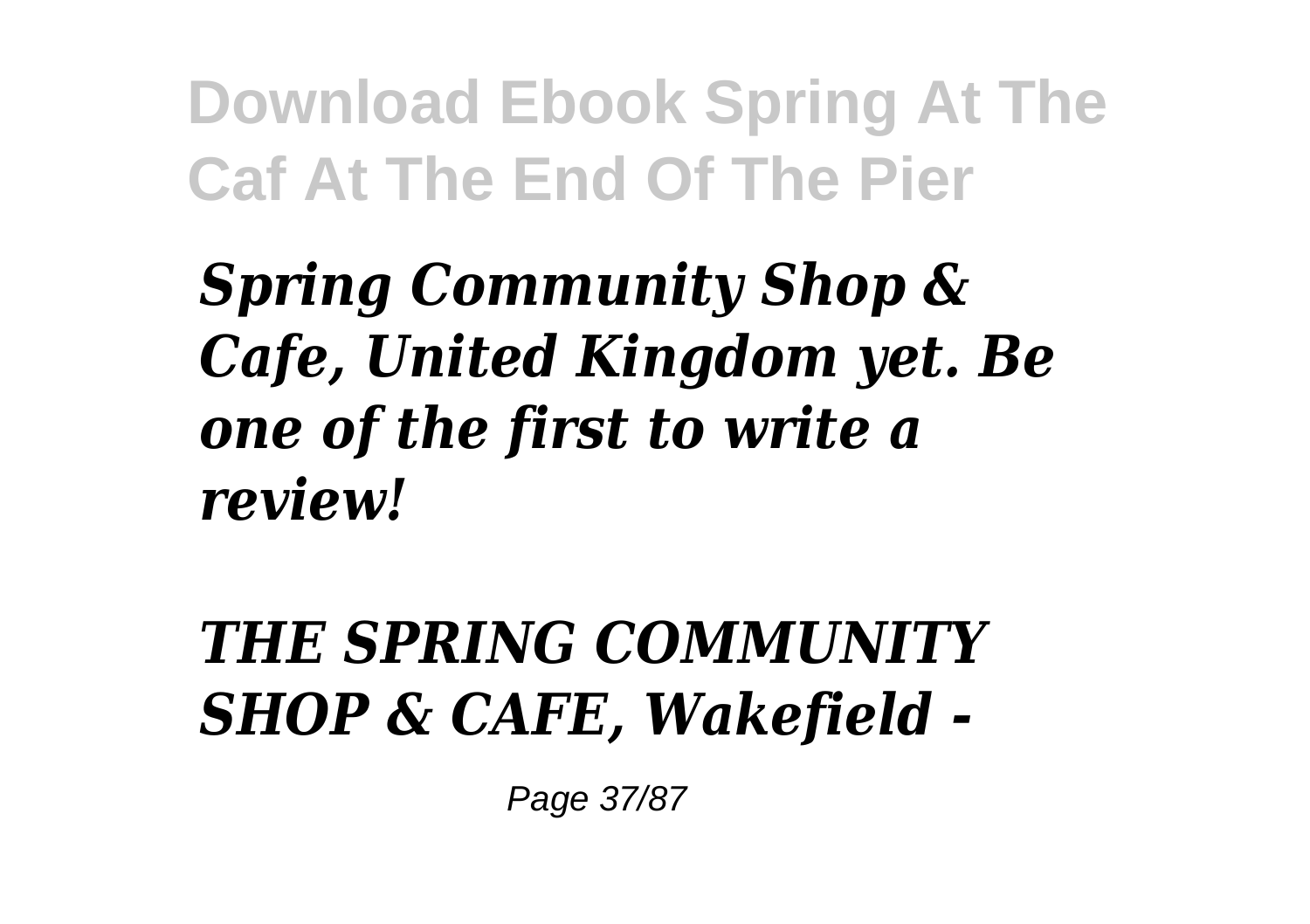*Menu, Prices ... See live music and events at Dock & Paddle at the Como Lakeside Pavilion in Saint Paul, MN.*

#### *Music & Events — Dock &*

Page 38/87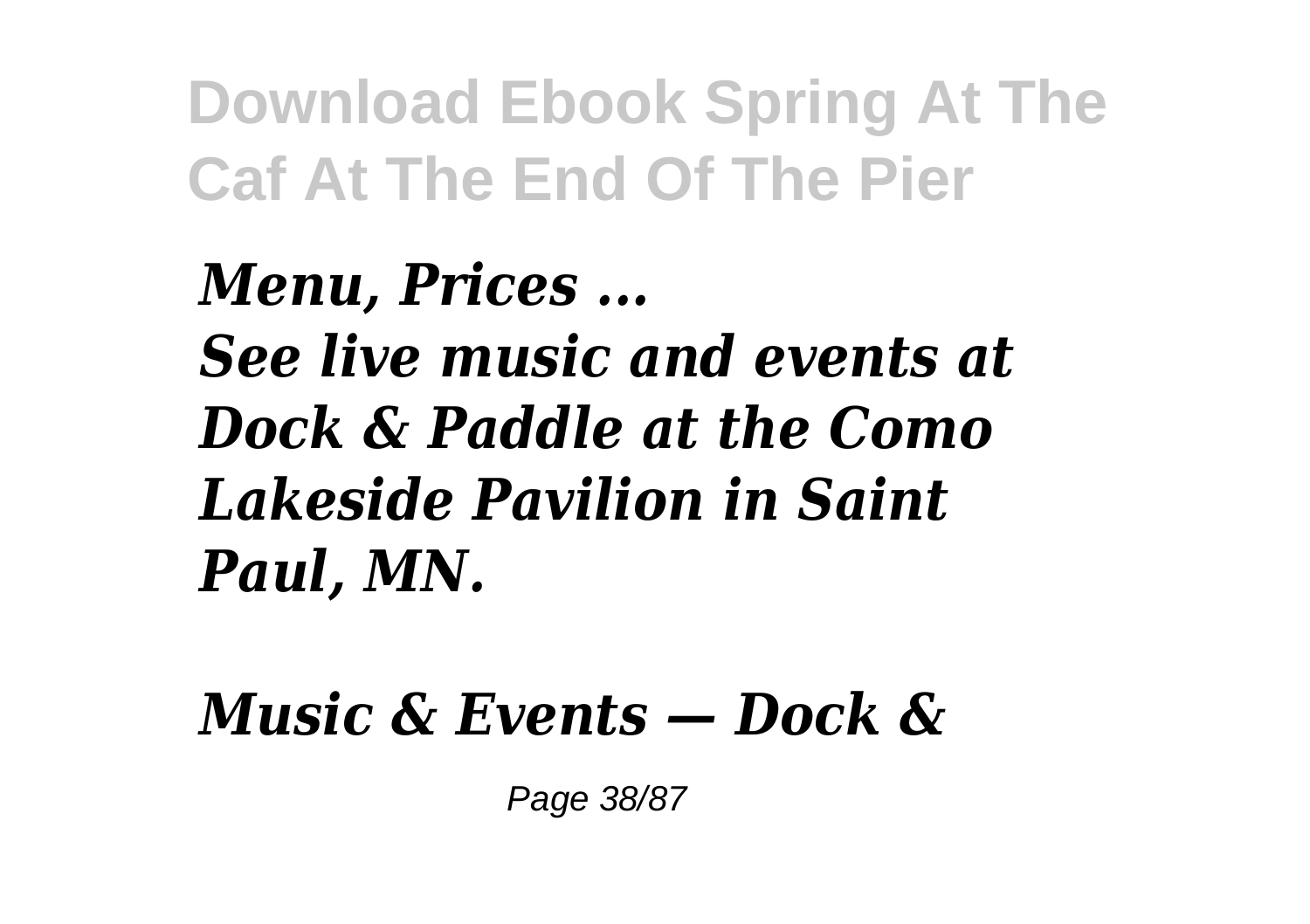*Paddle (formerly Spring Cafe) Spring Cafe & All Saints Church, Hunmanby. 171 likes. We are a church-run cafe & community hub, serving visitors & residents of Hunmanby.*

Page 39/87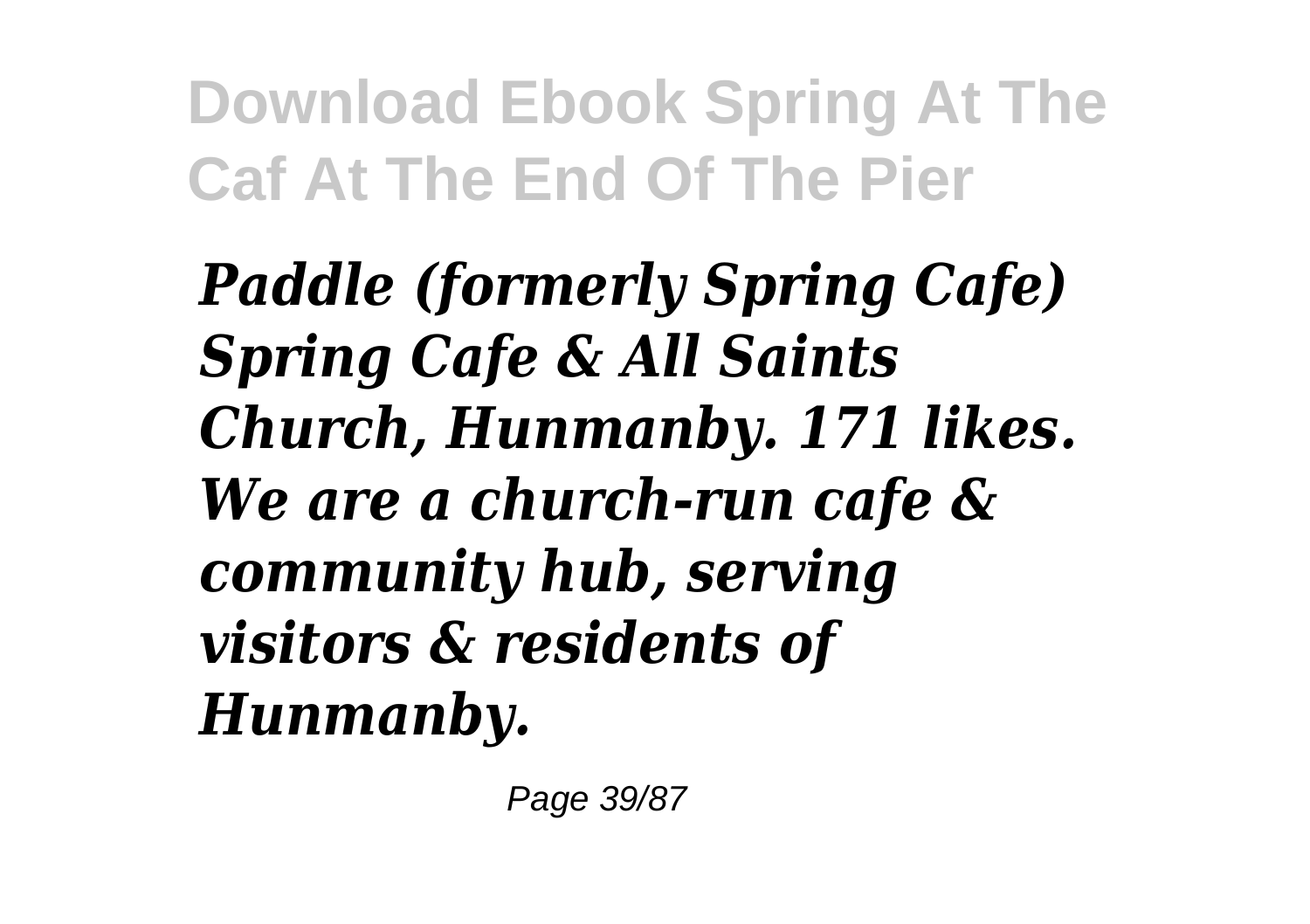*Spring Cafe & All Saints Church - Home | Facebook At Spring Café we believe that food should be beautiful, delicious and fun. and enjoyed in an environment that*

Page 40/87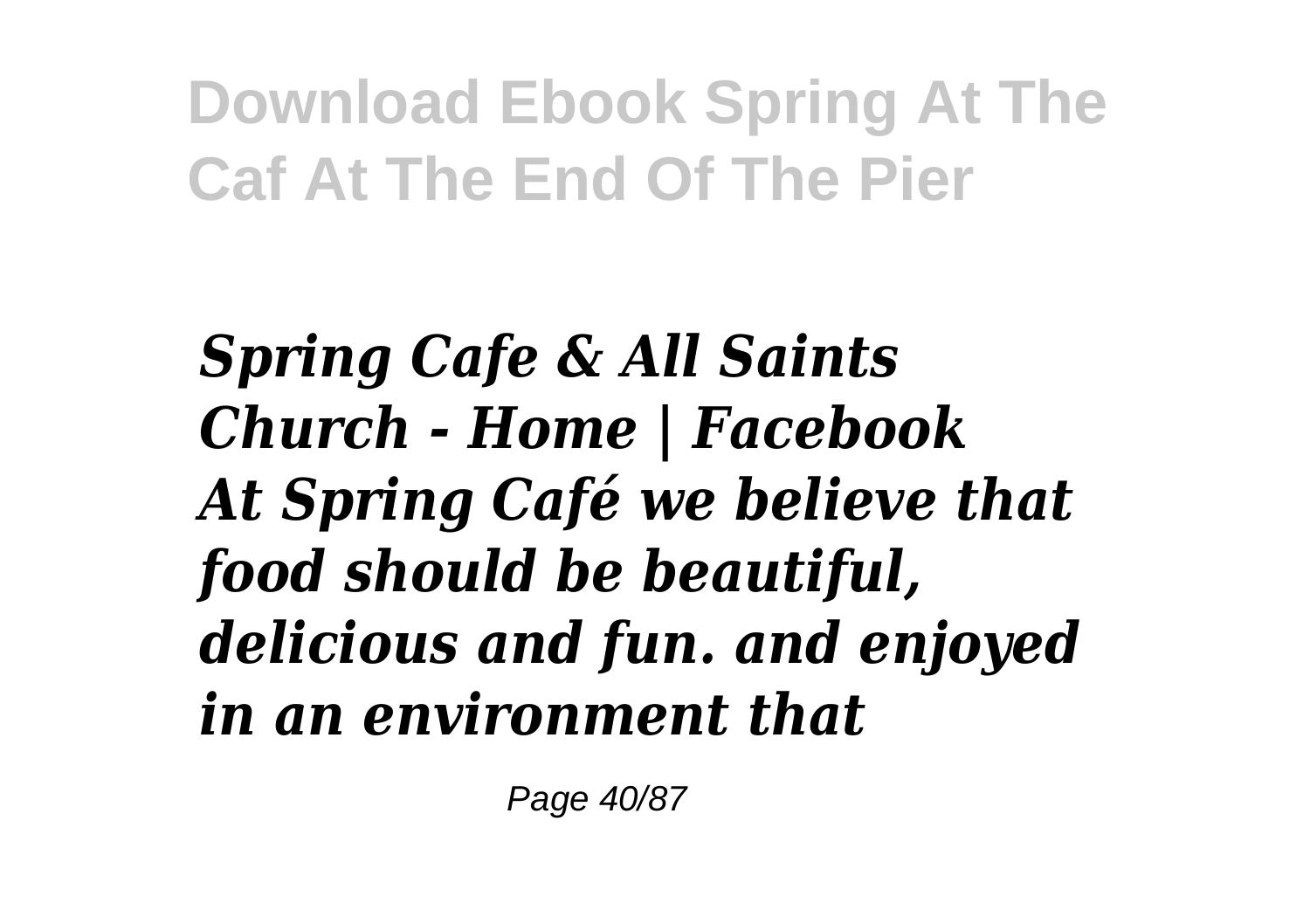*promotes health, wellness and peace of mind. Our mission is to share inventive and nurturing plant based cuisine with the Roaring Fork Community. using organic, plant based and naturally*

Page 41/87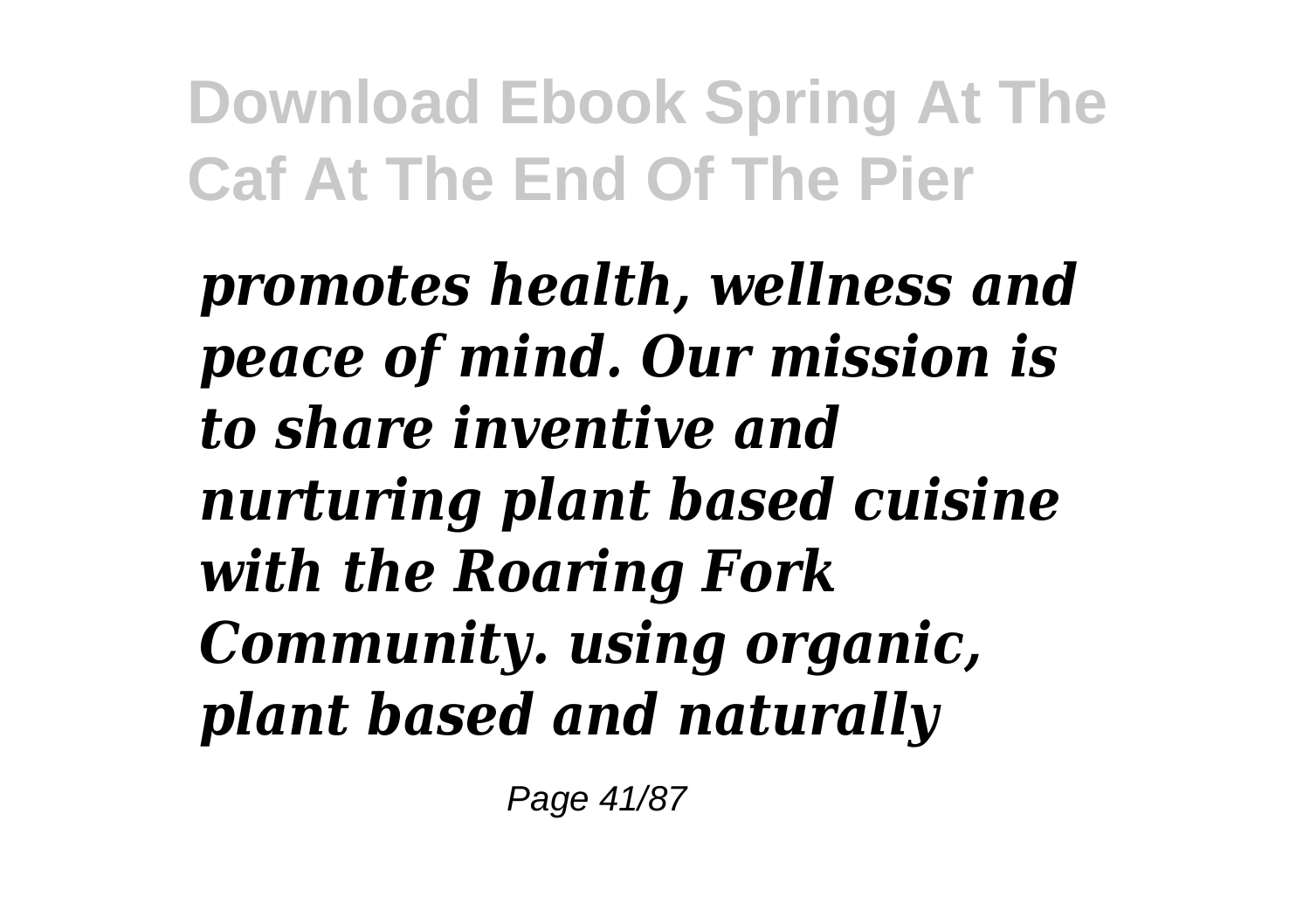# *delicious ingredients.*

*Spring Café The Charities Aid Foundation (CAF) has opened a £20m fund to distribute its share of the government's coronavirus*

Page 42/87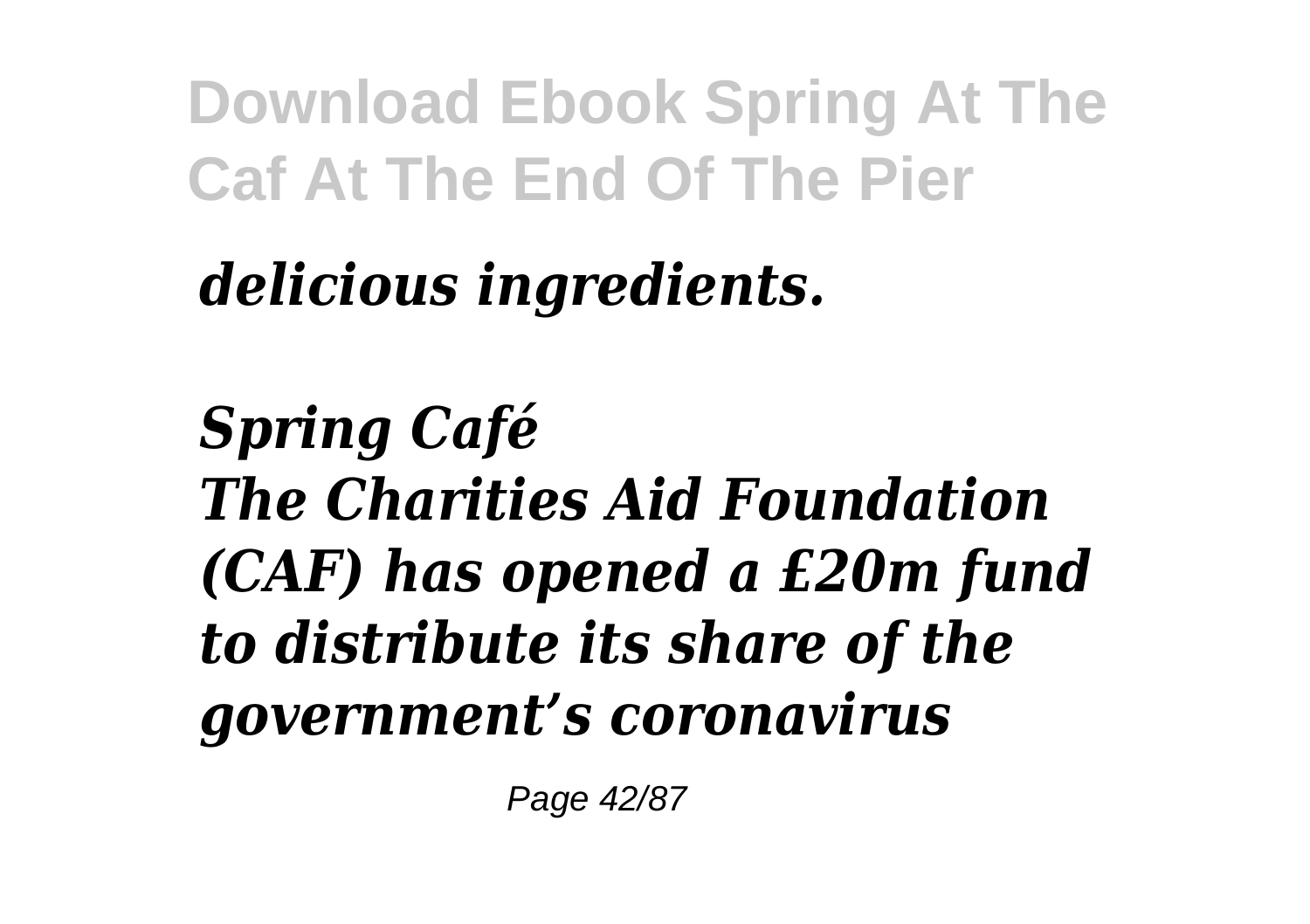*support package. Small and medium-sized charities in England have until 10 November to apply to the CAF Resilience Fund, which will make grants of between £10,000 and £100,000.. CAF*

Page 43/87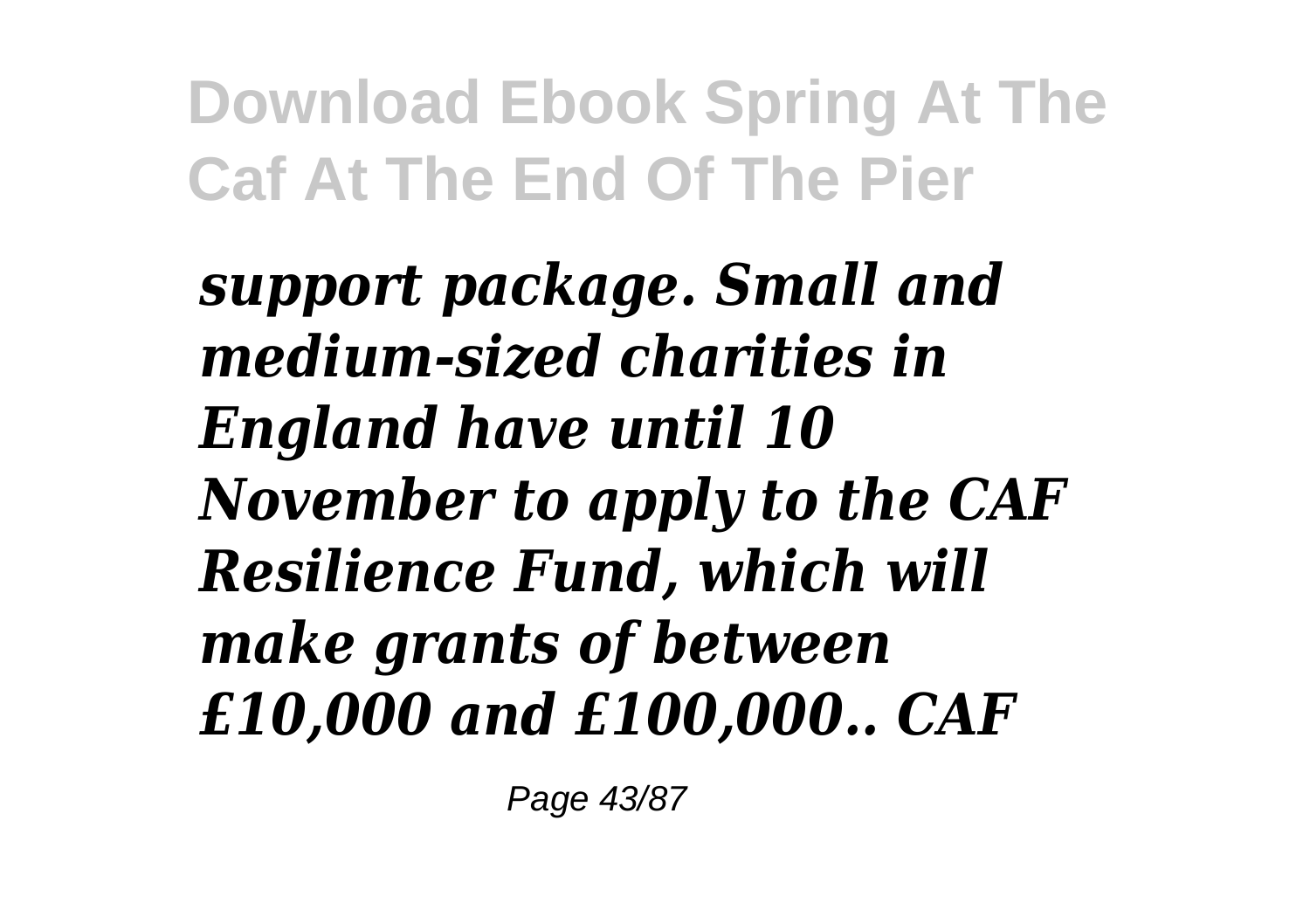# *says that its funding will be flexible, allowing charities to spend grants on core costs.*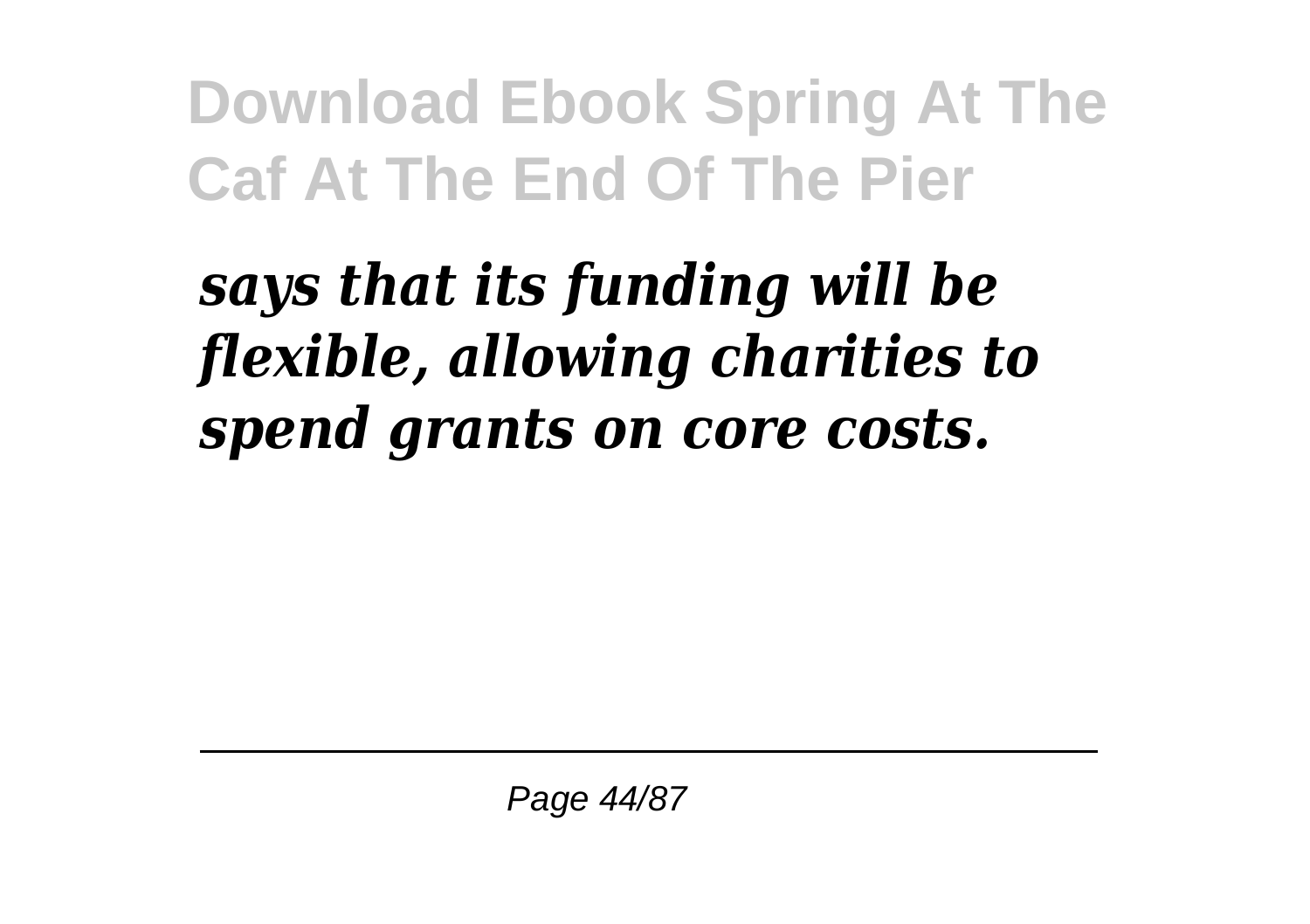*Kids Book Read Aloud | The Thing About Spring by Daniel Kirk | Ms. Becky \u0026 Bear's Storytime*

*Spring Is Here by Will Hillenbrand | Read aloud Book for KidsRainy Night Coffee*

Page 45/87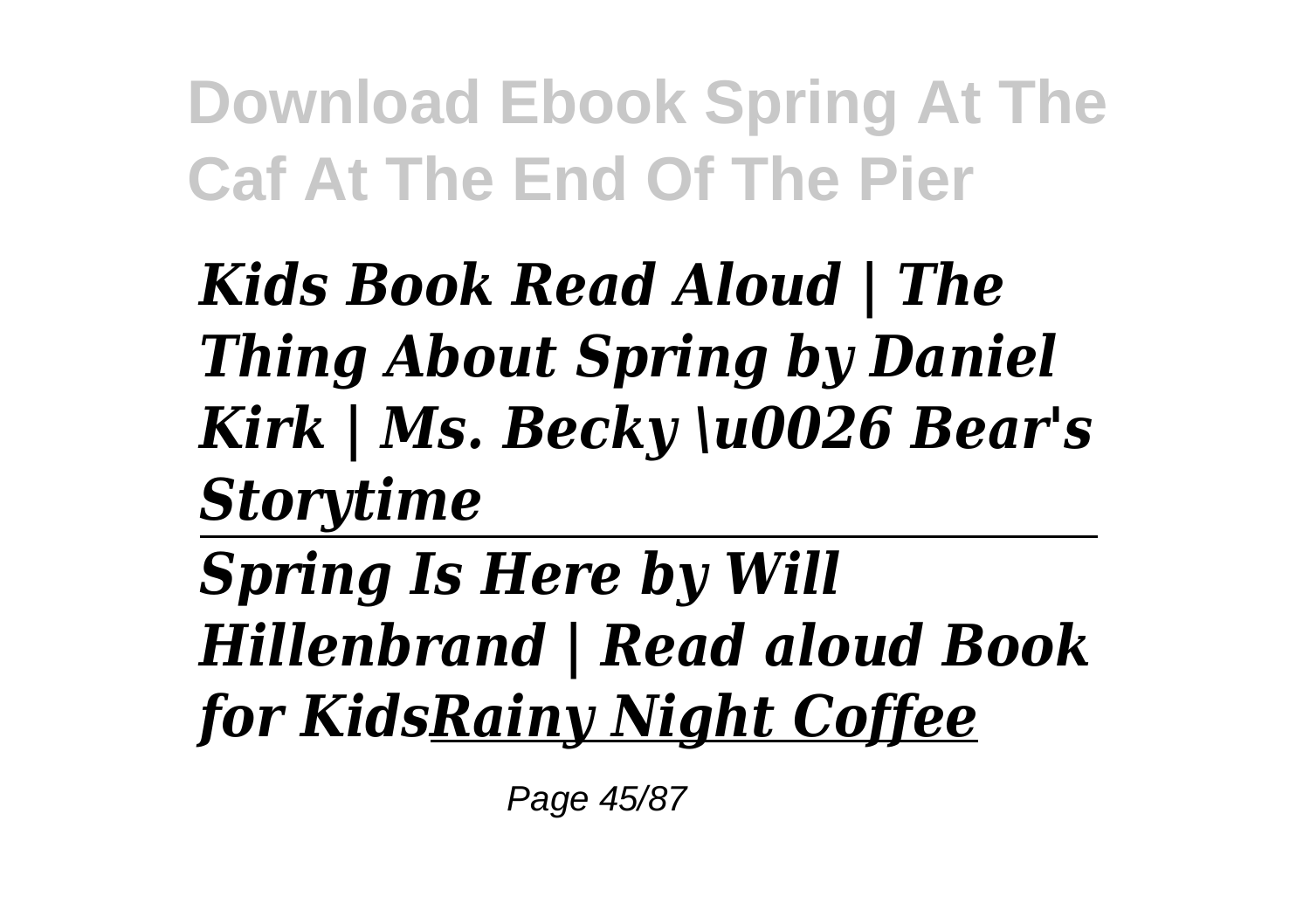*Shop Ambience with Relaxing Jazz Music and Rain Sounds - 8 Hours Mouse's First Spring When Spring Comes by Kevin Henkes | Read aloud Book for Kids | Science \u0026 Nature Story How Do You Know It's*

Page 46/87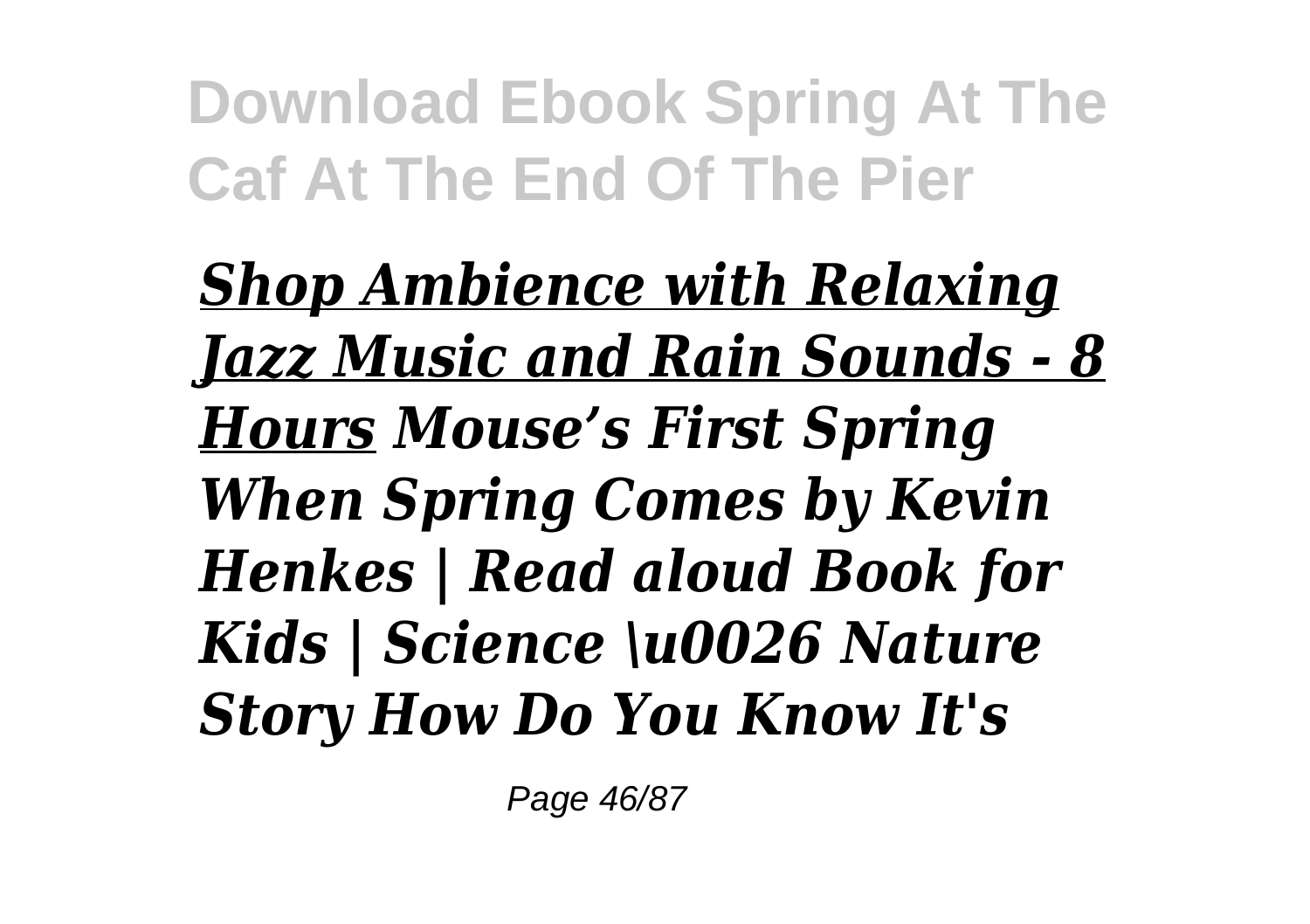*Spring? Stories for Kids*  $\Box \Box K$ *ids Book Read Aloud: AND THEN IT'S SPRING by Julie Fogliano and Erin E. Stead My Little Pony: Equestria Girls | Spring Breakdown Part 2: "Sea Legs" | MLPEG Shorts SPRING IS*

Page 47/87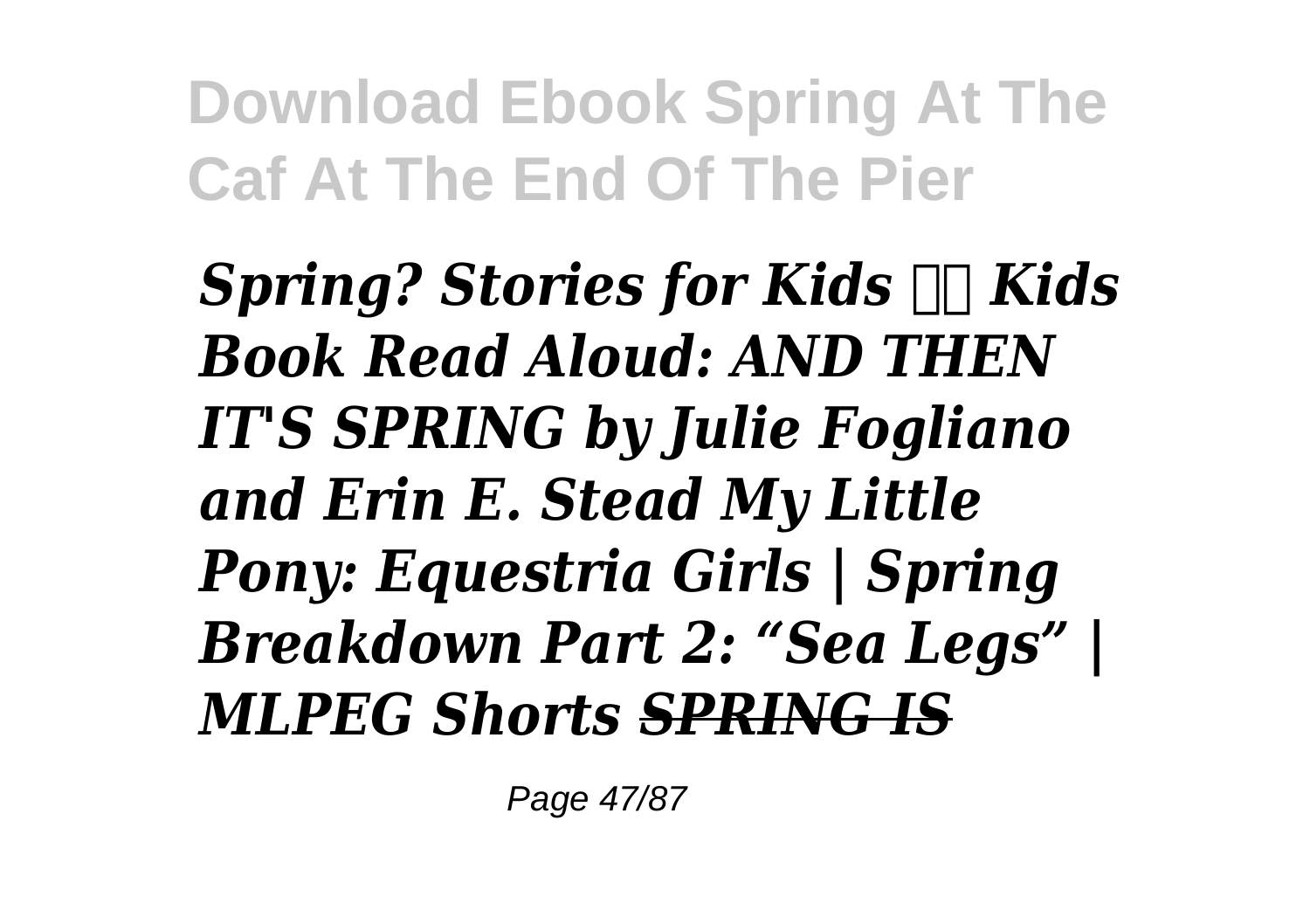### *HERE! READ ALOUD BOOKS | CHILDREN'S BOOK READ ALOUD Video Book with Narration - I See Spring - Wonderful Story of a Day in Spring - English Narration coffee shop ☕ calm lofi hiphop*

Page 48/87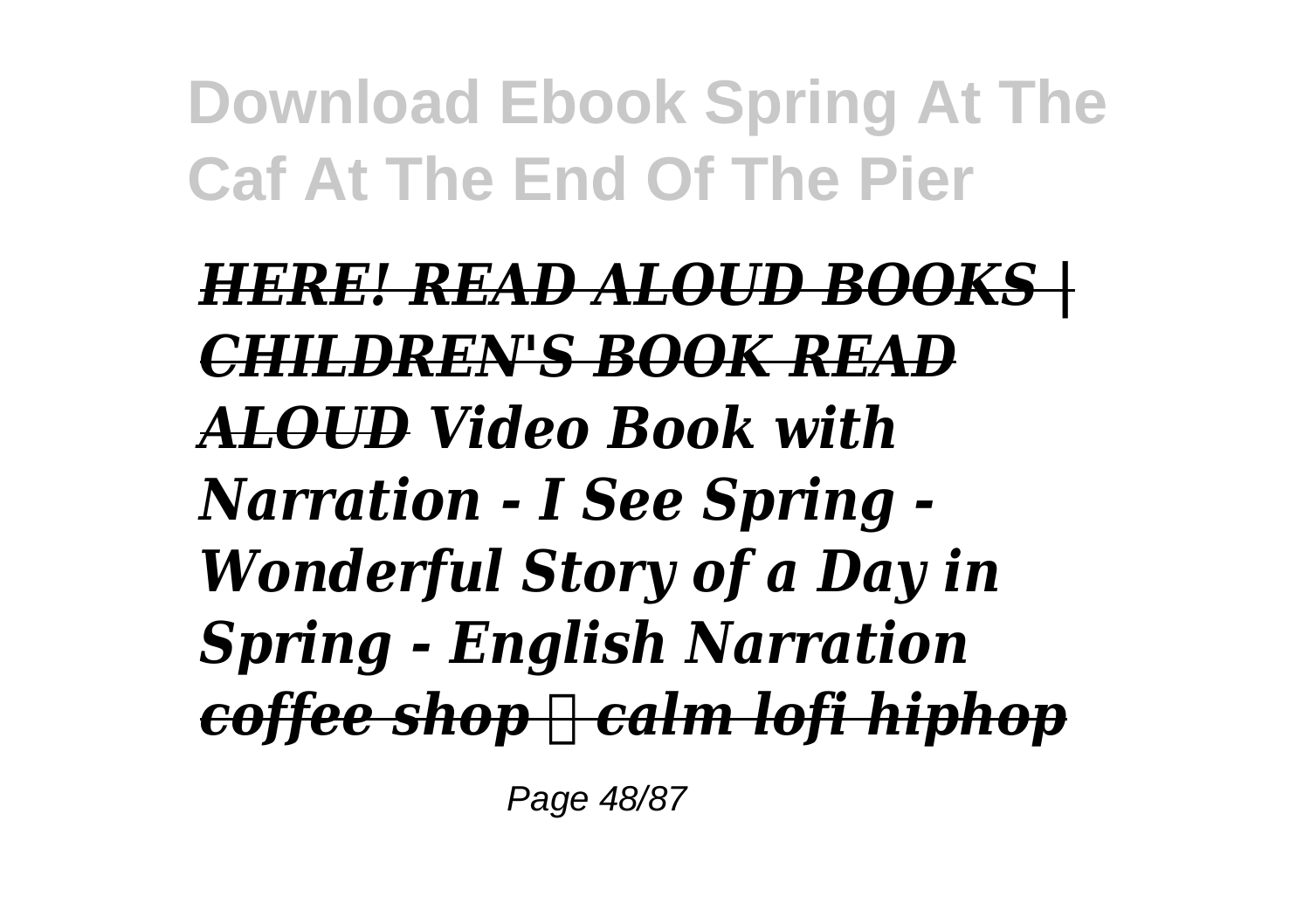*mix*  $\Box \Box$  *Mouse's First Spring*  $\Box \Box$ *Read Aloud for Kids! Let's Look at Spring WHO'S AWAKE IN SPRINGTIME Book | Spring Books for Preschoolers | Kids Books Online | Bedtime Story Spring Book for Preschoolers |*

Page 49/87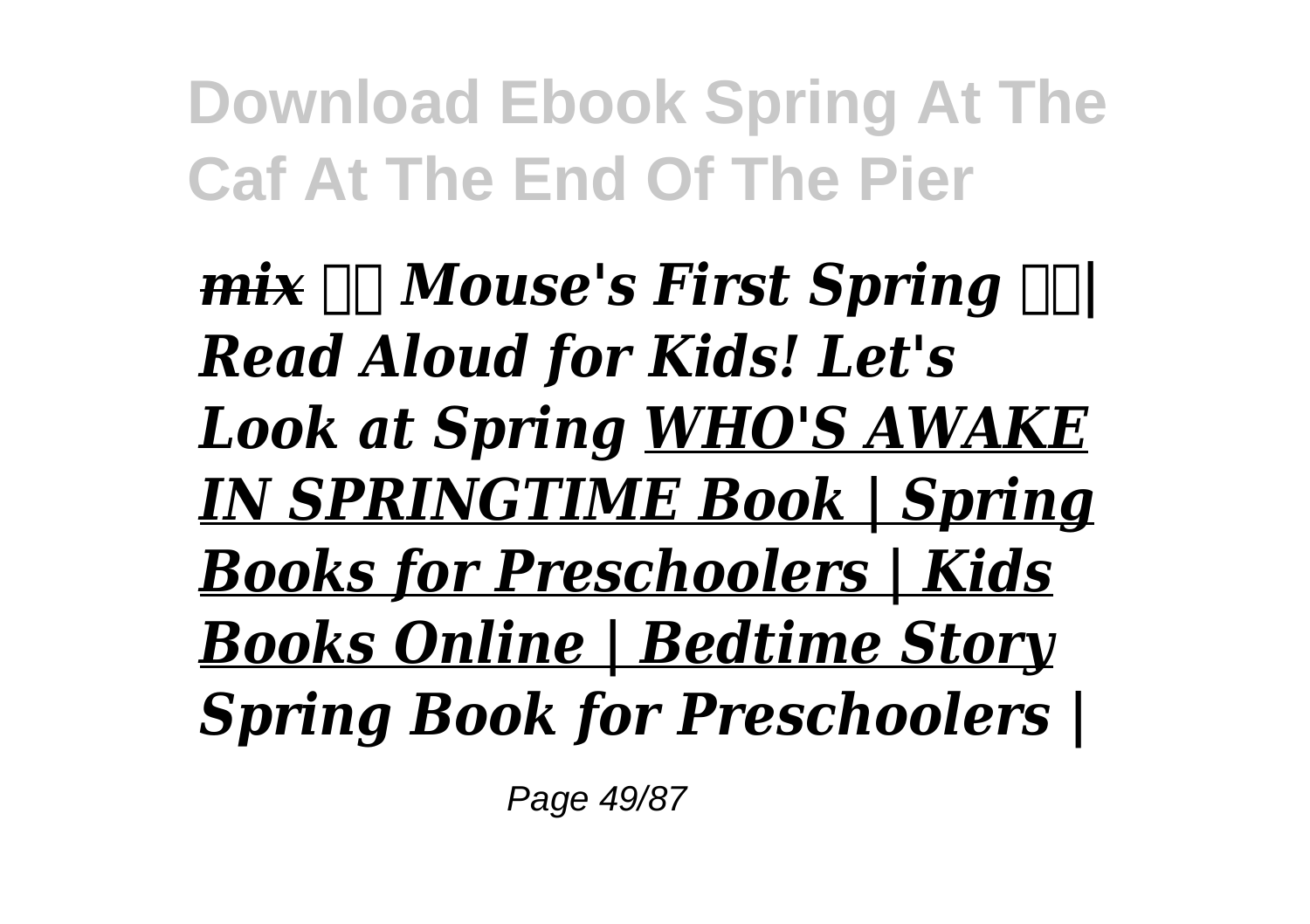*Spring Books for Kids | Children's Books Read Aloud THE THING ABOUT SPRING | GREAT KIDS BOOK READ ALOUD BEDTIME FULL STORY READING | DANIEL KIRK AND THEN IT'S SPRING, READ*

Page 50/87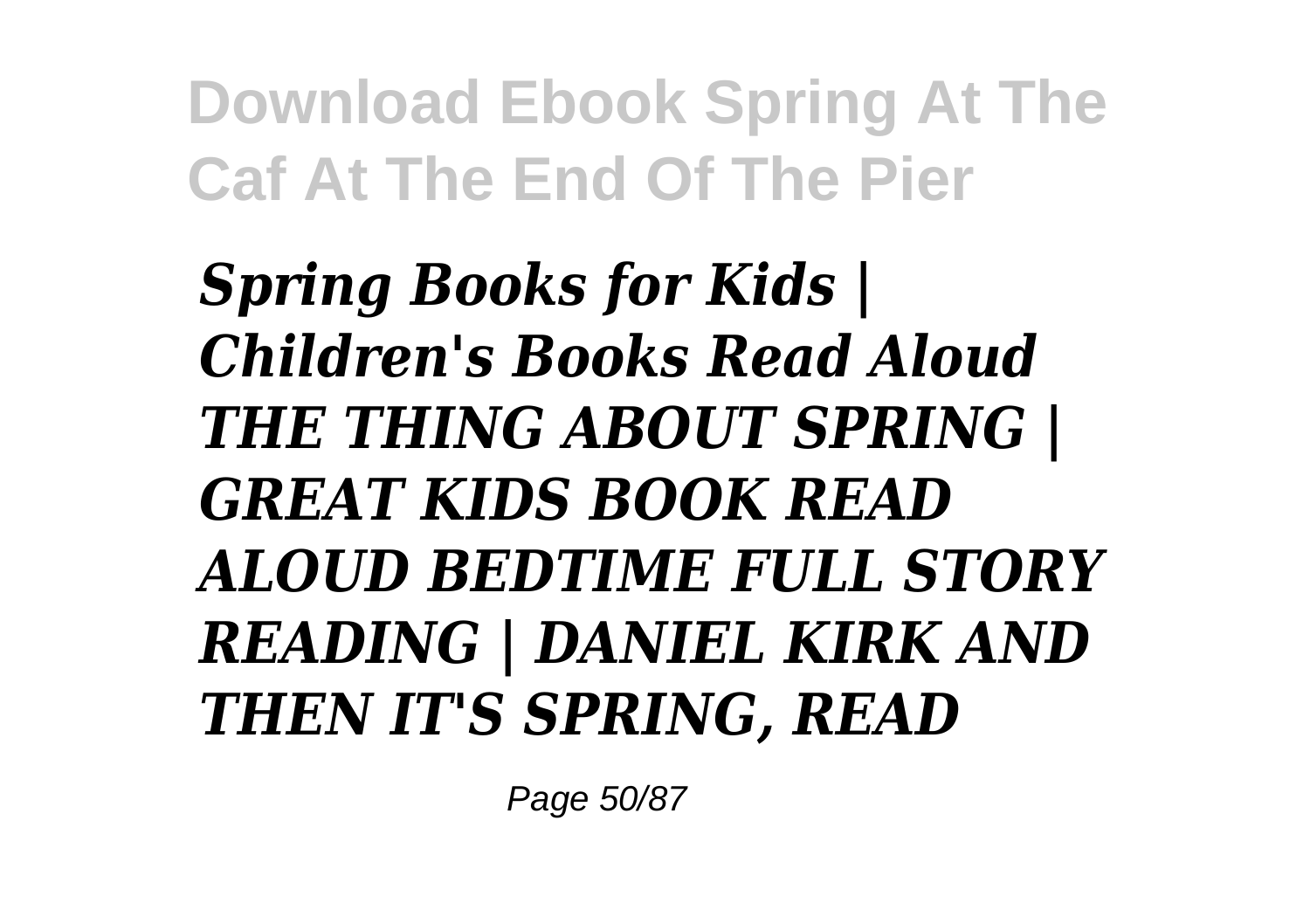*ALOUD BY MS. CECE coffee shop radio // 24/7 lofi hip-hop beats Starbucks Music 10 Hours - Relax Starbucks Jazz Cafe to Study, Work Relaxing Bossa Nova \u0026 Jazz Music For Study - Smooth Jazz Music*

Page 51/87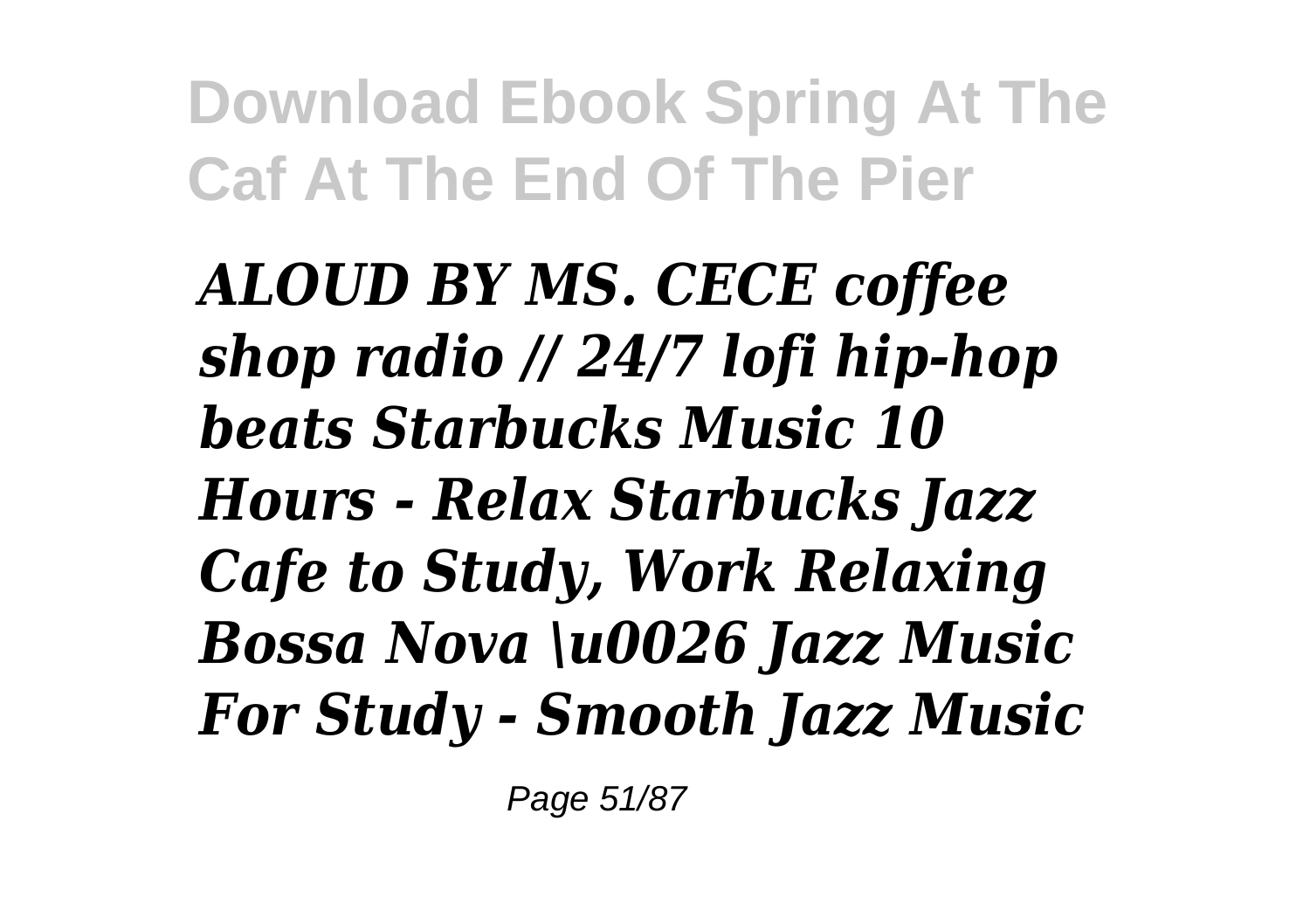### *- Background Music Spring At The Caf At Charities Aid Foundation. @caf. THE SPRING STATEMENT: WHAT'S IN IT FOR CHARITIES? 13 March 2018. Today, the Chancellor*

Page 52/87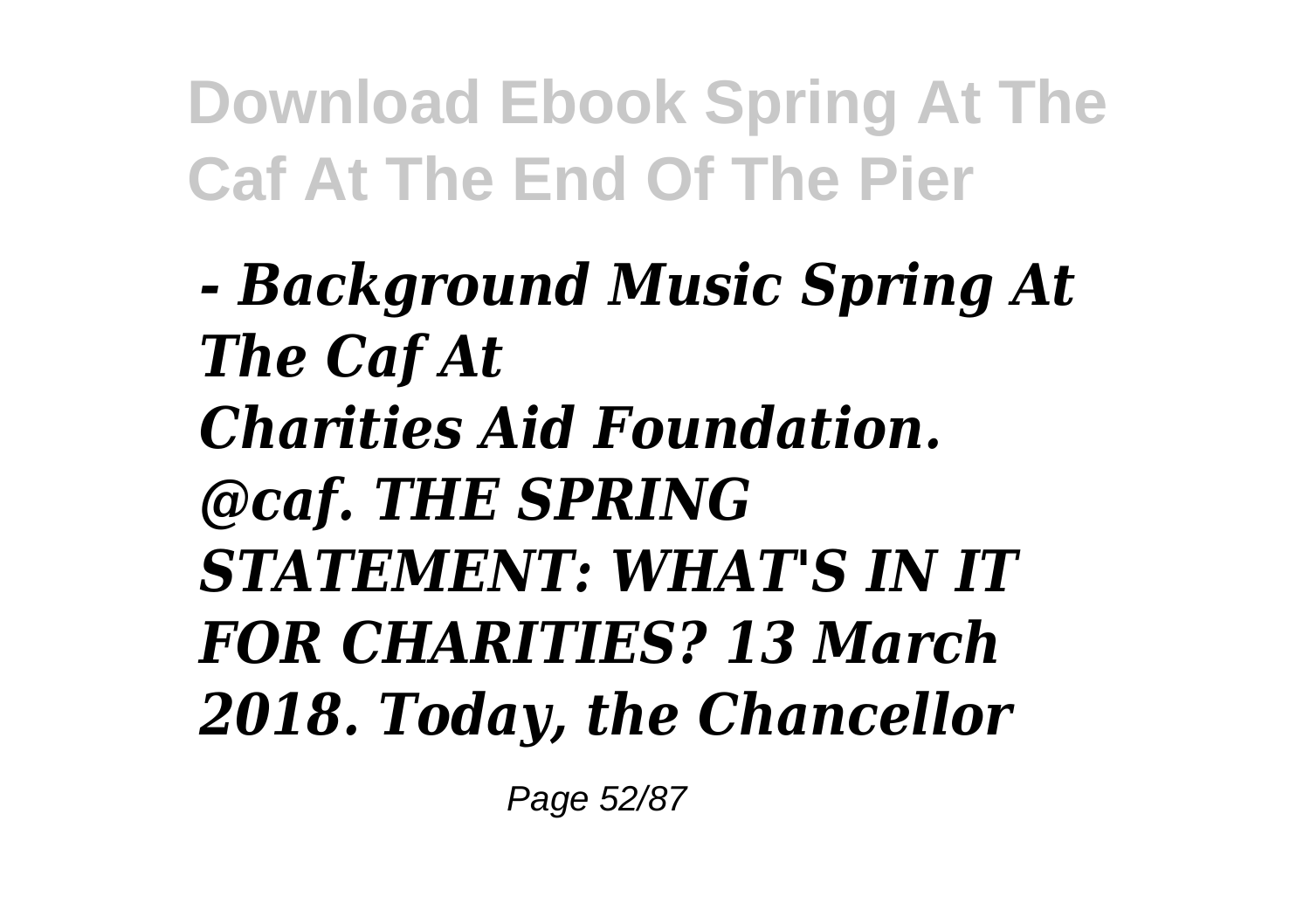*presented his first Spring Statement without the accompaniment of the usual red box or swathe of policy announcements. Most were expecting the Chancellor to break little new ground,*

Page 53/87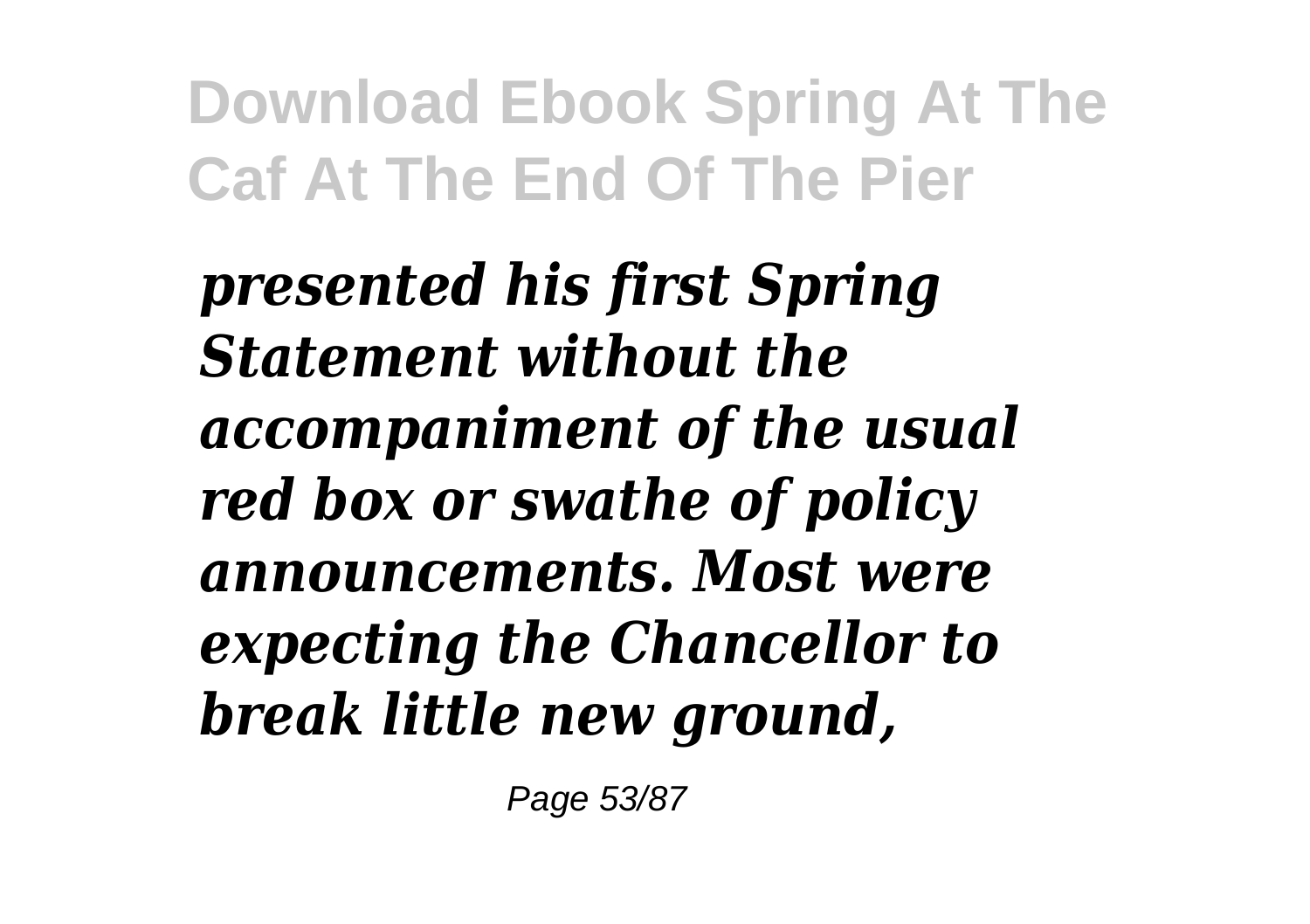### *however on closer inspection there were some ...*

# *Spring Statement 2018 - What's in there for charities | CAF Spring. Somerset House, New*

Page 54/87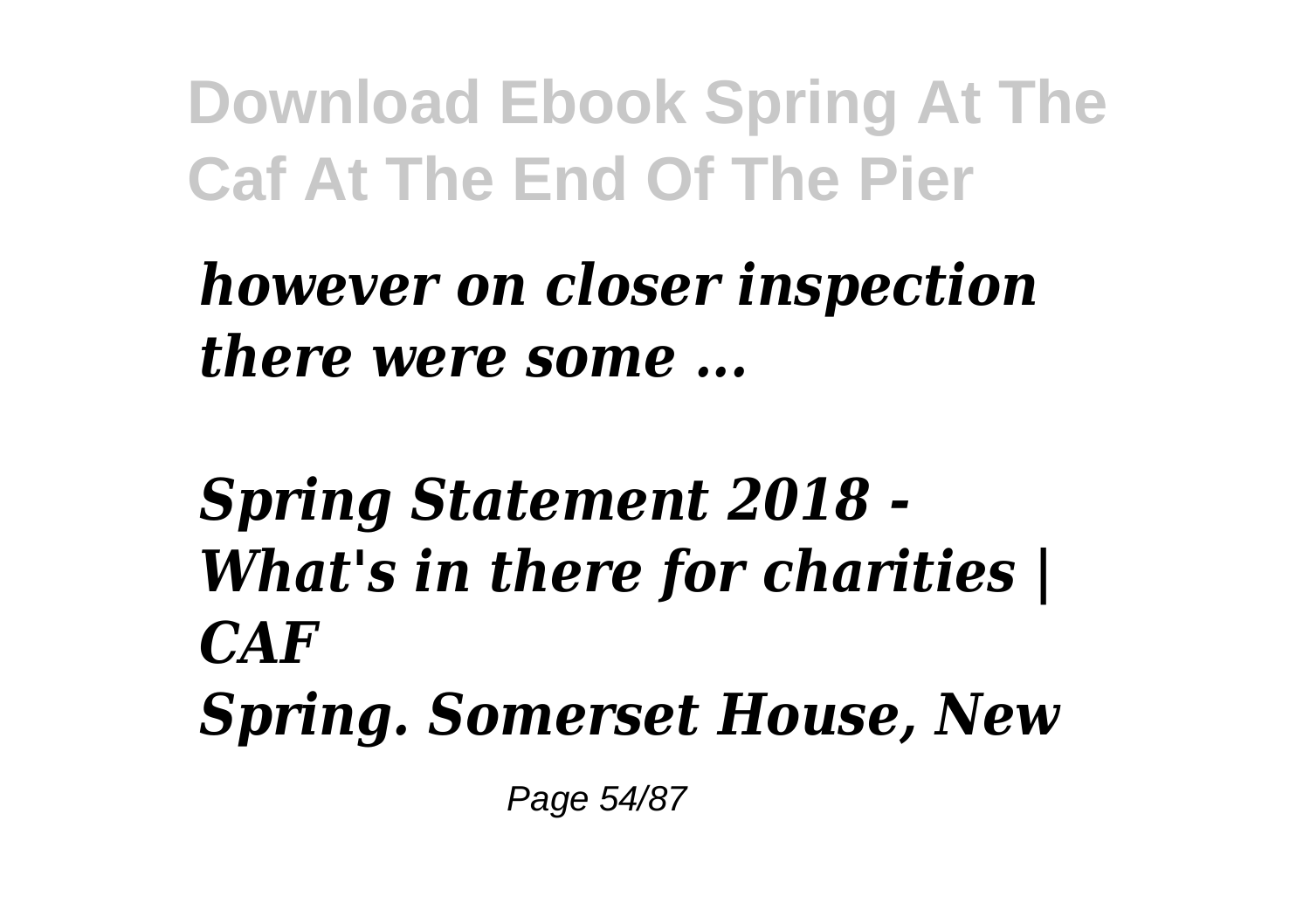*Wing, Lancaster Place, London, WC2R 1LA. E: [email protected] T: +44 (0)20 3011 0115 Twitter | Instagram. Heckfield Catering Limited Registered in England and Wales Company Registration*

Page 55/87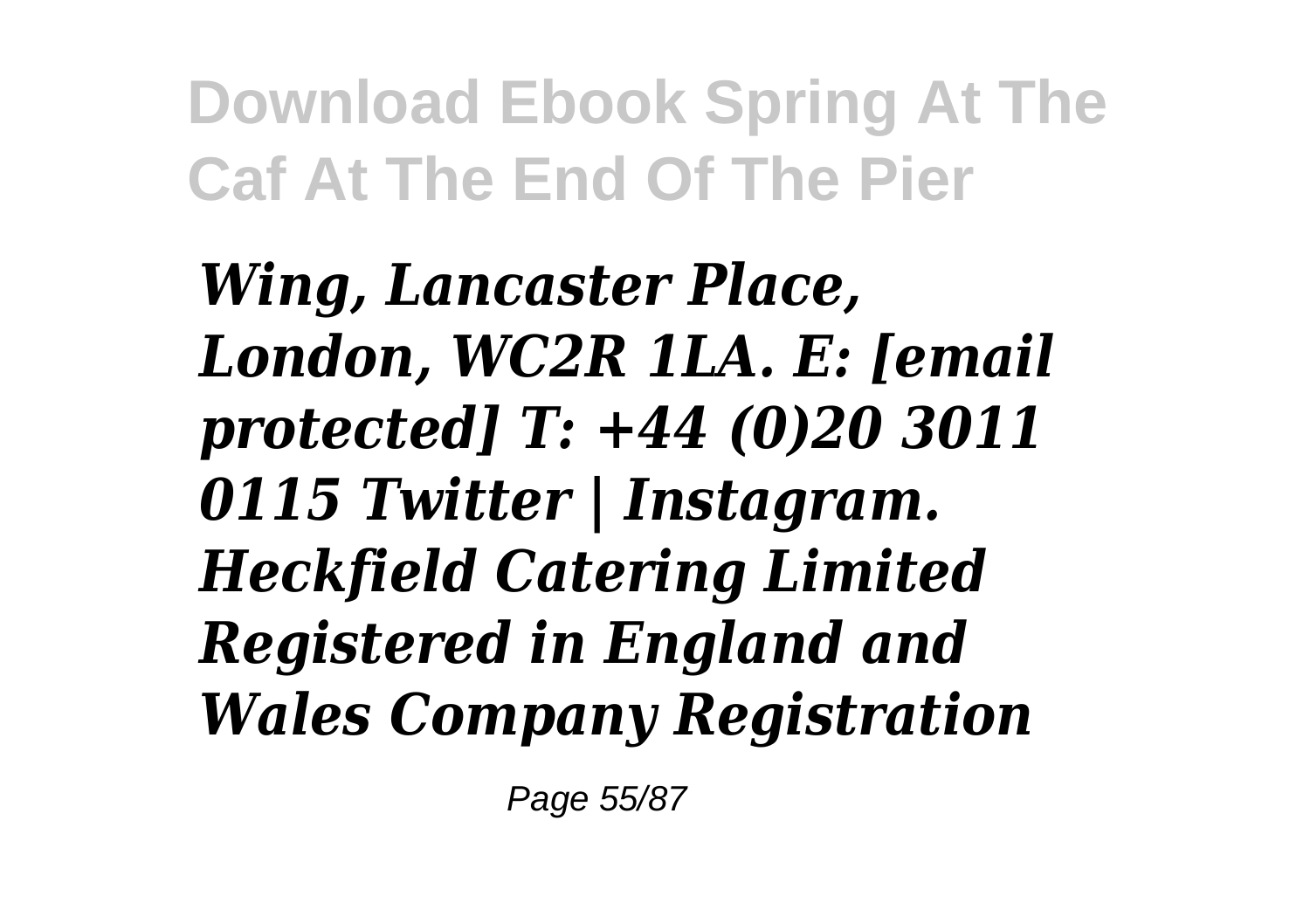# *Number 07205404*

# *Lunch & Dinner Menus | Spring Restaurant CAF (Charities Aid Foundation) 25 Kings Hill Avenue Kings Hill West Malling Kent ME19*

Page 56/87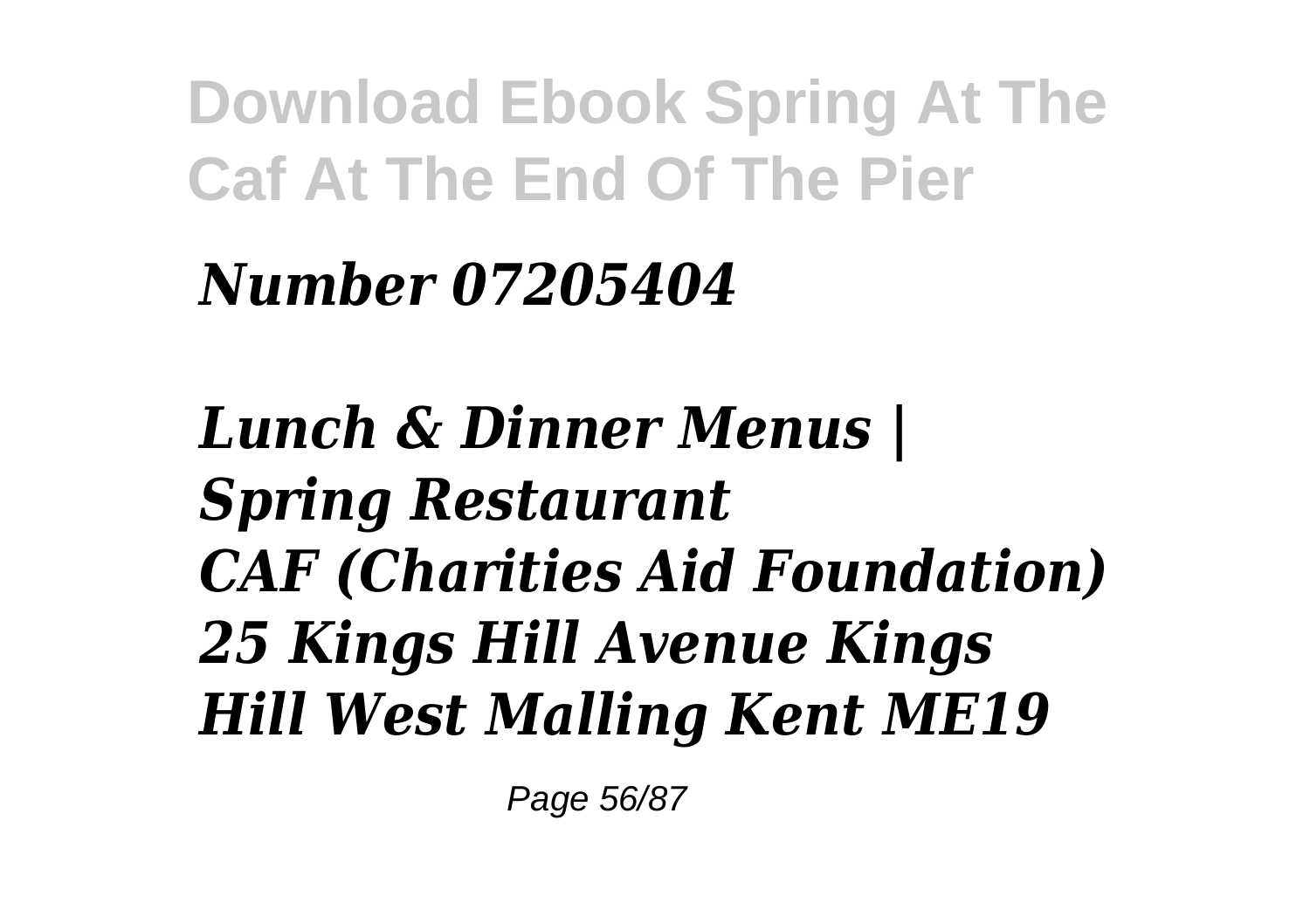# *4TA. T: 03000 123 000 F: 03000 123 001. Directions to our Kings Hill office*

# *Donate to charity | Giving made simple and secure with CAF*

Page 57/87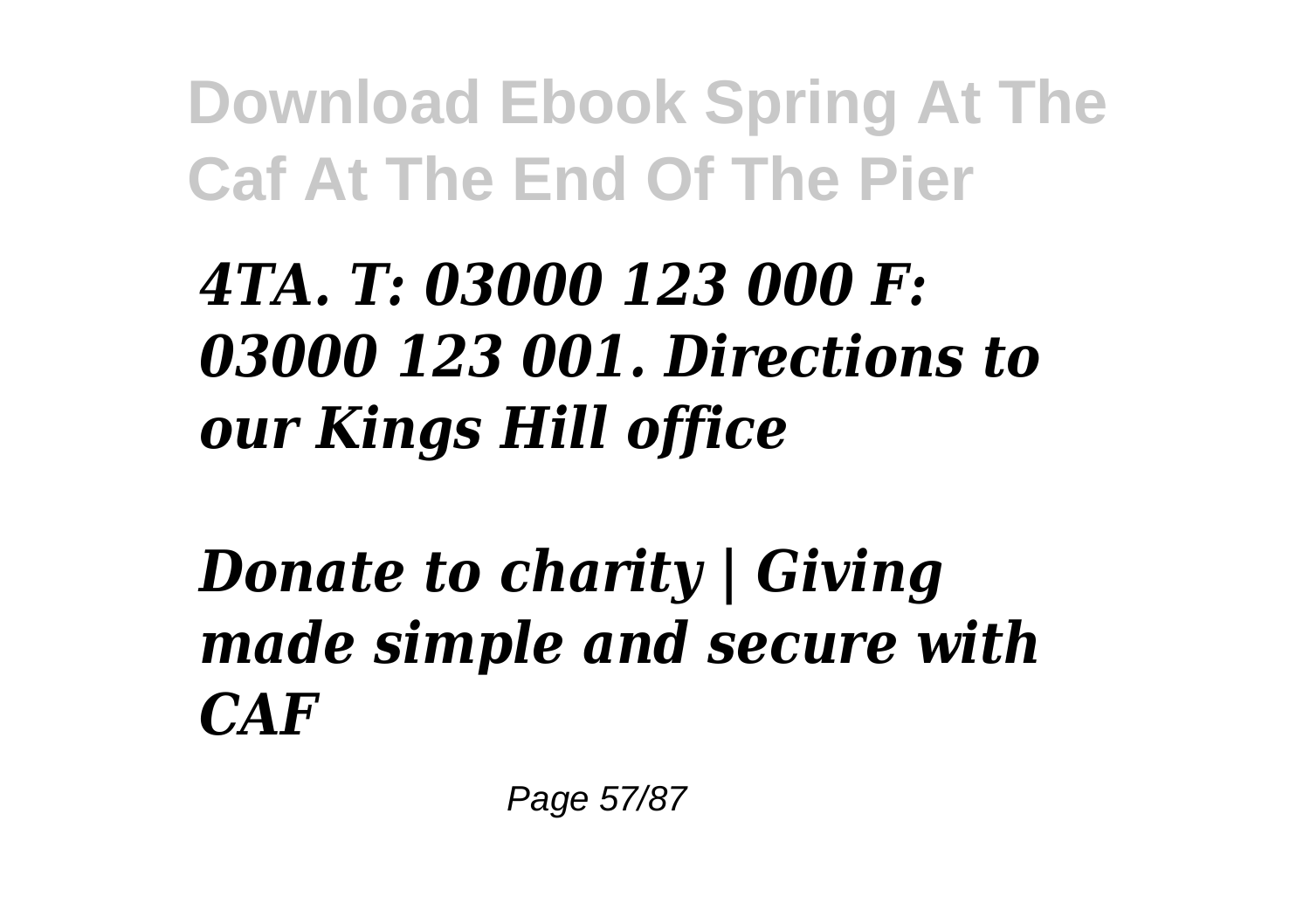*Spring. Somerset House, New Wing, Lancaster Place, London, WC2R 1LA. E: [email protected] T: +44 (0)20 3011 0115 Twitter | Instagram. Heckfield Catering Limited Registered in England and*

Page 58/87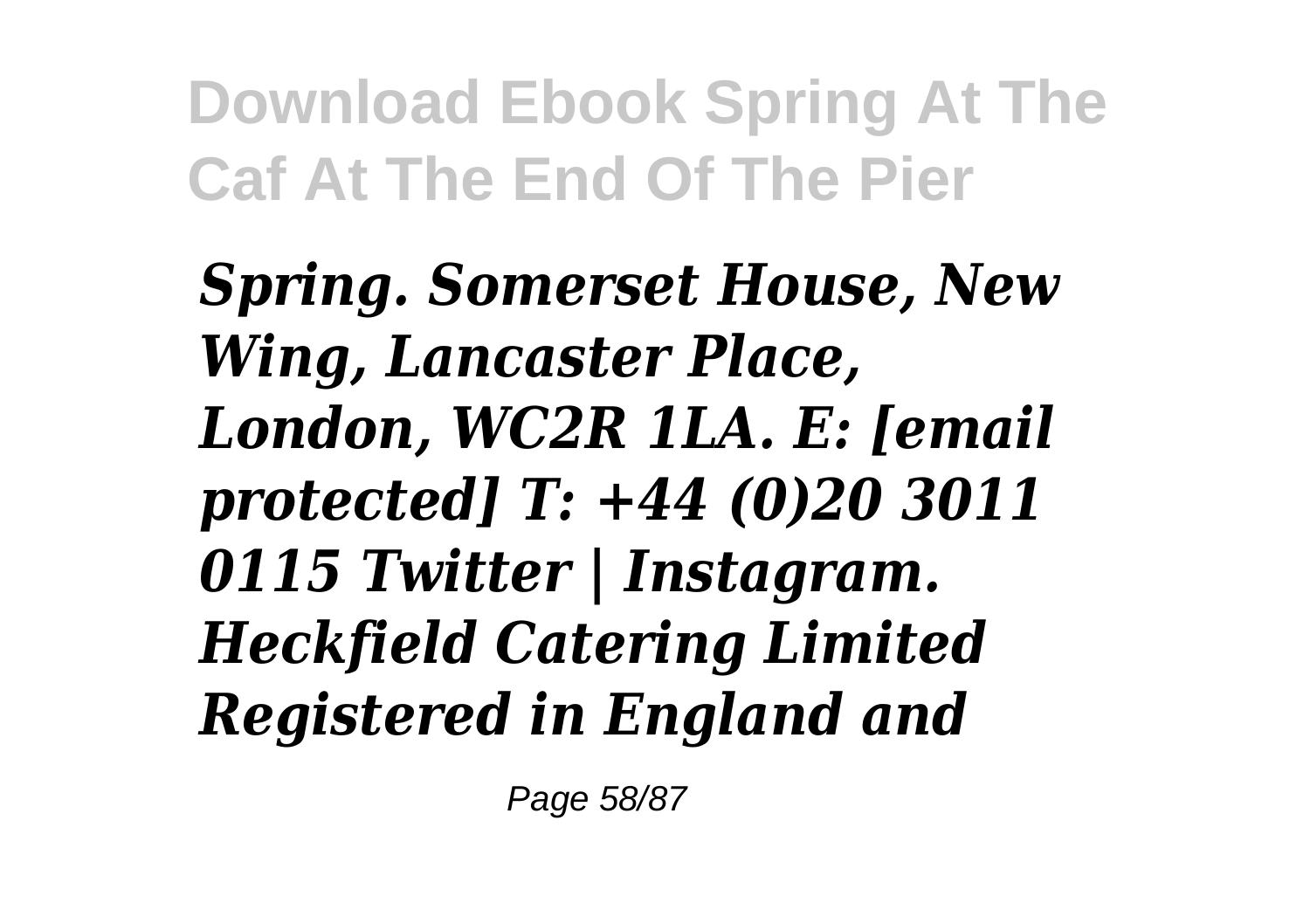## *Wales Company Registration Number 07205404*

*Spring Restaurant | Skye Gyngell | London Spring Cottage is the perfect location for weddings, parties*

Page 59/87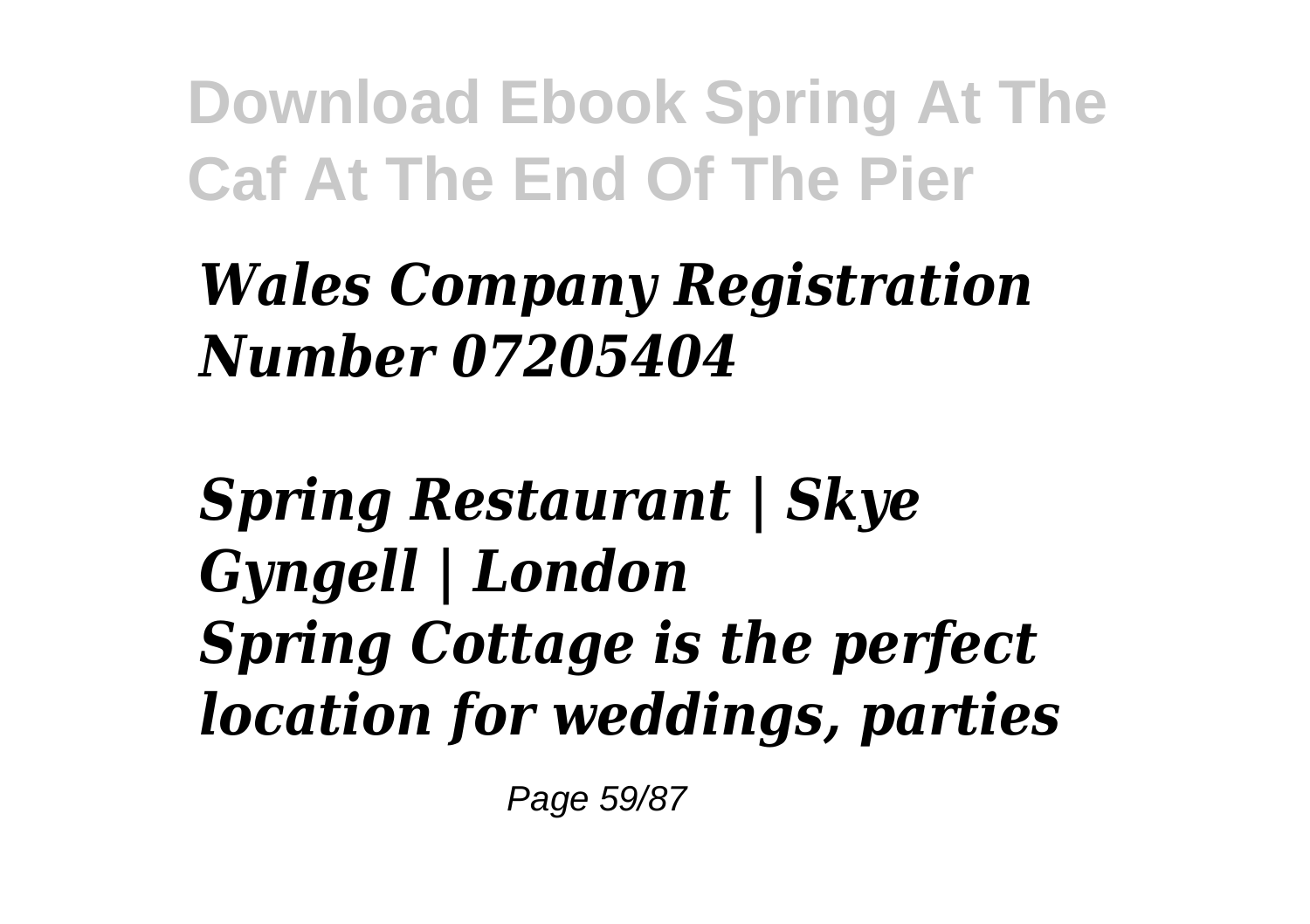*and celebrations in the Lancashire countryside. Our woodland café serves local organic food. Weddings Parties & Events Cafe About Us Get In Touch Weddings Parties & Events Cafe ...*

Page 60/87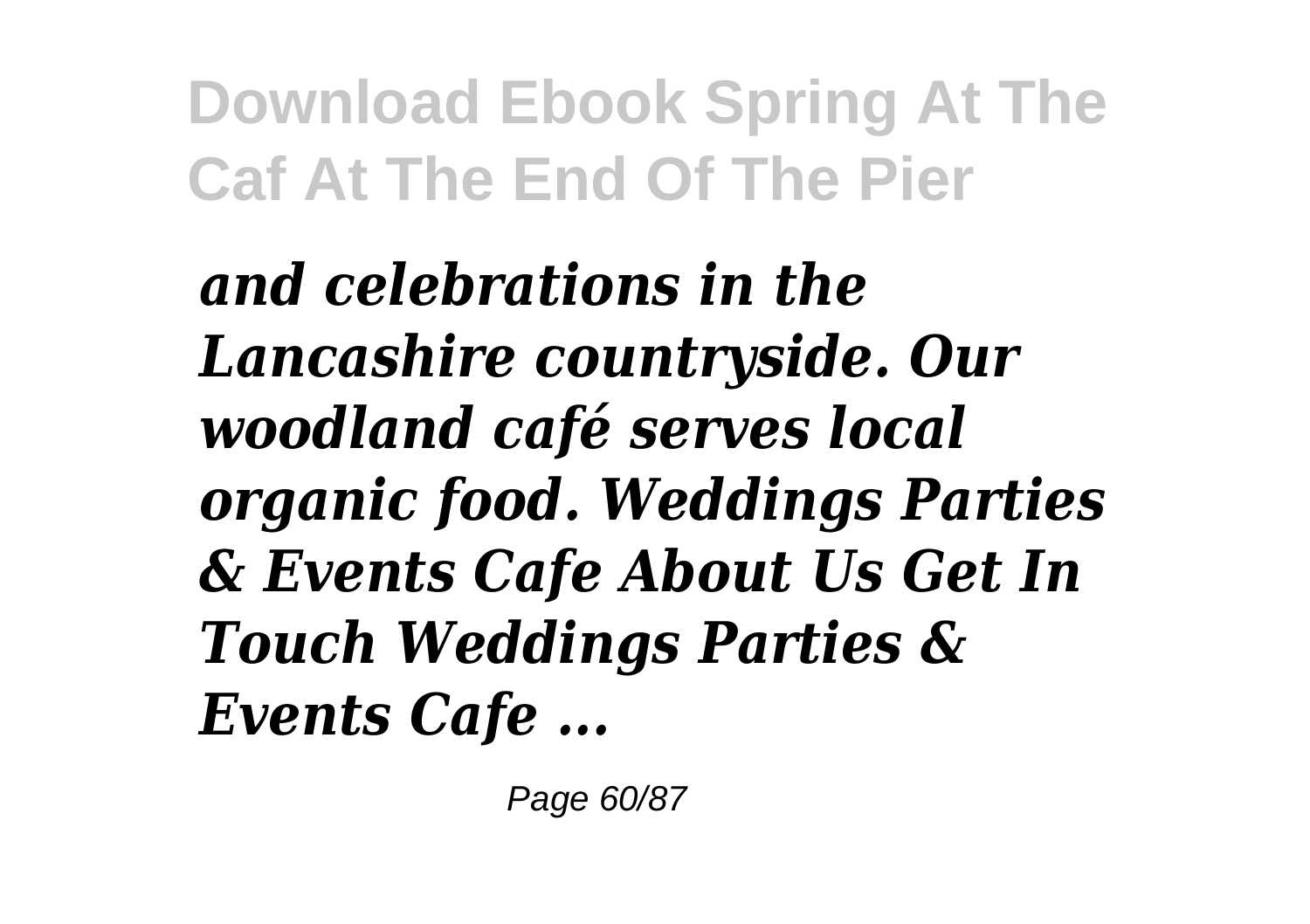*Spring Cottage - Weddings, Parties & Café Spring Cafe - Updated COVID-19 Hours & Services - 216 Photos & 115 Reviews - Vegan - 153D Centre St,*

Page 61/87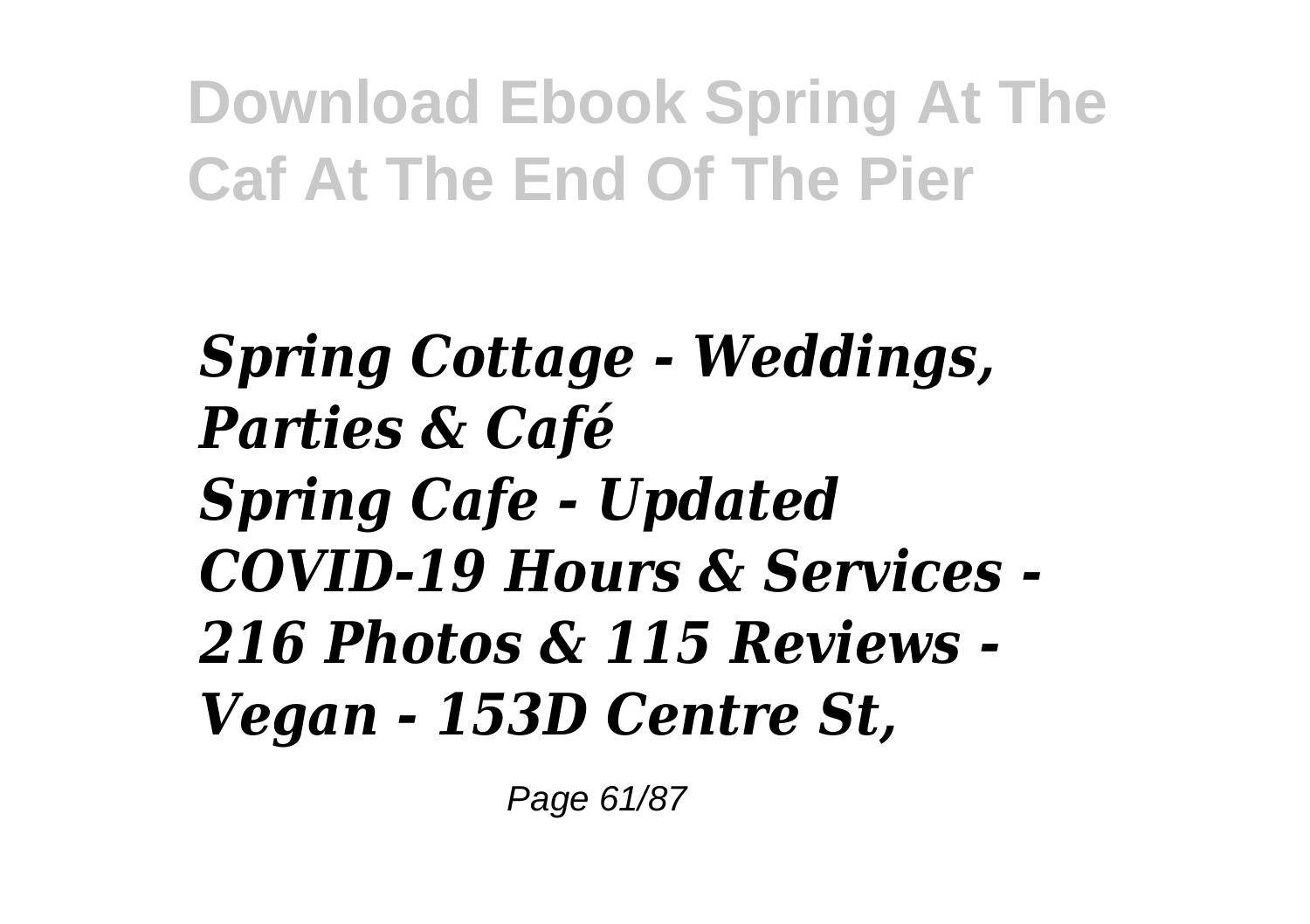*Chinatown, New York, NY - Restaurant Reviews - Phone Number - Menu - Yelp. COVID update: Spring Cafe has updated their hours, takeout & delivery options. 115 reviews of Spring Cafe "Brand new vegan*

Page 62/87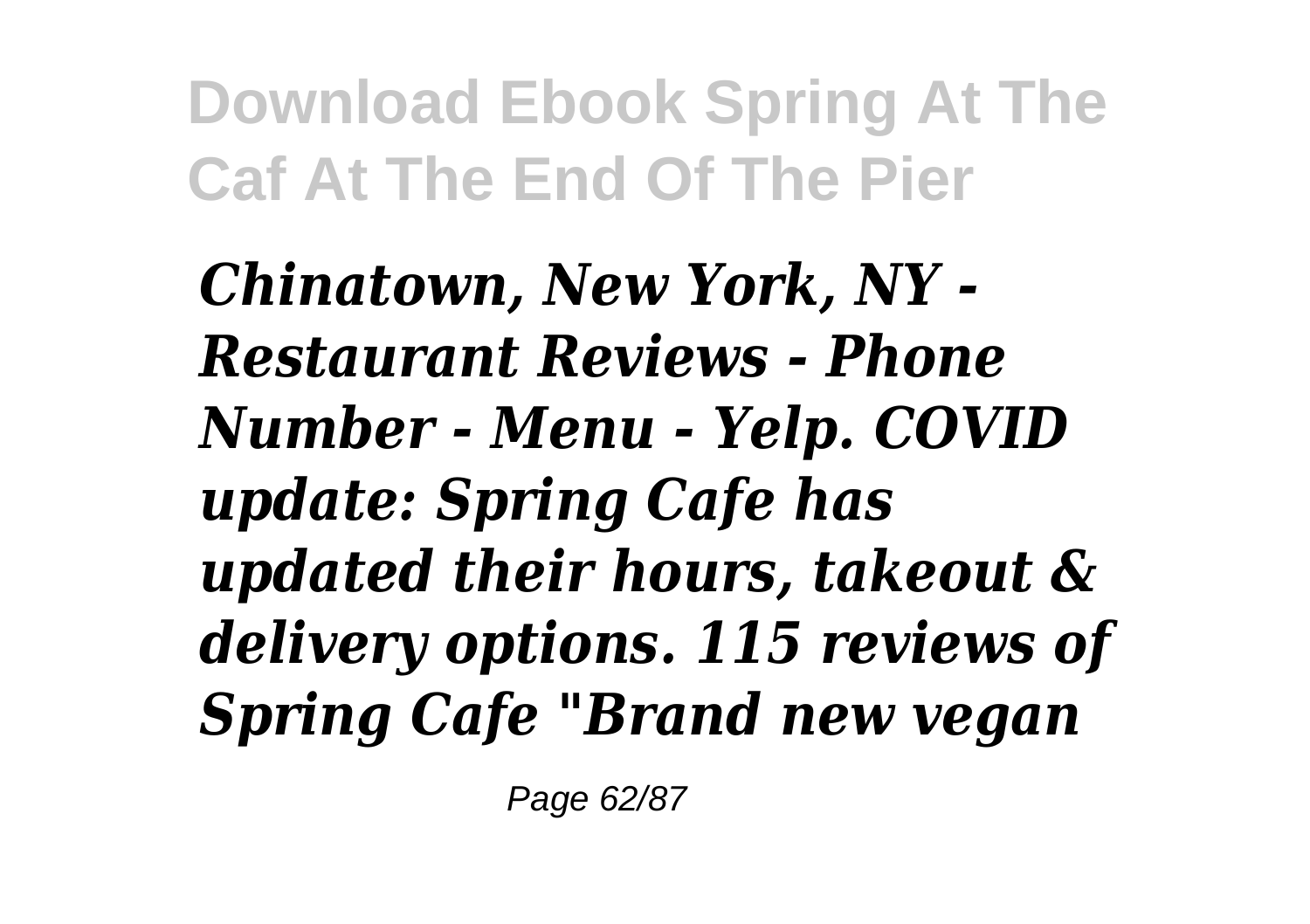# *brunch spot right off canal st with the cutest interior and really interesting menu.*

# *Spring Cafe - Updated COVID-19 Hours & Services - 216 ...*

Page 63/87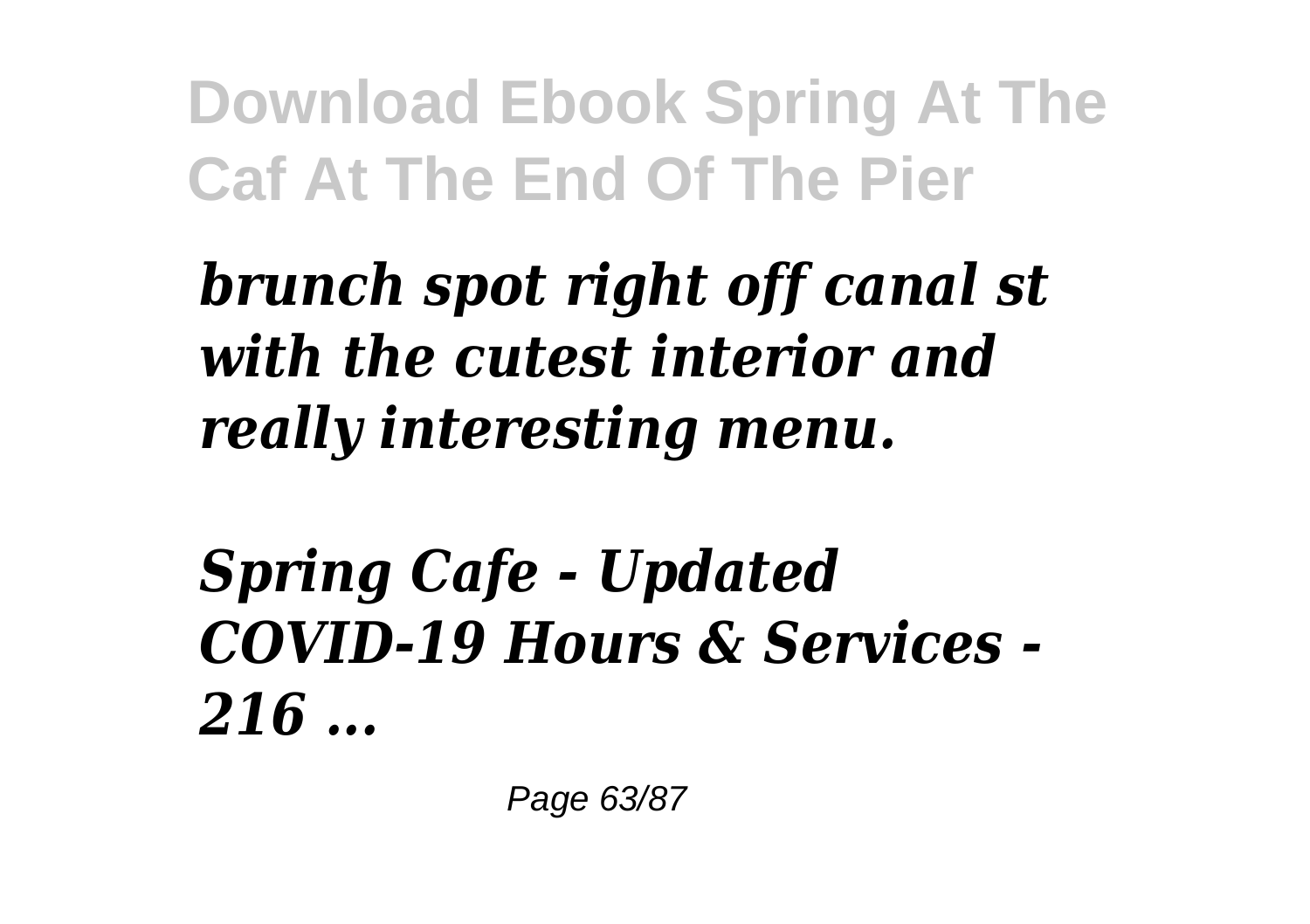*The Spring Community Shop & Cafe - 299 Barnsley Road, WF2 6EG Wakefield, UK - Rated 5 based on 18 Reviews "This is a fantastic local cafe and charity...*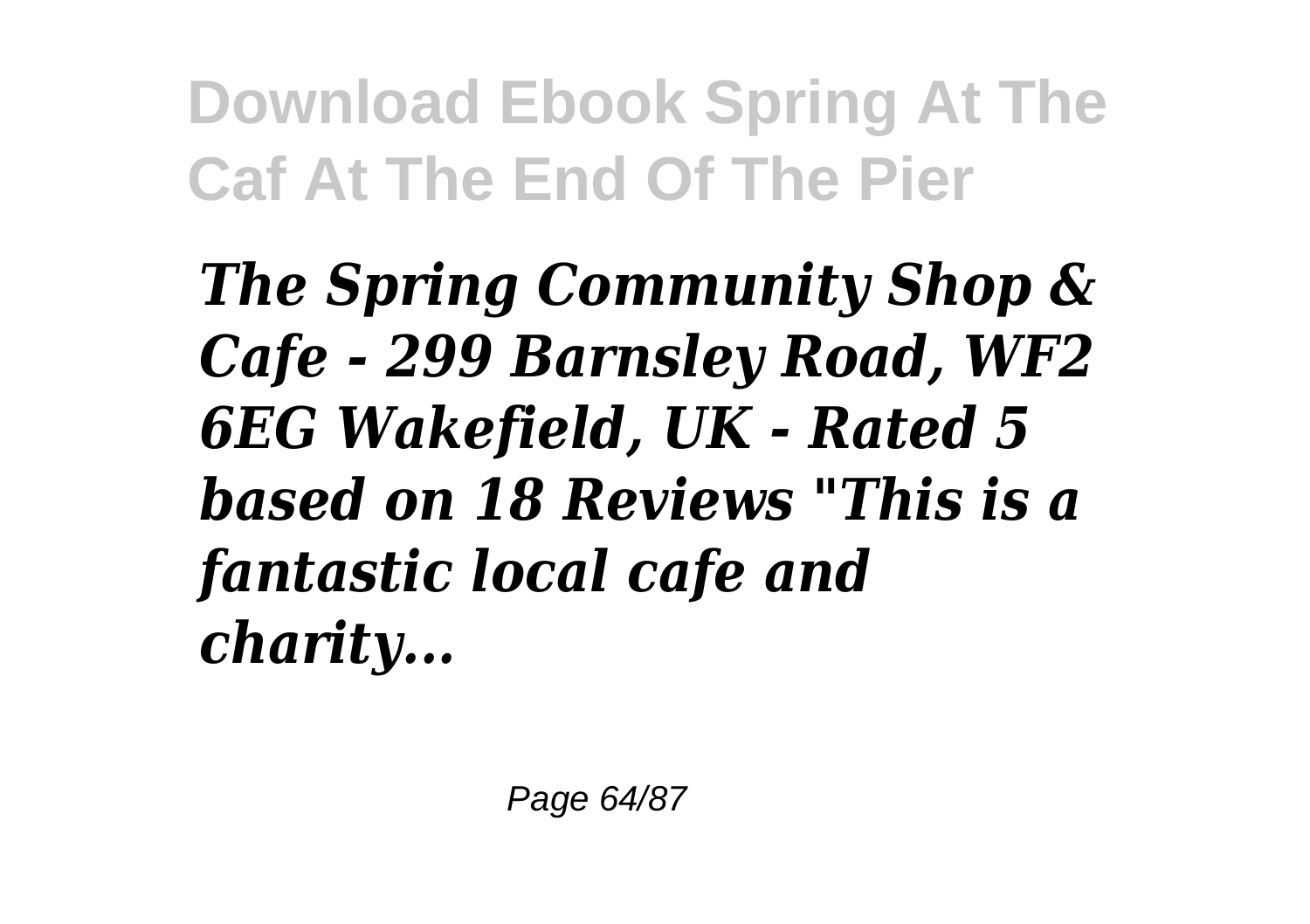*The Spring Community Shop & Cafe - Home | Facebook Sweeteria Dessert Café, a coffee & dessert café from the owners of neighboring Kao Thai Restaurant, has softopened in the former location*

Page 65/87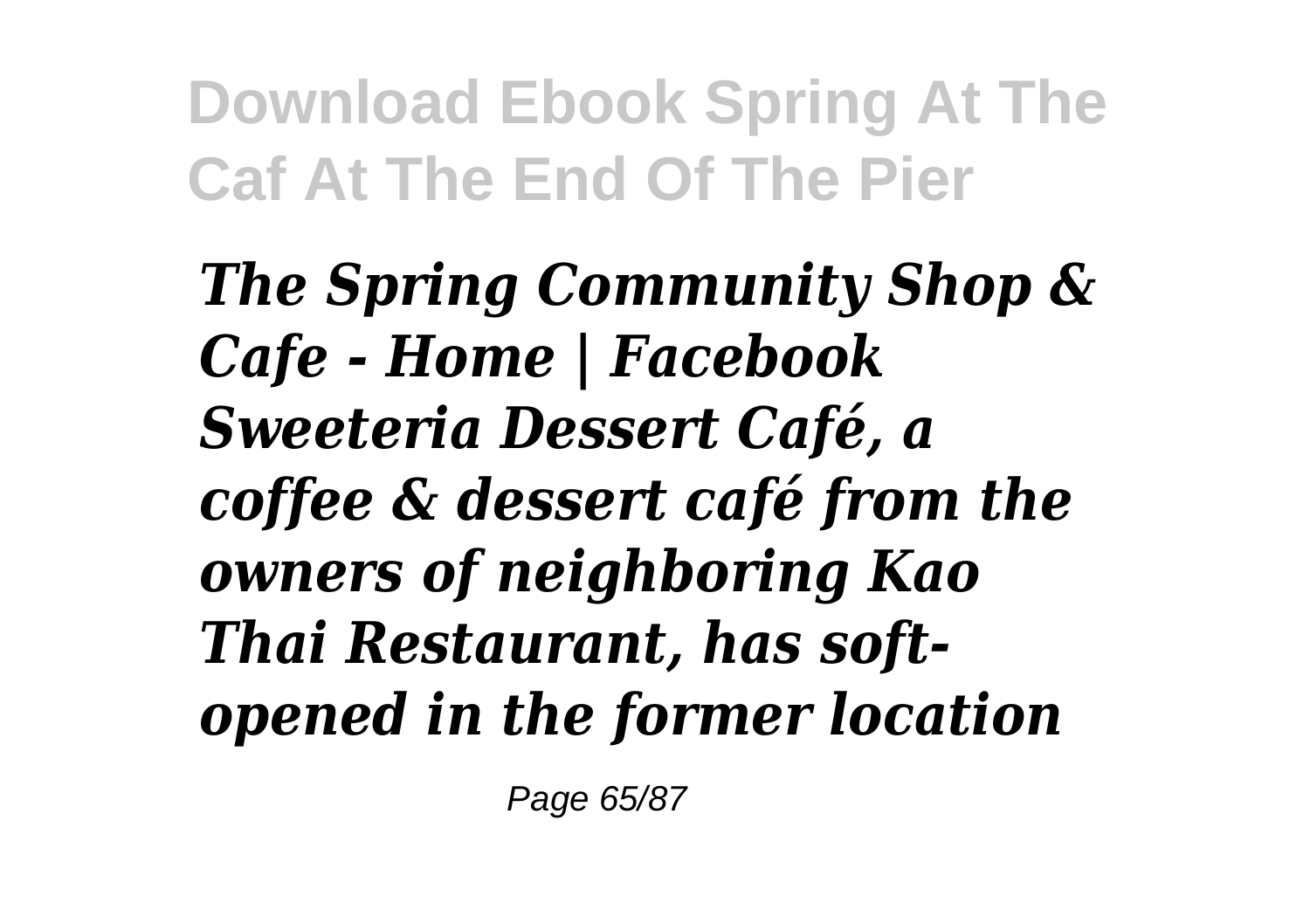*of Your Whole Body at 8646 Colesville Road in downtown Silver Spring. The Thai street food-inspired café has softopened today, with a grand opening date to be determined, according to staff. The menu,*

Page 66/87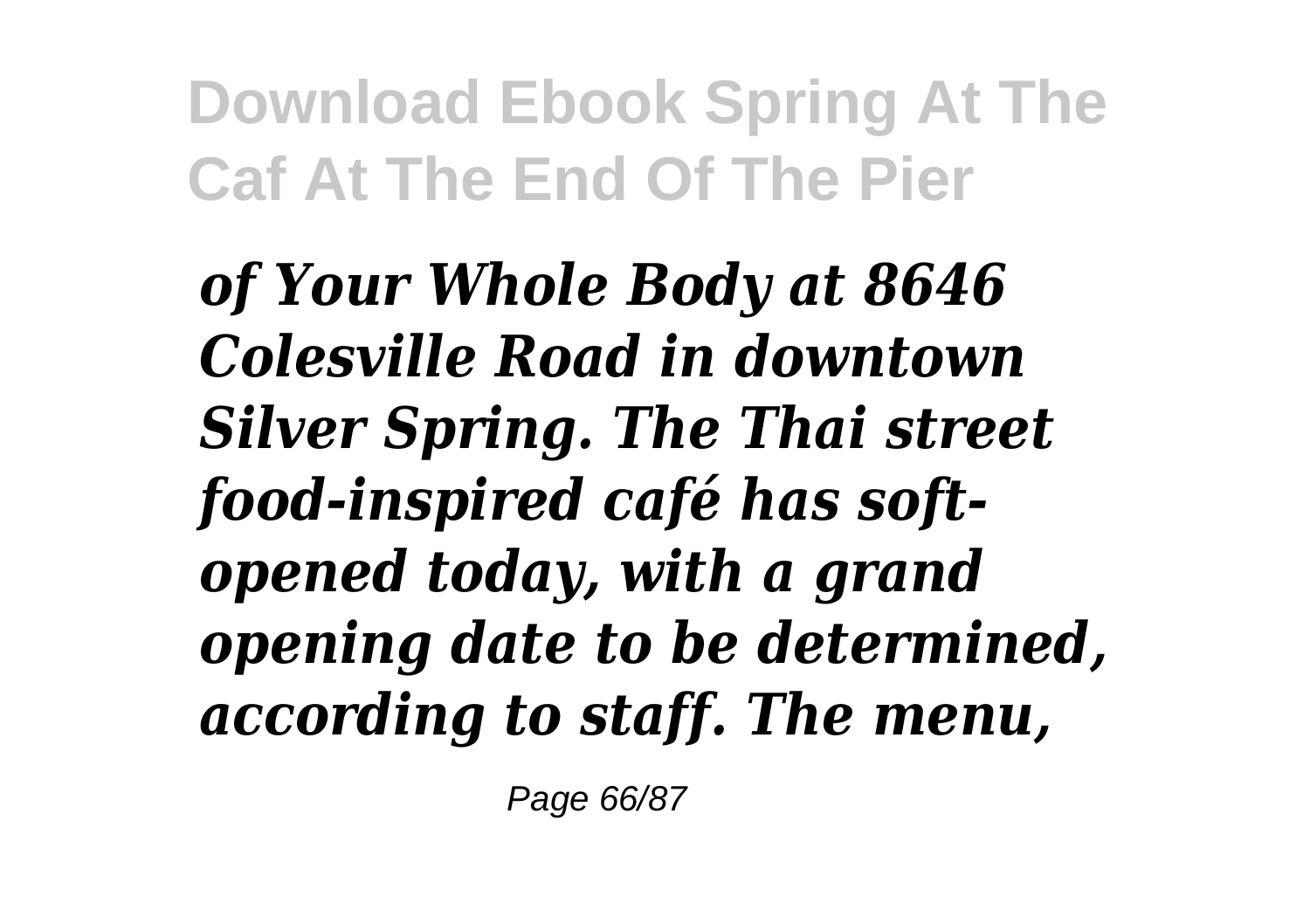*pictured below, features seasonal specials, including Thai Tea Toast with Coconut Ice Cream and a Strawberry Croissant with Fresh Strawberries and Cream ...*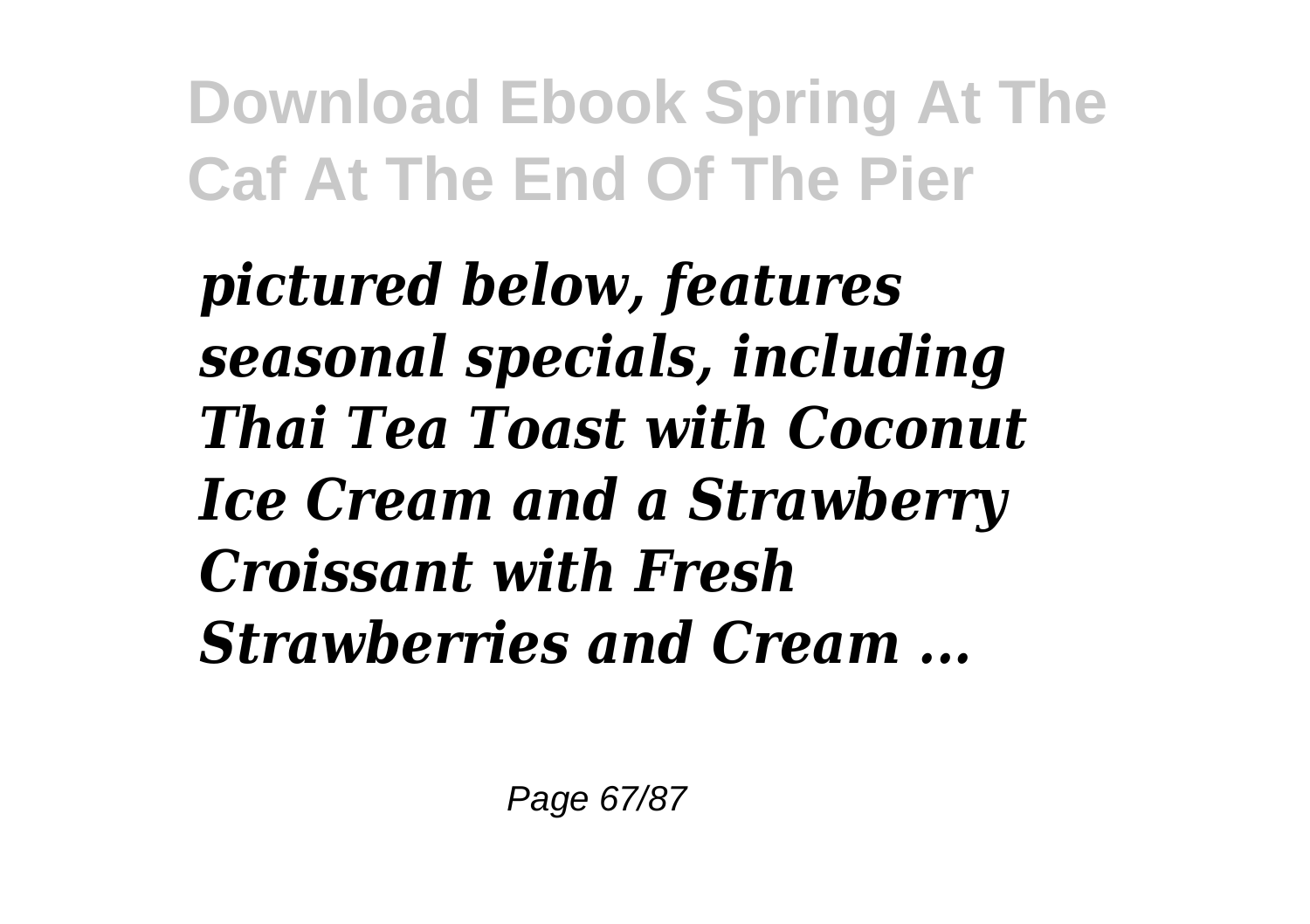*Kao Thai Owners Open Sweeteria Dessert Café Dock & Paddle (formerly Spring Cafe) at Como Lake Pavilion in Saint Paul, MN serves up American picnicstyle food with craft beer,*

Page 68/87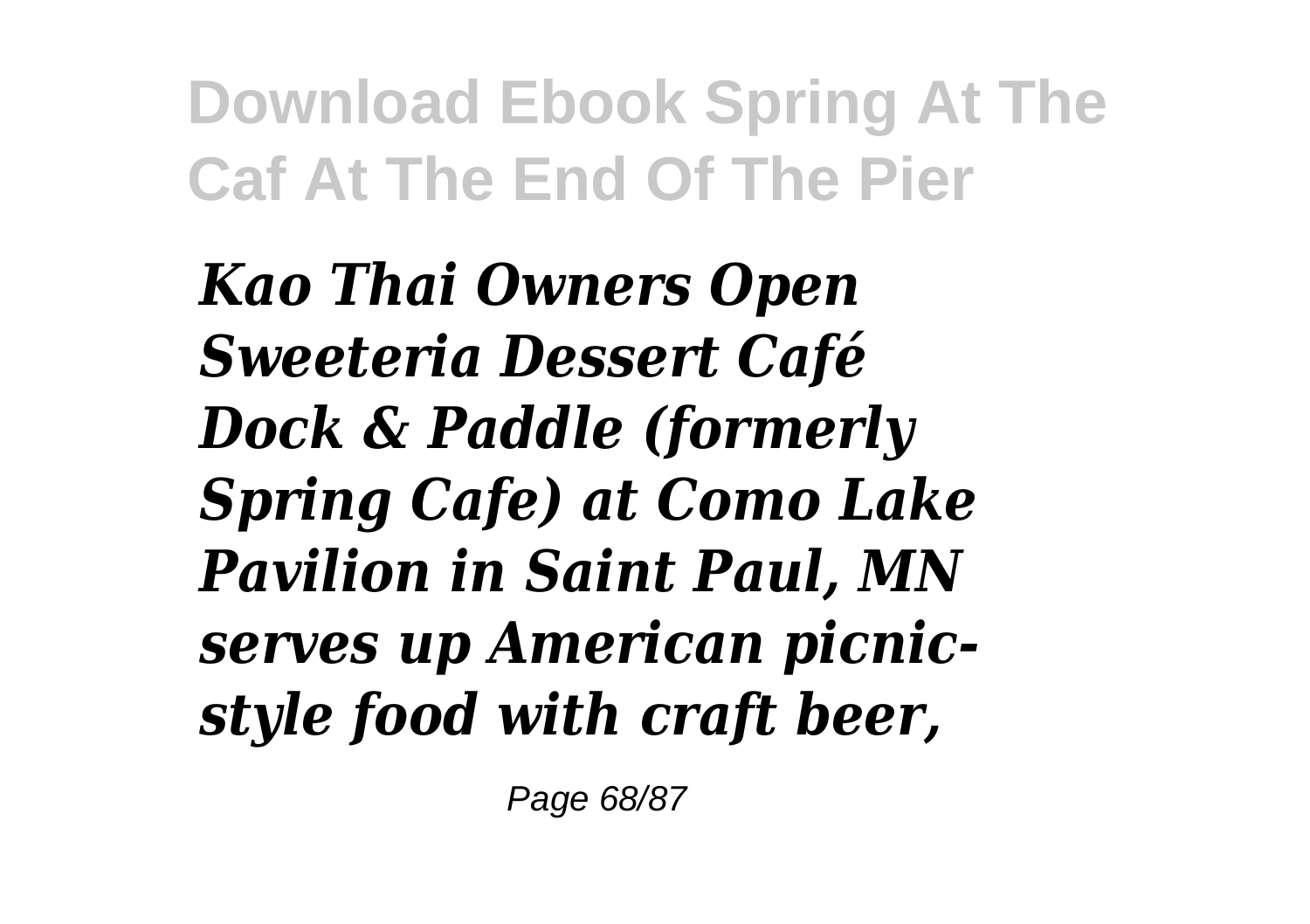*wine, and cocktails on tap! Dock & Paddle also hosts free shows on the promenade during the summer.*

*Dock & Paddle (formerly Spring Cafe)*

Page 69/87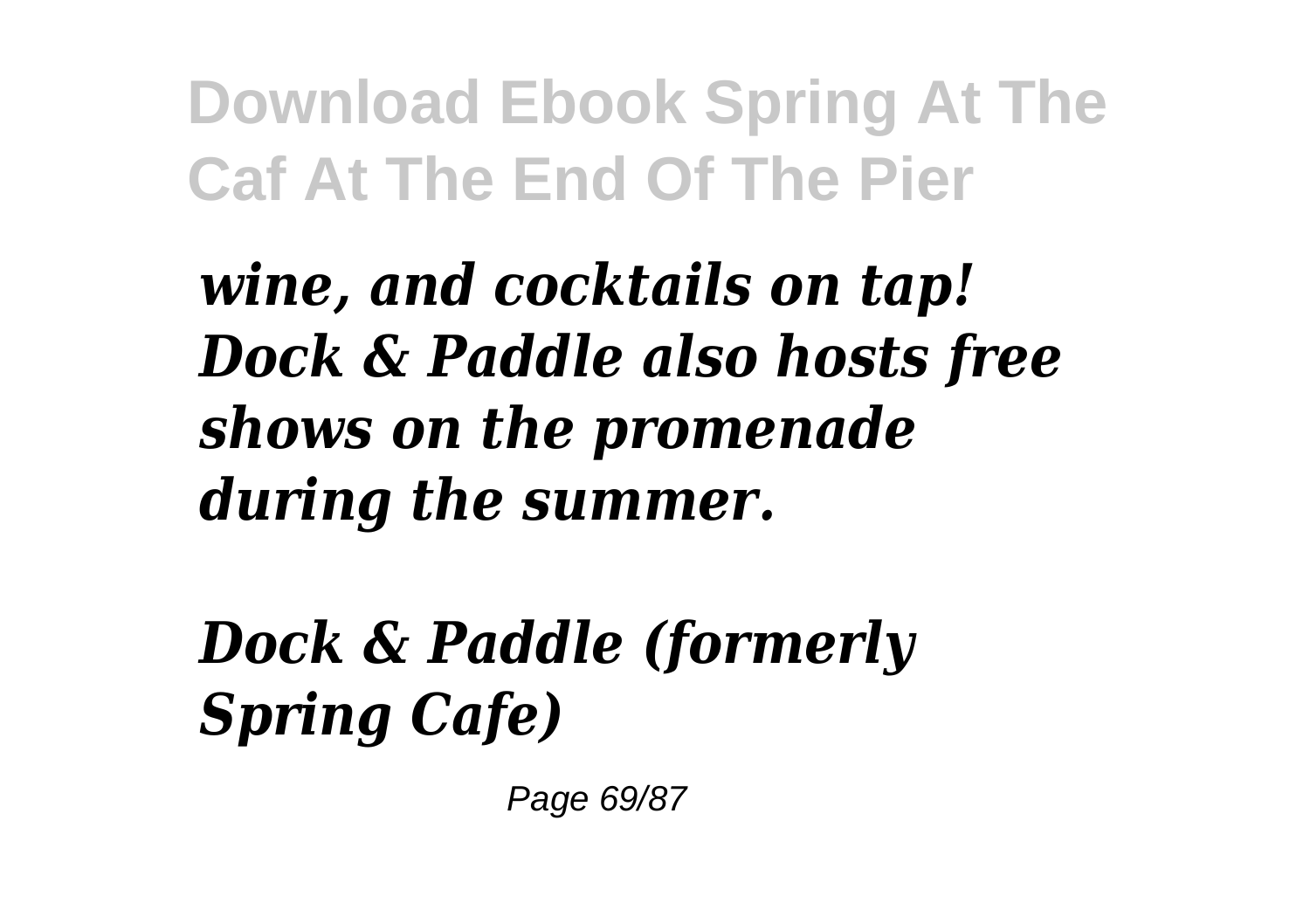*The Springs is the latest Retail & Leisure Park in Leeds. Discover high street shops, visit the cinema, dine at your favourite restaurants or join the gym*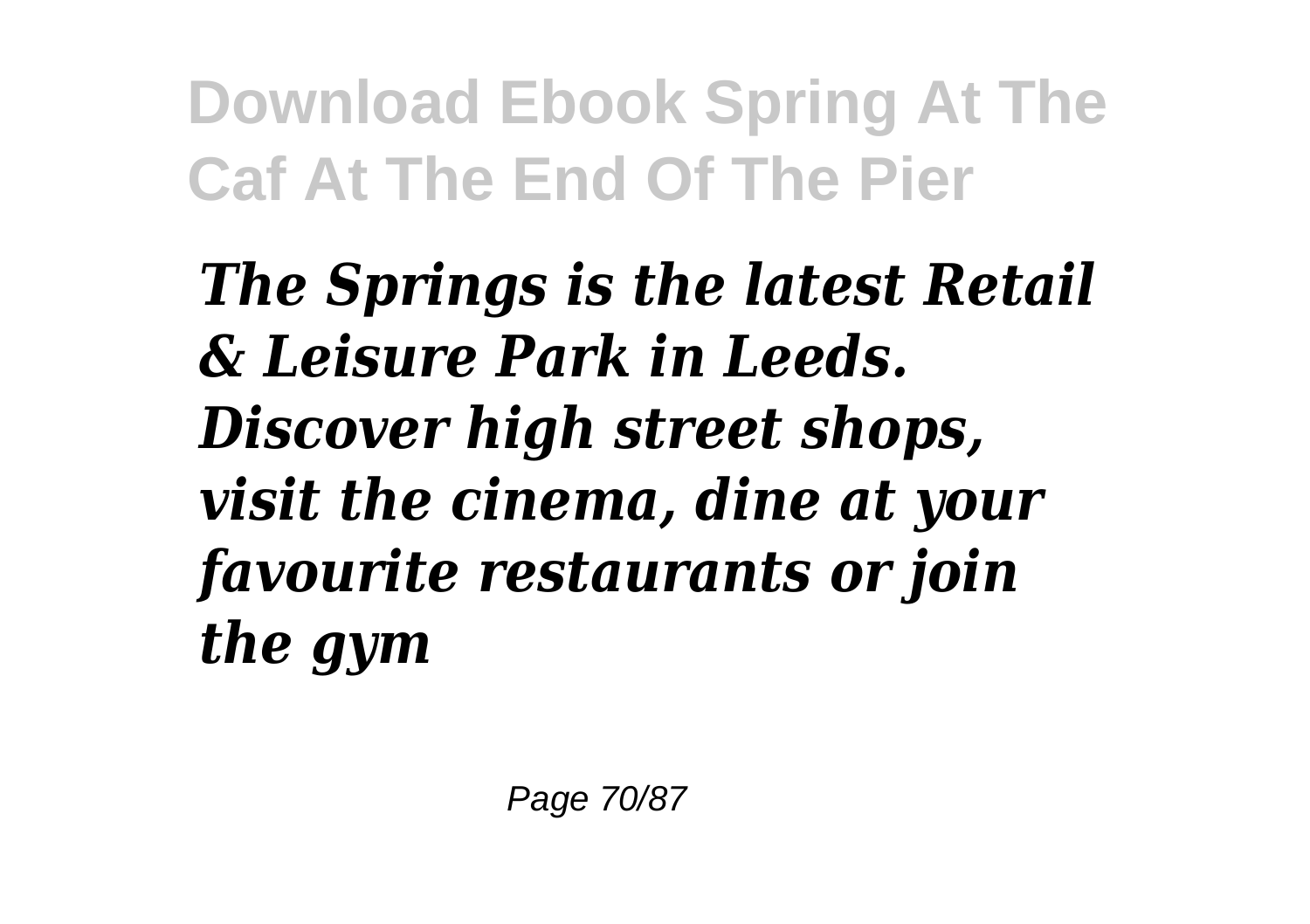*Shops, Restaurants, Gym & Cinema | The Springs, Leeds The Spring Newsletter 2017 celebrates the 30th anniversary of Payroll Giving and analyses the generosity of giving in CAF's UK Giving*

Page 71/87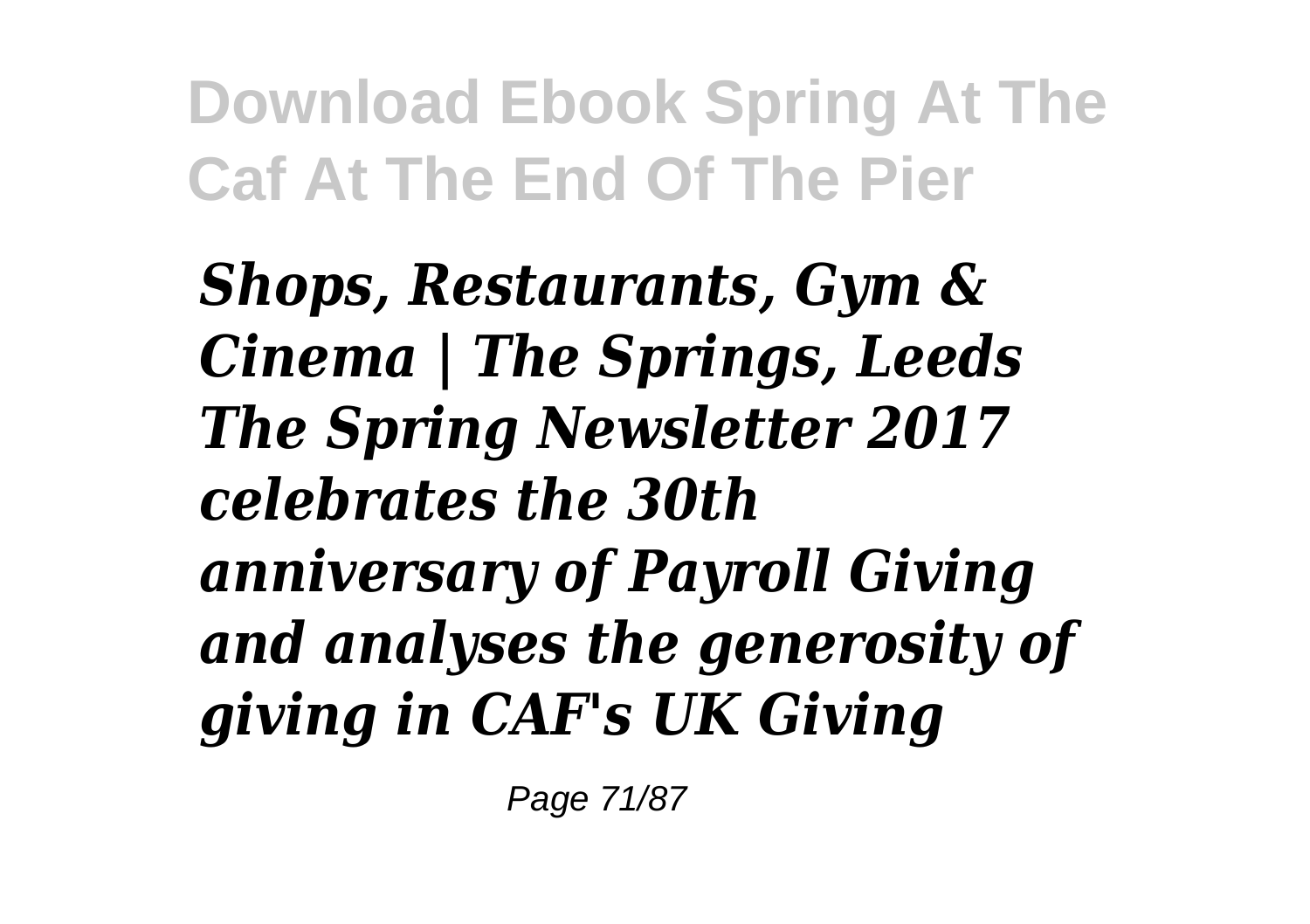*Report. We also explore the relationship between Financial Service companies and corporate responsibility, as well as offering an insight into the retail sector.*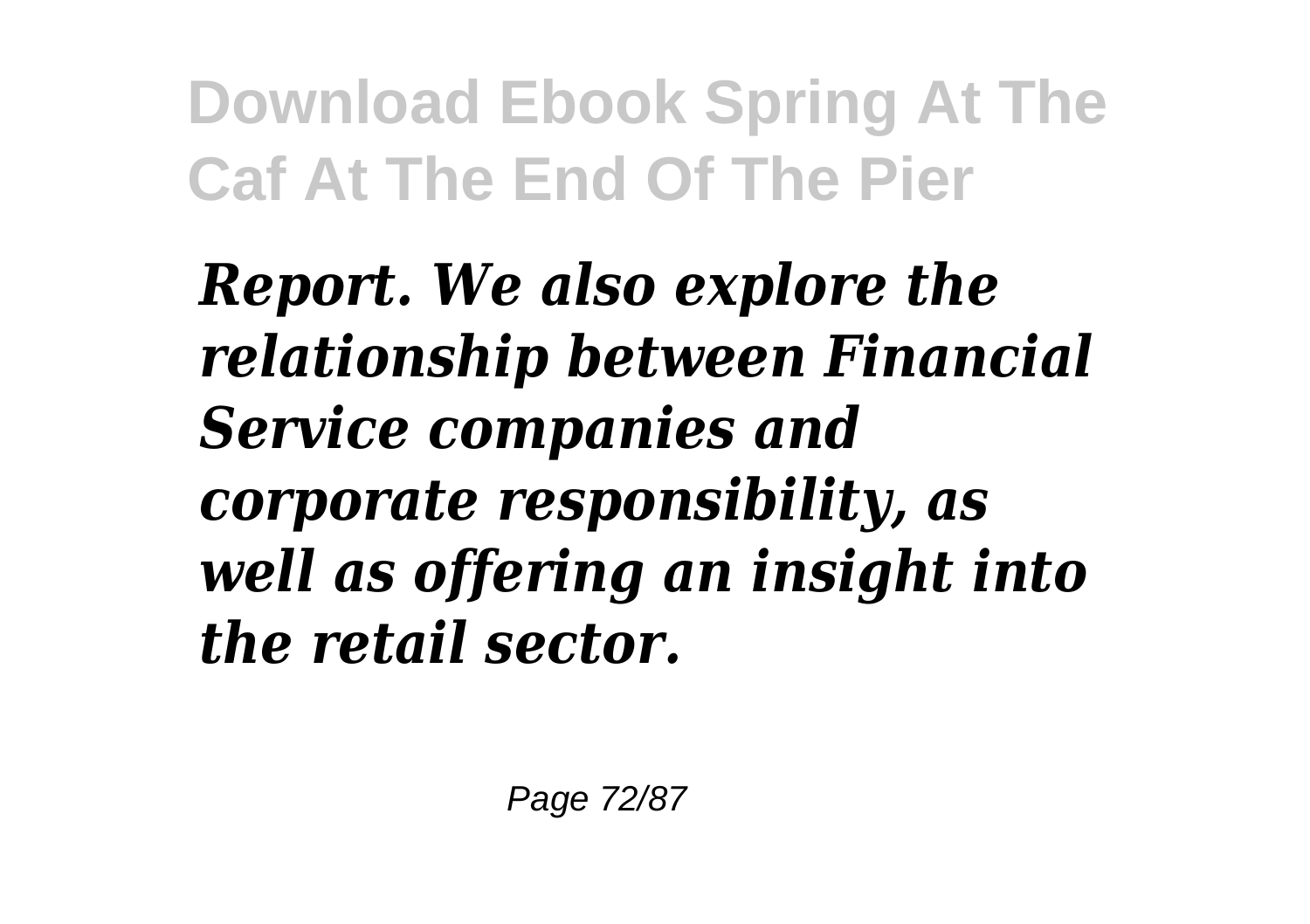*CAF Connects | Spring 2017 | Charities Aid Foundation Corporate Philanthropy SPRING NEWSLETTER 2018. Welcome to the Spring 2018 edition of CAF Connects, our quarterly e-newsletter for*

Page 73/87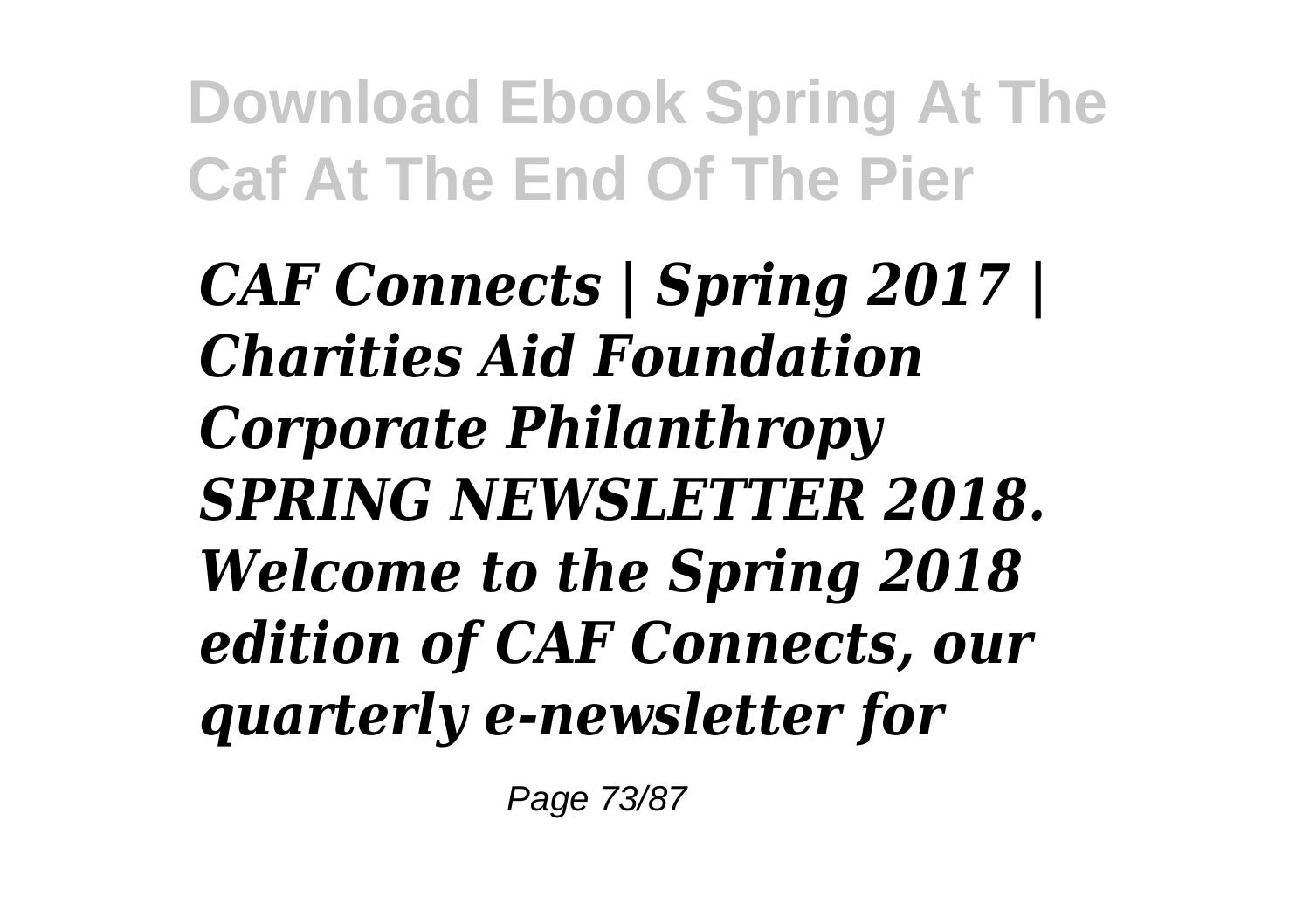*companies.*

*CAF Connects | Spring 2018 | Charities Aid Foundation Spring Cafe-American Restaurant, Best Burger in New York, Whole Grain*

Page 74/87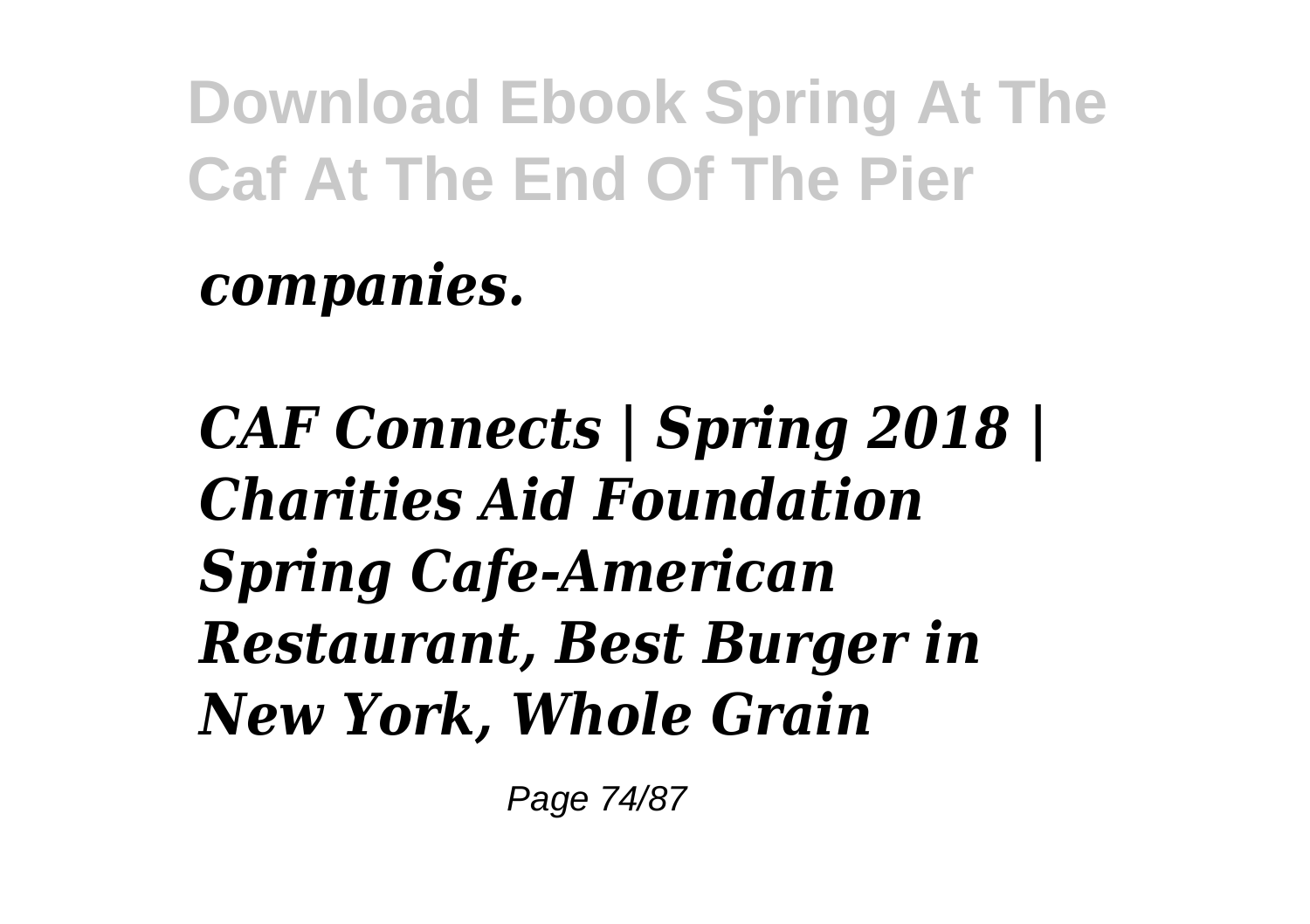*Sandwich, Salad, Drinks, Online Order, Near me 212-226-9669 / 212-226-9667 Spring Cafe*

## *Spring Cafe-American Restaurant | Online Order |*

Page 75/87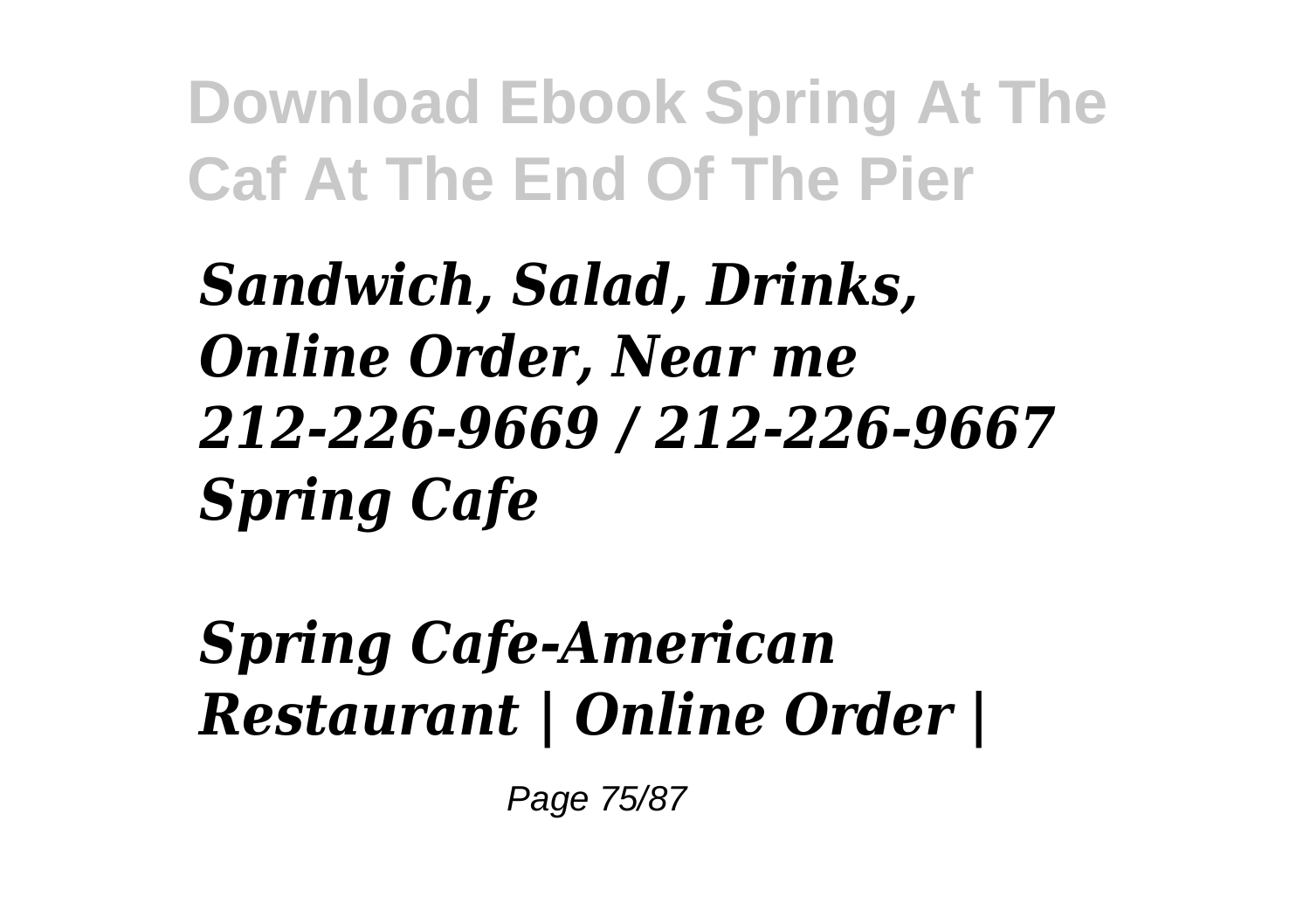*New York | NY Cafe at Spring Cottage, Rivington: See 120 unbiased reviews of Cafe at Spring Cottage, rated 4.5 of 5 on Tripadvisor and ranked #2 of 6 restaurants in Rivington.*

Page 76/87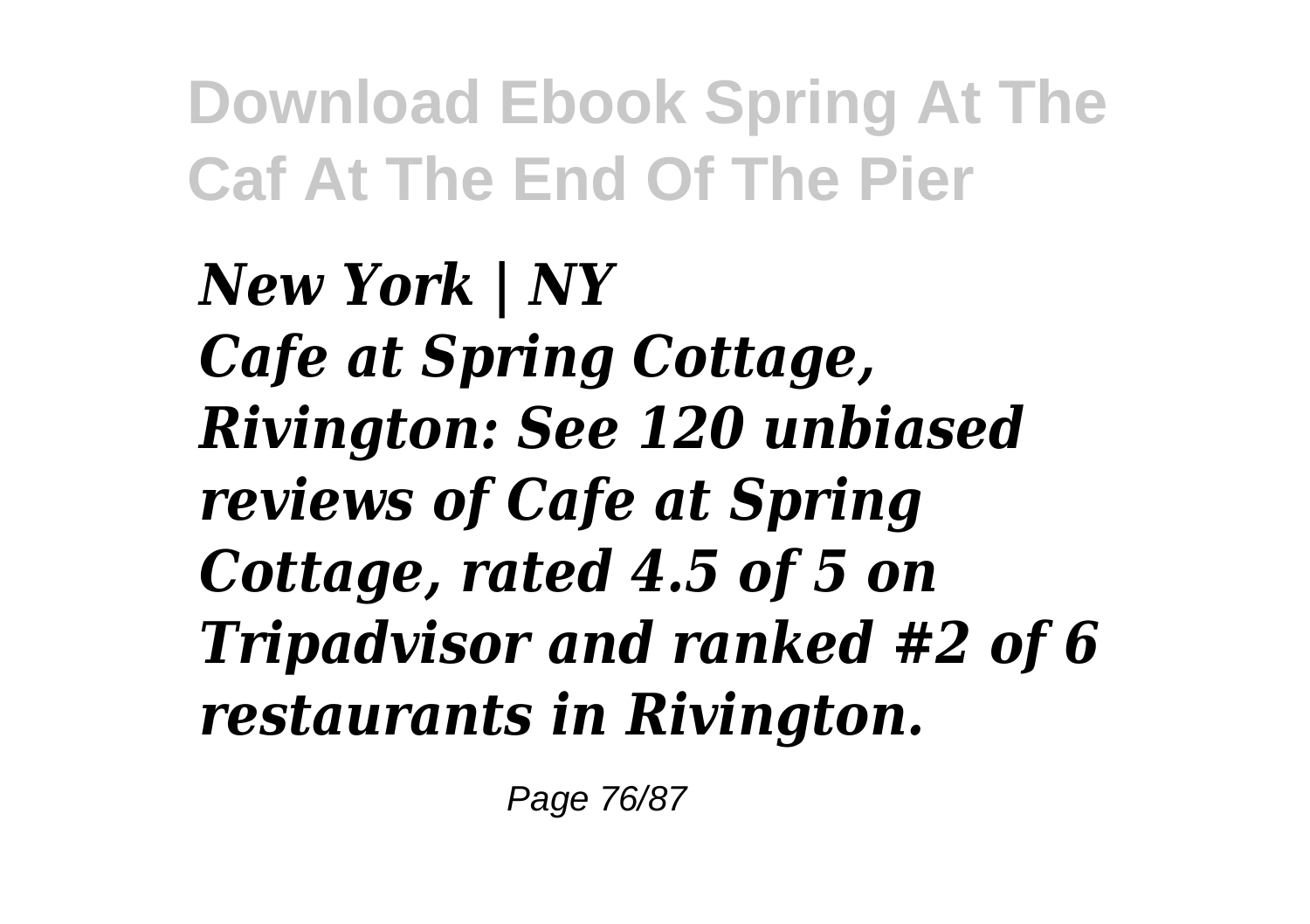*CAFE AT SPRING COTTAGE, Rivington - Updated 2020 ... Exploring trends and improving knowledge CHARITY TRENDS. CAF Research provides insight and analysis*

Page 77/87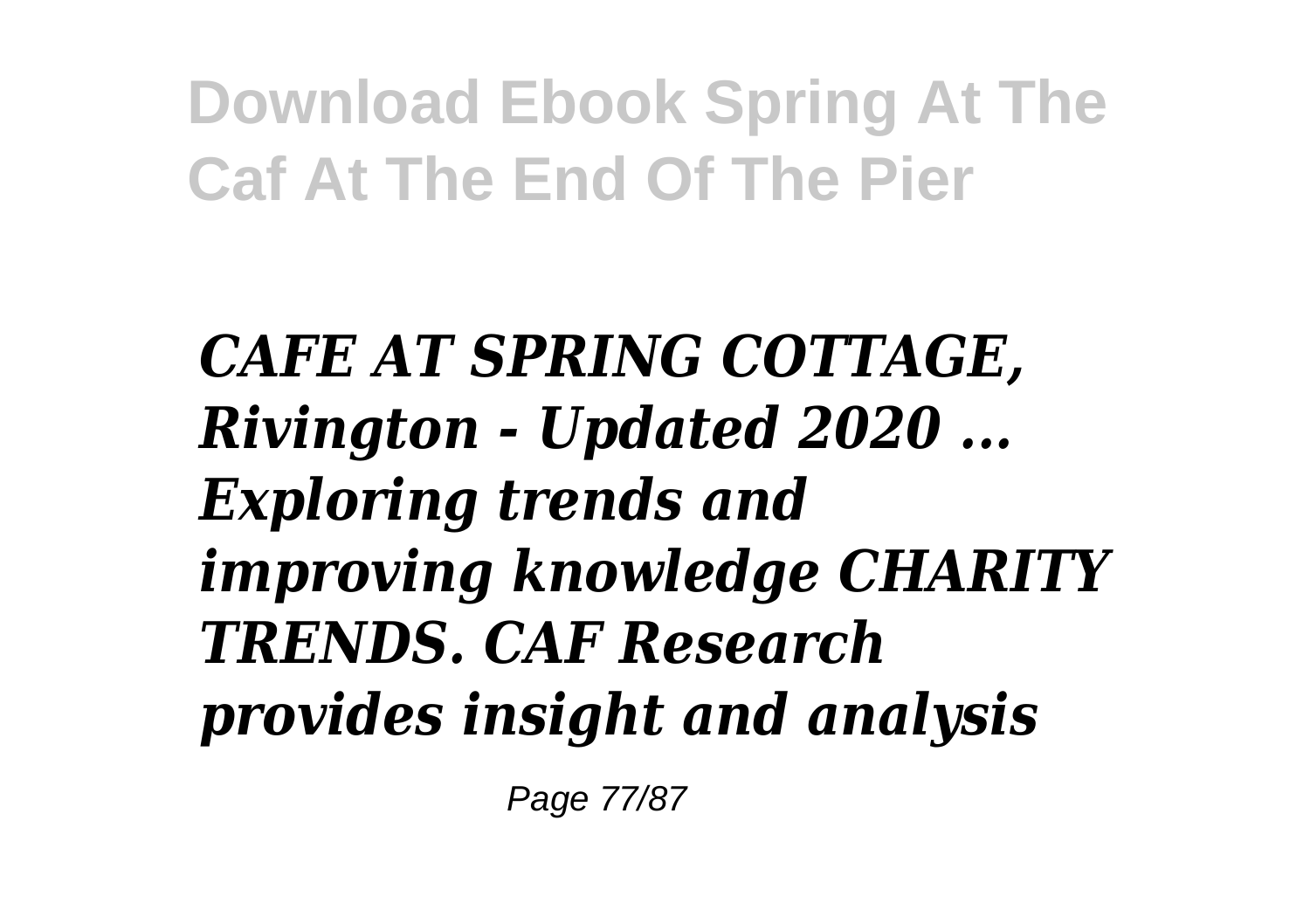*that helps to inform the decisions of charities, companies, donors, policymakers, researchers and journalists worldwide.*

#### *CAF Charity Trends Research -*

Page 78/87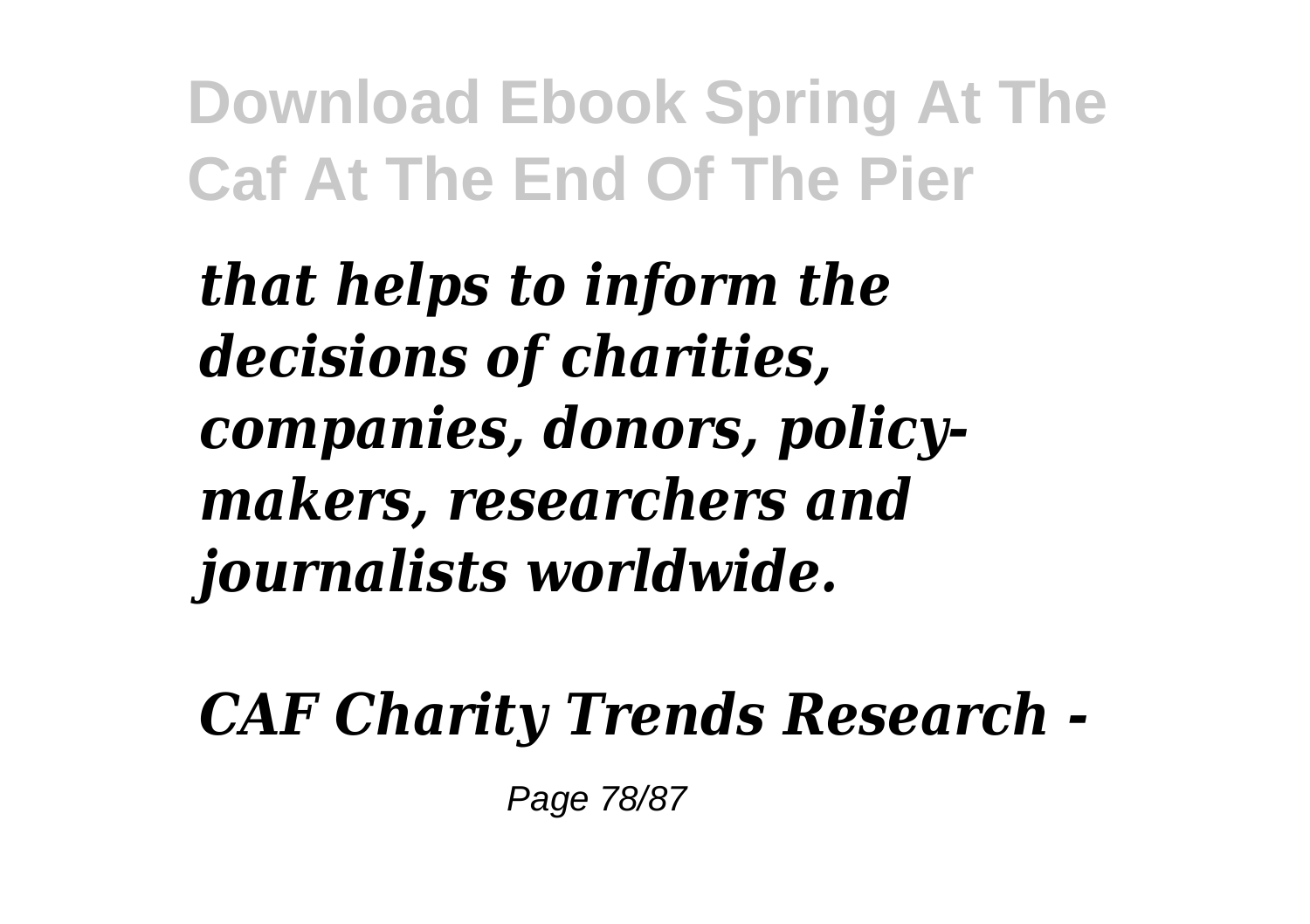*Charity Commission data 299 Barnsley Road Sandal, Wakefield WF2 6EG England +44 1924 242593 Website Menu. Closed now : See all hours. All photos (15) All photos (15) There aren't*

Page 79/87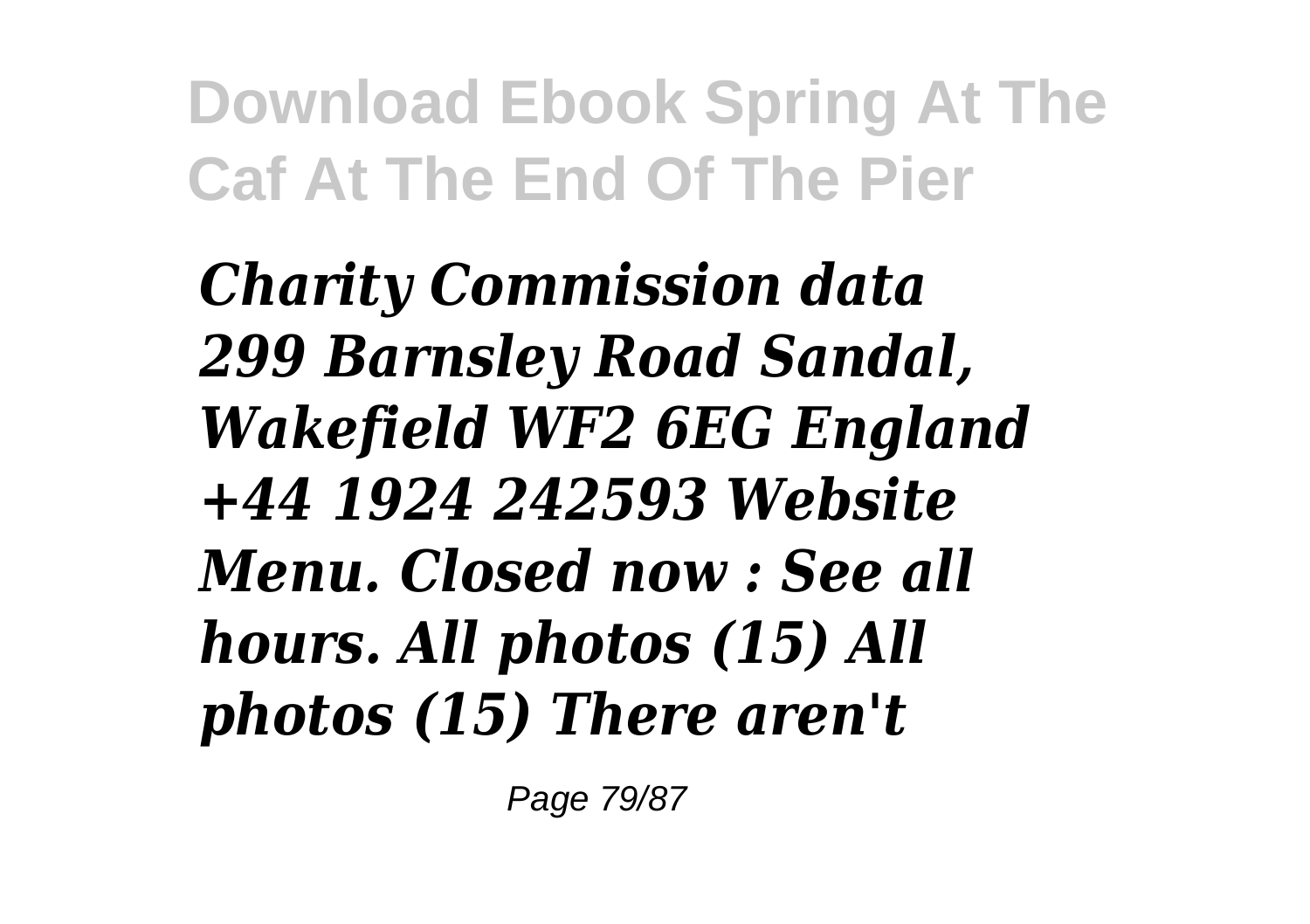*enough food, service, value or atmosphere ratings for The Spring Community Shop & Cafe, United Kingdom yet. Be one of the first to write a review!*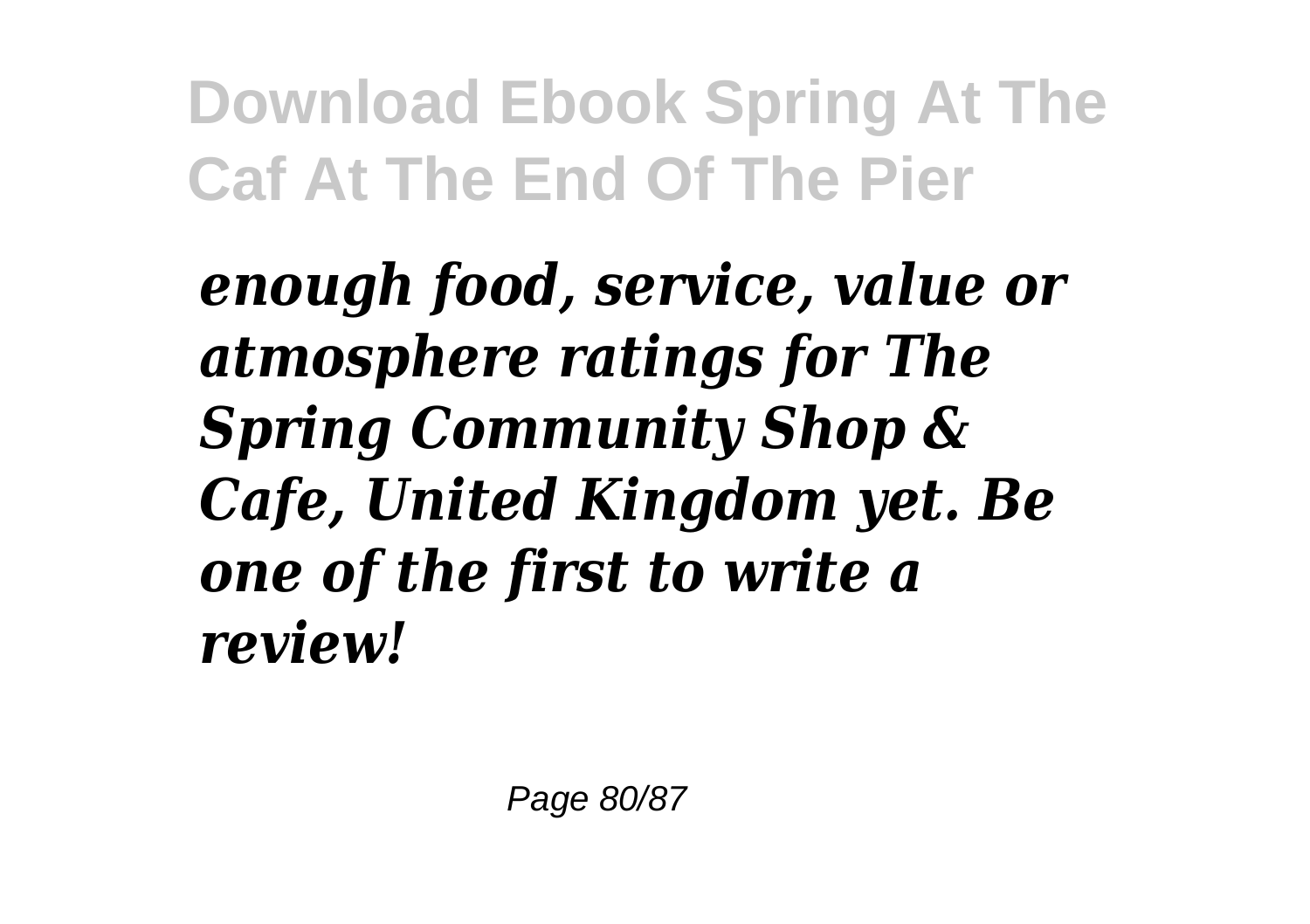## *THE SPRING COMMUNITY SHOP & CAFE, Wakefield - Menu, Prices ...*

*See live music and events at Dock & Paddle at the Como Lakeside Pavilion in Saint Paul, MN.*

Page 81/87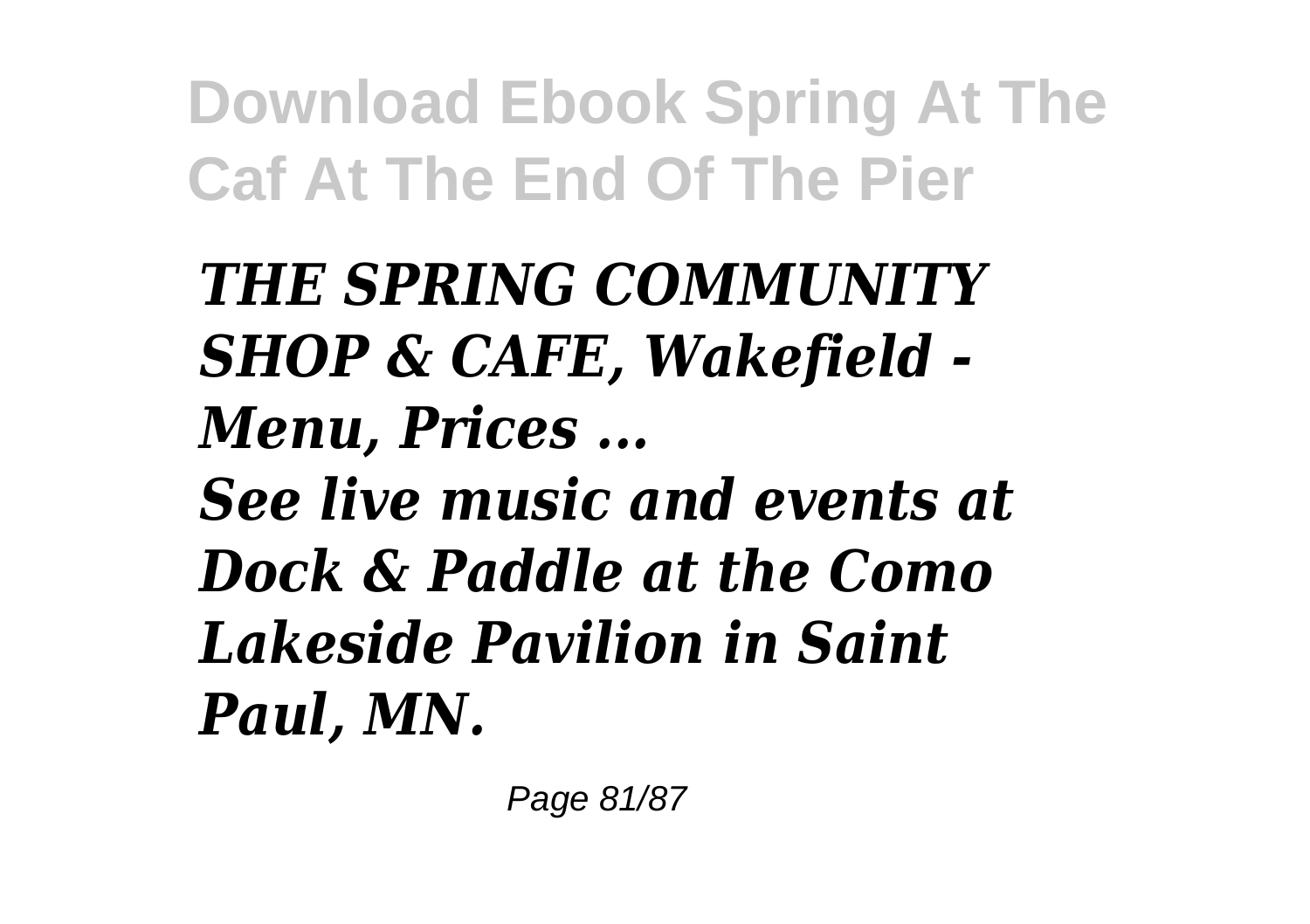*Music & Events — Dock & Paddle (formerly Spring Cafe) Spring Cafe & All Saints Church, Hunmanby. 171 likes. We are a church-run cafe & community hub, serving*

Page 82/87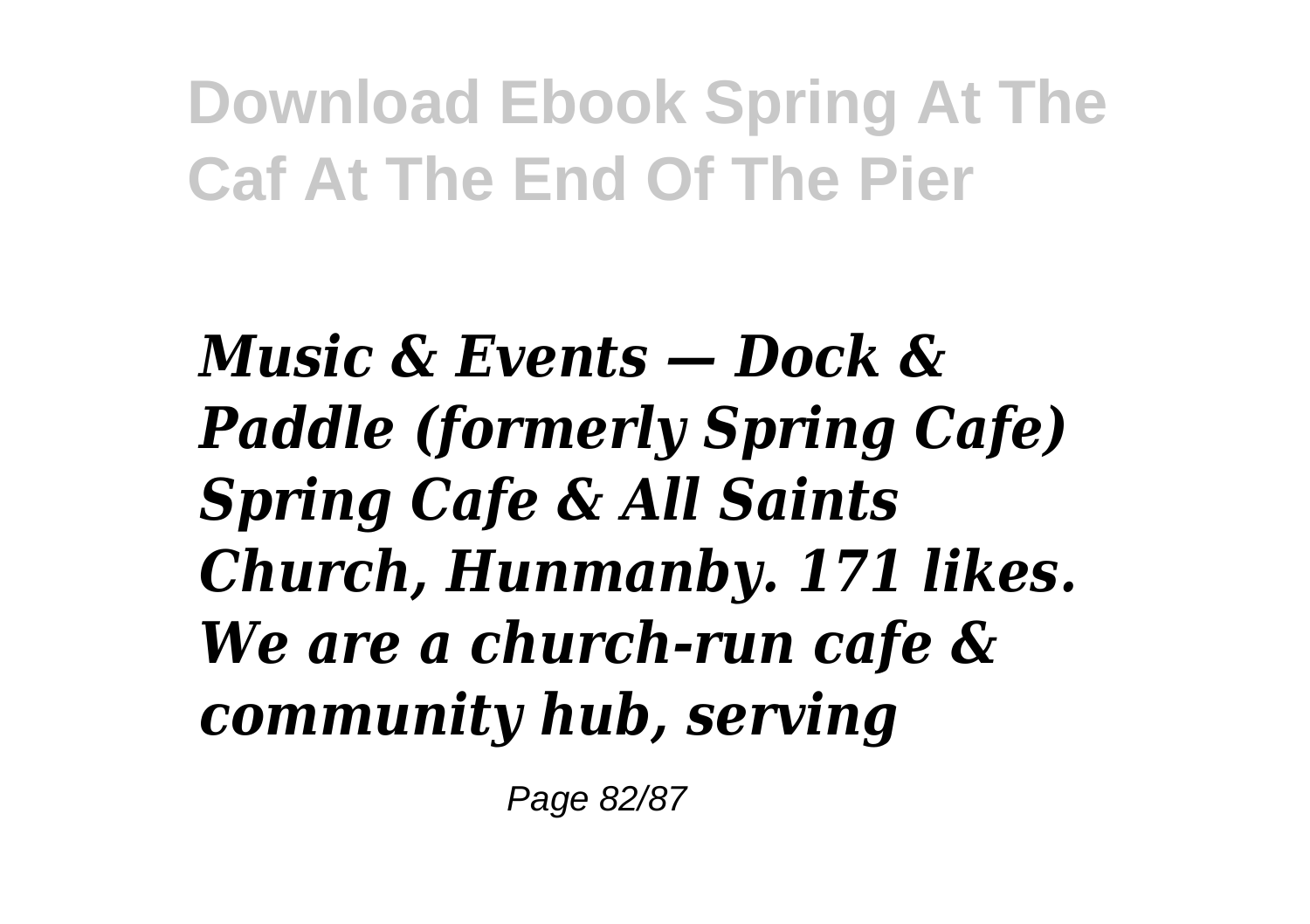## *visitors & residents of Hunmanby.*

*Spring Cafe & All Saints Church - Home | Facebook At Spring Café we believe that food should be beautiful,*

Page 83/87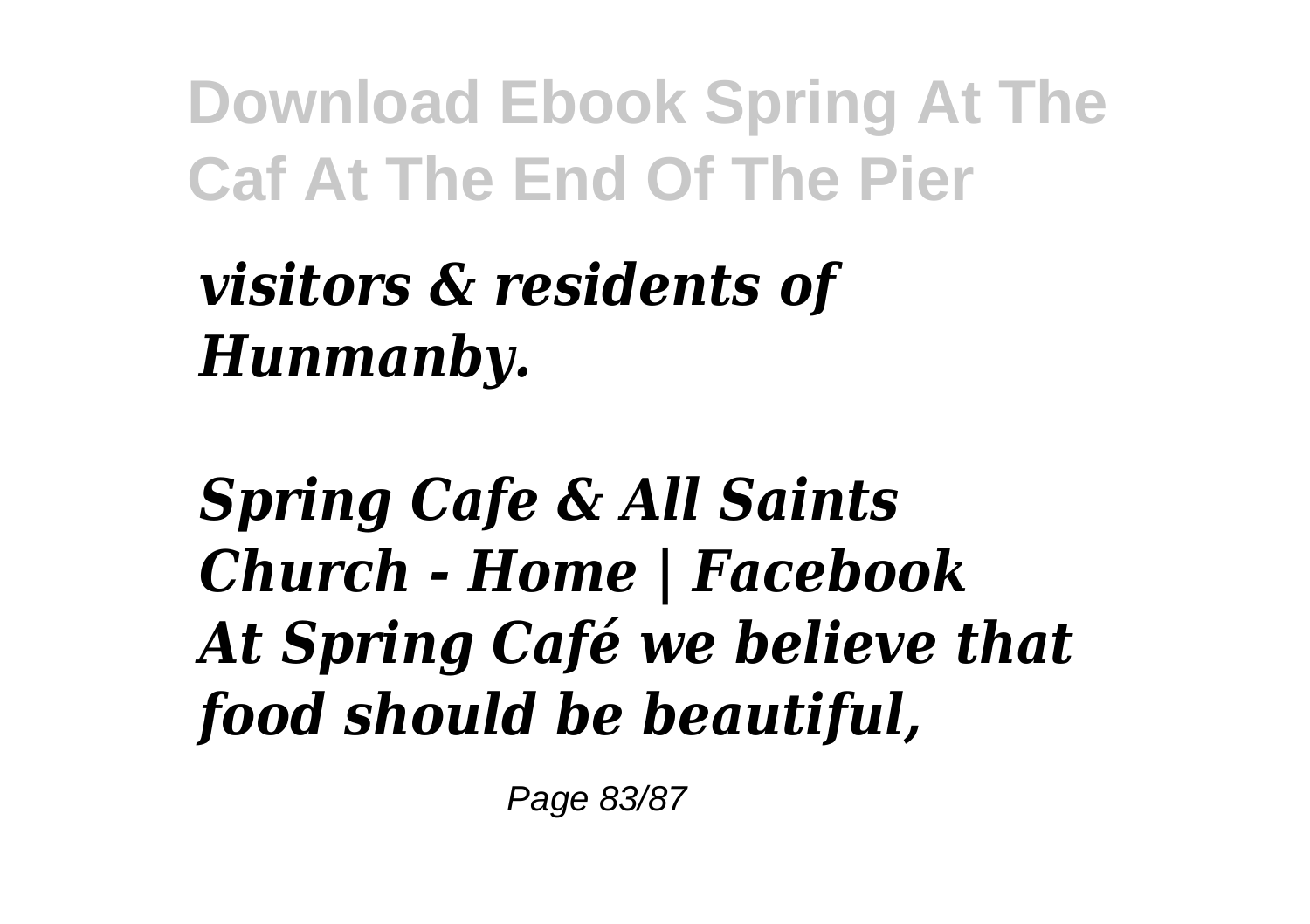*delicious and fun. and enjoyed in an environment that promotes health, wellness and peace of mind. Our mission is to share inventive and nurturing plant based cuisine with the Roaring Fork*

Page 84/87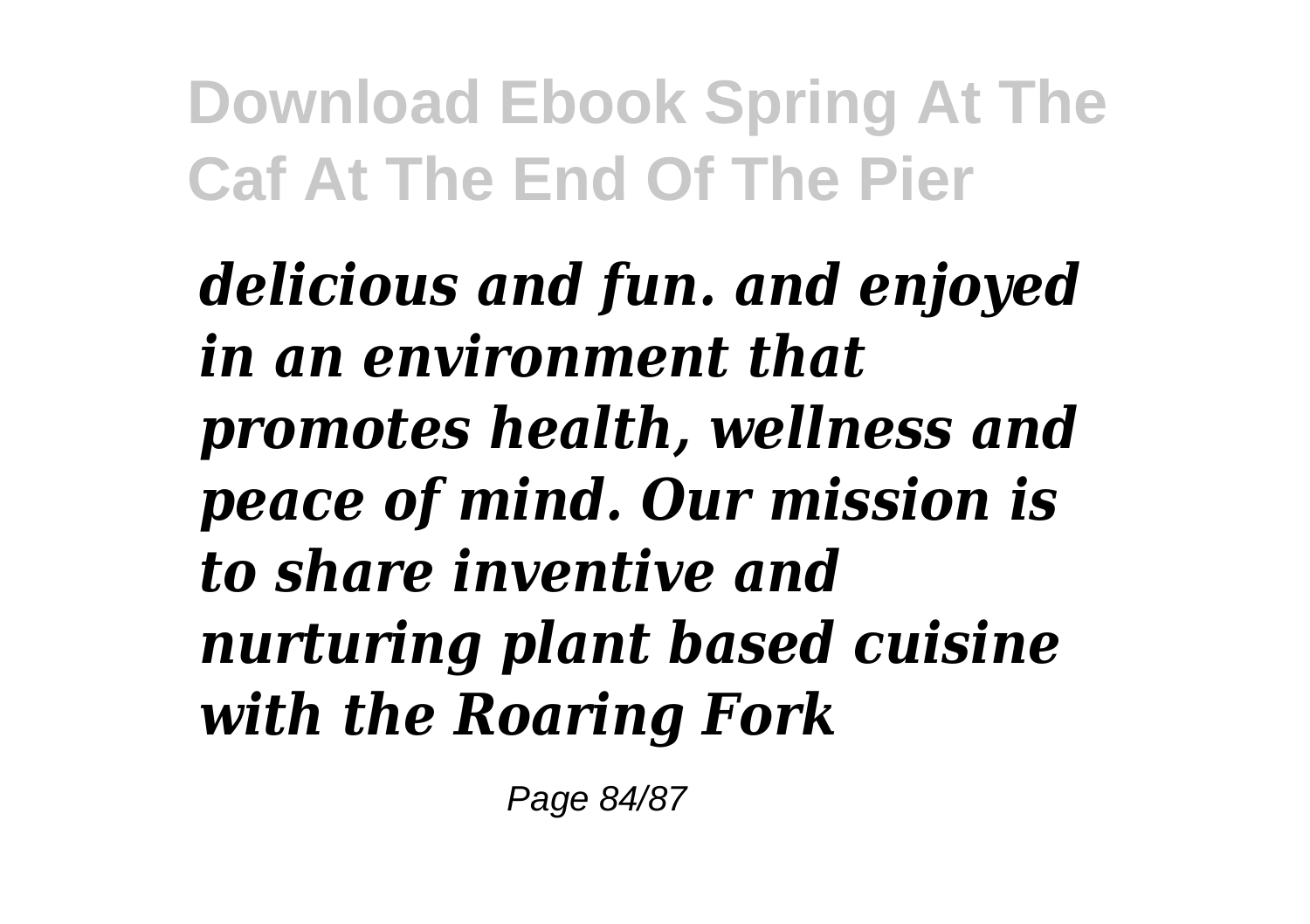*Community. using organic, plant based and naturally delicious ingredients.*

*Spring Café The Charities Aid Foundation (CAF) has opened a £20m fund*

Page 85/87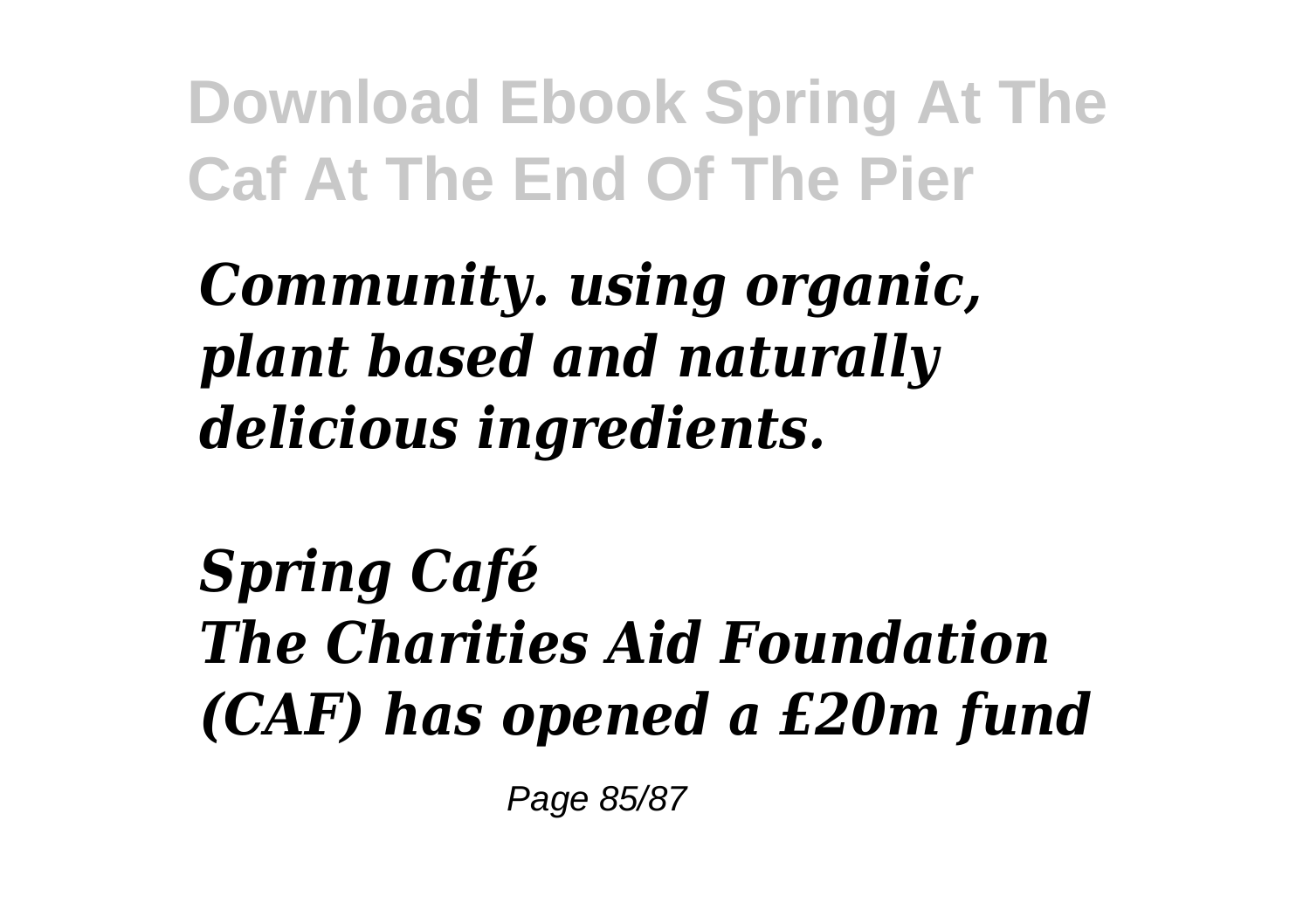*to distribute its share of the government's coronavirus support package. Small and medium-sized charities in England have until 10 November to apply to the CAF Resilience Fund, which will*

Page 86/87